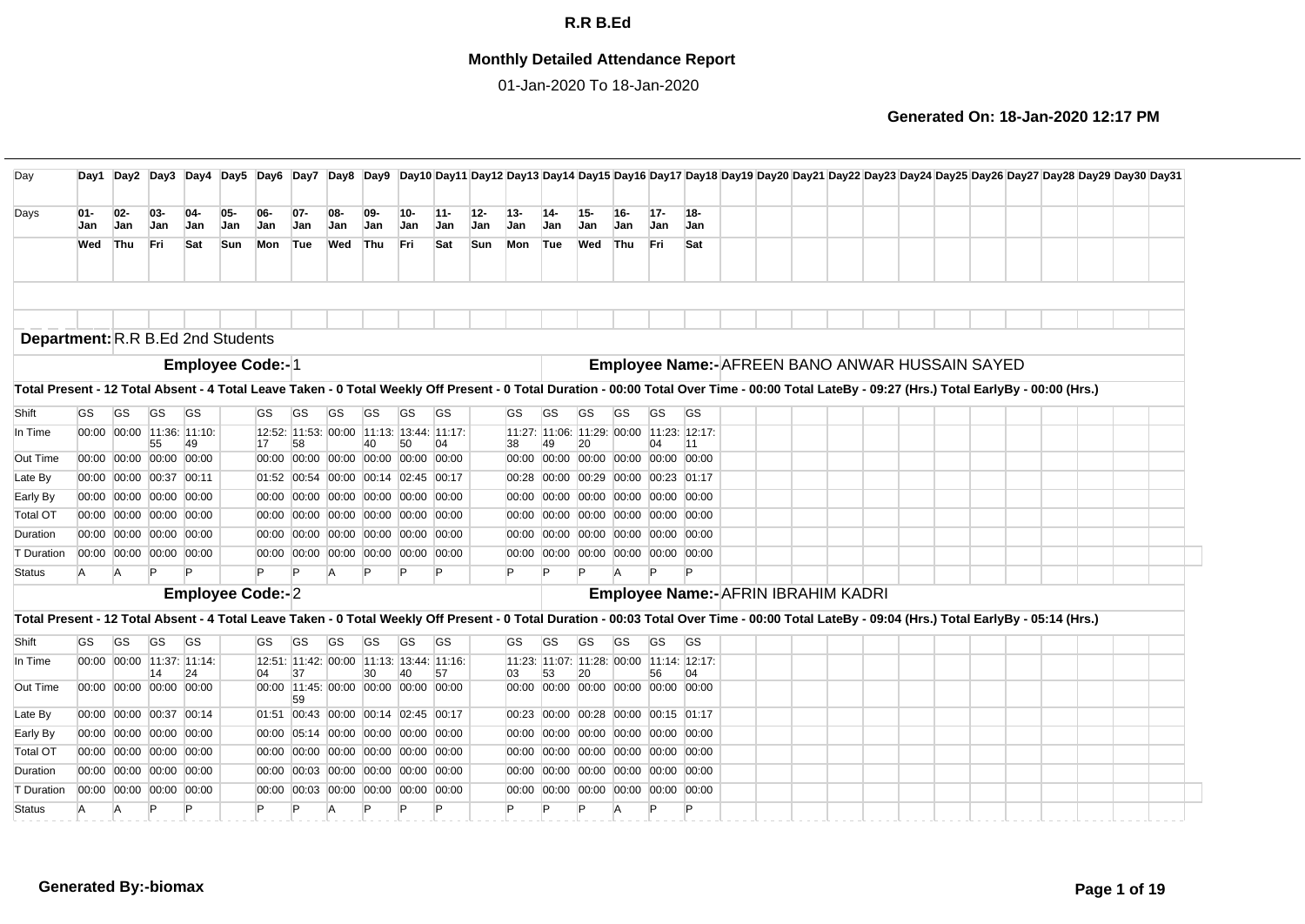## **Monthly Detailed Attendance Report**

01-Jan-2020 To 18-Jan-2020

| Days                                                                                                                                                                                           | $01 -$<br>Jan | $02-$<br><b>Jan</b> | $03-$<br><b>Jan</b>                                | $04-$<br><b>Jan</b> | 05-<br>Jan | 06<br><b>Jan</b>        | $07 -$<br>Jan | 08-<br>Jan                                                                 | 09-<br>Jan | 10-<br>Jan | $11 -$<br>Jan | $12-$<br>$13 -$<br>Jan<br>Jan | $14 -$<br>Jan                                                              | $15 -$<br>Jan | $16 -$<br>Jan                 | $17-$<br>Jan | $18-$<br><b>Jan</b>                    |  |  |  |  |  |  |
|------------------------------------------------------------------------------------------------------------------------------------------------------------------------------------------------|---------------|---------------------|----------------------------------------------------|---------------------|------------|-------------------------|---------------|----------------------------------------------------------------------------|------------|------------|---------------|-------------------------------|----------------------------------------------------------------------------|---------------|-------------------------------|--------------|----------------------------------------|--|--|--|--|--|--|
|                                                                                                                                                                                                | Wed           | lThu                | Fri                                                | Sat                 | Sun        | Mon Tue                 |               | Wed                                                                        | Thu        | Fri        | Sat           | <b>Sun</b><br>Mon             | Tue                                                                        | Wed           | Thu                           | Fri          | Sat                                    |  |  |  |  |  |  |
|                                                                                                                                                                                                |               |                     |                                                    |                     |            |                         |               |                                                                            |            |            |               |                               |                                                                            |               |                               |              |                                        |  |  |  |  |  |  |
|                                                                                                                                                                                                |               |                     |                                                    |                     |            | <b>Employee Code:-3</b> |               |                                                                            |            |            |               |                               |                                                                            |               |                               |              | Employee Name:- ANUBHA MITTALO         |  |  |  |  |  |  |
| Total Present - 12 Total Absent - 4 Total Leave Taken - 0 Total Weekly Off Present - 0 Total Duration - 00:03 Total Over Time - 00:00 Total LateBy - 08:59 (Hrs.) Total EarlyBy - 05:14 (Hrs.) |               |                     |                                                    |                     |            |                         |               |                                                                            |            |            |               |                               |                                                                            |               |                               |              |                                        |  |  |  |  |  |  |
| Shift                                                                                                                                                                                          | GS            | <b>GS</b>           | GS                                                 | <b>GS</b>           |            | GS                      | GS            | <b>GS</b>                                                                  | GS         | GS         | <b>GS</b>     | GS.                           | GS                                                                         | <b>GS</b>     | <b>GS</b>                     | GS           | <b>GS</b>                              |  |  |  |  |  |  |
| In Time                                                                                                                                                                                        |               |                     | 00:00 00:00 11:38: 11:03:                          |                     |            |                         |               | 12:49: 11:43: 00:00 11:11: 13:43: 11:17:                                   |            |            |               |                               | 11:22: 11:08: 11:28: 00:00 11:26: 12:16:                                   |               |                               |              |                                        |  |  |  |  |  |  |
| Out Time                                                                                                                                                                                       |               |                     | 35<br>00:00 00:00 00:00 00:00                      | 56                  |            |                         | 00            | 00:00 11:46: 00:00 00:00 00:00 00:00                                       | 08         | 51         | 45            | 21                            | 13<br>00:00 00:00 00:00 00:00 00:00 00:00                                  | 04            |                               | 31           |                                        |  |  |  |  |  |  |
| Late By                                                                                                                                                                                        |               |                     | 00:00 00:00 00:39 00:00                            |                     |            |                         | 16            | 01:50 00:43 00:00 00:11 02:44 00:18                                        |            |            |               | 00:22                         |                                                                            |               | 00:00 00:28 00:00 00:27 01:17 |              |                                        |  |  |  |  |  |  |
| Early By                                                                                                                                                                                       |               |                     | 00:00 00:00 00:00 00:00                            |                     |            |                         |               | 00:00 05:14 00:00 00:00 00:00 00:00                                        |            |            |               |                               | 00:00 00:00 00:00 00:00 00:00 00:00                                        |               |                               |              |                                        |  |  |  |  |  |  |
| <b>Total OT</b>                                                                                                                                                                                |               |                     | 00:00 00:00 00:00 00:00                            |                     |            |                         |               | 00:00 00:00 00:00 00:00 00:00 00:00                                        |            |            |               |                               | 00:00 00:00 00:00 00:00 00:00 00:00                                        |               |                               |              |                                        |  |  |  |  |  |  |
| Duration                                                                                                                                                                                       |               |                     | 00:00 00:00 00:00 00:00                            |                     |            |                         |               | 00:00 00:03 00:00 00:00 00:00 00:00                                        |            |            |               |                               | 00:00 00:00 00:00 00:00 00:00 00:00                                        |               |                               |              |                                        |  |  |  |  |  |  |
| T Duration                                                                                                                                                                                     |               |                     | 00:00 00:00 00:00 00:00                            |                     |            |                         |               | 00:00 00:03 00:00 00:00 00:00 00:00                                        |            |            |               |                               | 00:00 00:00 00:00 00:00 00:00 00:00                                        |               |                               |              |                                        |  |  |  |  |  |  |
|                                                                                                                                                                                                |               |                     |                                                    |                     |            |                         |               |                                                                            |            |            |               |                               |                                                                            |               |                               |              |                                        |  |  |  |  |  |  |
| <b>Status</b>                                                                                                                                                                                  | A             | IA.                 |                                                    |                     |            |                         | Þ             | A                                                                          |            |            |               |                               |                                                                            |               |                               |              |                                        |  |  |  |  |  |  |
|                                                                                                                                                                                                |               |                     |                                                    |                     |            | <b>Employee Code:-4</b> |               |                                                                            |            |            |               |                               |                                                                            |               |                               |              | Employee Name:- ARCHANA KAMLESH MOURYA |  |  |  |  |  |  |
| Total Present - 12 Total Absent - 4 Total Leave Taken - 0 Total Weekly Off Present - 0 Total Duration - 00:00 Total Over Time - 00:00 Total LateBy - 08:28 (Hrs.) Total EarlyBy - 00:00 (Hrs.) |               |                     |                                                    |                     |            |                         |               |                                                                            |            |            |               |                               |                                                                            |               |                               |              |                                        |  |  |  |  |  |  |
| Shift                                                                                                                                                                                          | GS            | GS                  | <b>GS</b>                                          | <b>GS</b>           |            | GS                      | GS            | GS                                                                         | GS         | GS         | <b>GS</b>     | GS                            | GS                                                                         | GS            | GS                            | GS           | <b>GS</b>                              |  |  |  |  |  |  |
| In Time                                                                                                                                                                                        |               |                     | 00:00 00:00 11:37: 11:08:                          |                     |            |                         |               | 12:50: 11:36: 00:00 11:04: 13:43: 11:15:                                   |            |            |               |                               | 11:28: 11:05: 11:27: 00:00 11:11: 12:16:                                   |               |                               |              |                                        |  |  |  |  |  |  |
|                                                                                                                                                                                                |               |                     | 43                                                 | 17                  |            | 58                      | 31            |                                                                            | 30         | 06         | 48            | 26                            | 49                                                                         | 111           |                               | 03           | 55                                     |  |  |  |  |  |  |
| Out Time<br>Late By                                                                                                                                                                            |               |                     | 00:00 00:00 00:00 00:00<br>00:00 00:00 00:38 00:00 |                     |            |                         |               | 00:00 00:00 00:00 00:00 00:00 00:00<br>01:51 00:37 00:00 00:00 02:43 00:16 |            |            |               |                               | 00:00 00:00 00:00 00:00 00:00 00:00<br>00:28 00:00 00:27 00:00 00:11 01:17 |               |                               |              |                                        |  |  |  |  |  |  |
| Early By                                                                                                                                                                                       |               |                     | 00:00 00:00 00:00 00:00                            |                     |            |                         |               | 00:00 00:00 00:00 00:00 00:00 00:00                                        |            |            |               | 00:00                         |                                                                            |               | 00:00 00:00 00:00 00:00 00:00 |              |                                        |  |  |  |  |  |  |
| <b>Total OT</b>                                                                                                                                                                                |               |                     | 00:00 00:00 00:00 00:00                            |                     |            |                         |               | 00:00 00:00 00:00 00:00 00:00 00:00                                        |            |            |               |                               | 00:00 00:00 00:00 00:00 00:00 00:00                                        |               |                               |              |                                        |  |  |  |  |  |  |
| Duration                                                                                                                                                                                       |               |                     | 00:00 00:00 00:00 00:00                            |                     |            |                         |               | 00:00 00:00 00:00 00:00 00:00 00:00                                        |            |            |               |                               | 00:00 00:00 00:00 00:00 00:00 00:00                                        |               |                               |              |                                        |  |  |  |  |  |  |
| T Duration                                                                                                                                                                                     |               |                     | 00:00 00:00 00:00 00:00                            |                     |            |                         |               | 00:00 00:00 00:00 00:00 00:00 00:00                                        |            |            |               |                               | 00:00 00:00 00:00 00:00 00:00 00:00                                        |               |                               |              |                                        |  |  |  |  |  |  |
| <b>Status</b>                                                                                                                                                                                  | A             | A                   |                                                    |                     |            | P                       | P             | A                                                                          |            |            |               |                               |                                                                            | P             | A                             | P            |                                        |  |  |  |  |  |  |
|                                                                                                                                                                                                |               |                     |                                                    |                     |            | <b>Employee Code:-5</b> |               |                                                                            |            |            |               |                               |                                                                            |               |                               |              | Employee Name:- ARSHIYA QAMARALI KHAN  |  |  |  |  |  |  |
| Total Present - 12 Total Absent - 4 Total Leave Taken - 0 Total Weekly Off Present - 0 Total Duration - 00:00 Total Over Time - 00:00 Total LateBy - 08:42 (Hrs.) Total EarlyBy - 00:00 (Hrs.) |               |                     |                                                    |                     |            |                         |               |                                                                            |            |            |               |                               |                                                                            |               |                               |              |                                        |  |  |  |  |  |  |
| Shift                                                                                                                                                                                          | GS            | GS                  | <b>GS</b>                                          | <b>GS</b>           |            | GS                      | GS            | GS                                                                         | GS         | GS         | <b>GS</b>     | GS                            | GS                                                                         | GS            | GS                            | GS           | <b>GS</b>                              |  |  |  |  |  |  |
| In Time                                                                                                                                                                                        |               |                     | 00:00 00:00 11:38: 11:03:<br>33                    | 52                  |            | 33                      | 49            | 12:50: 11:38: 00:00 11:13: 13:44: 11:16:                                   | 10         | 23         | 28            | 00                            | 11:25: 11:07: 11:27: 00:00 11:10: 12:16:<br>26                             | 27            |                               | 45           | 42                                     |  |  |  |  |  |  |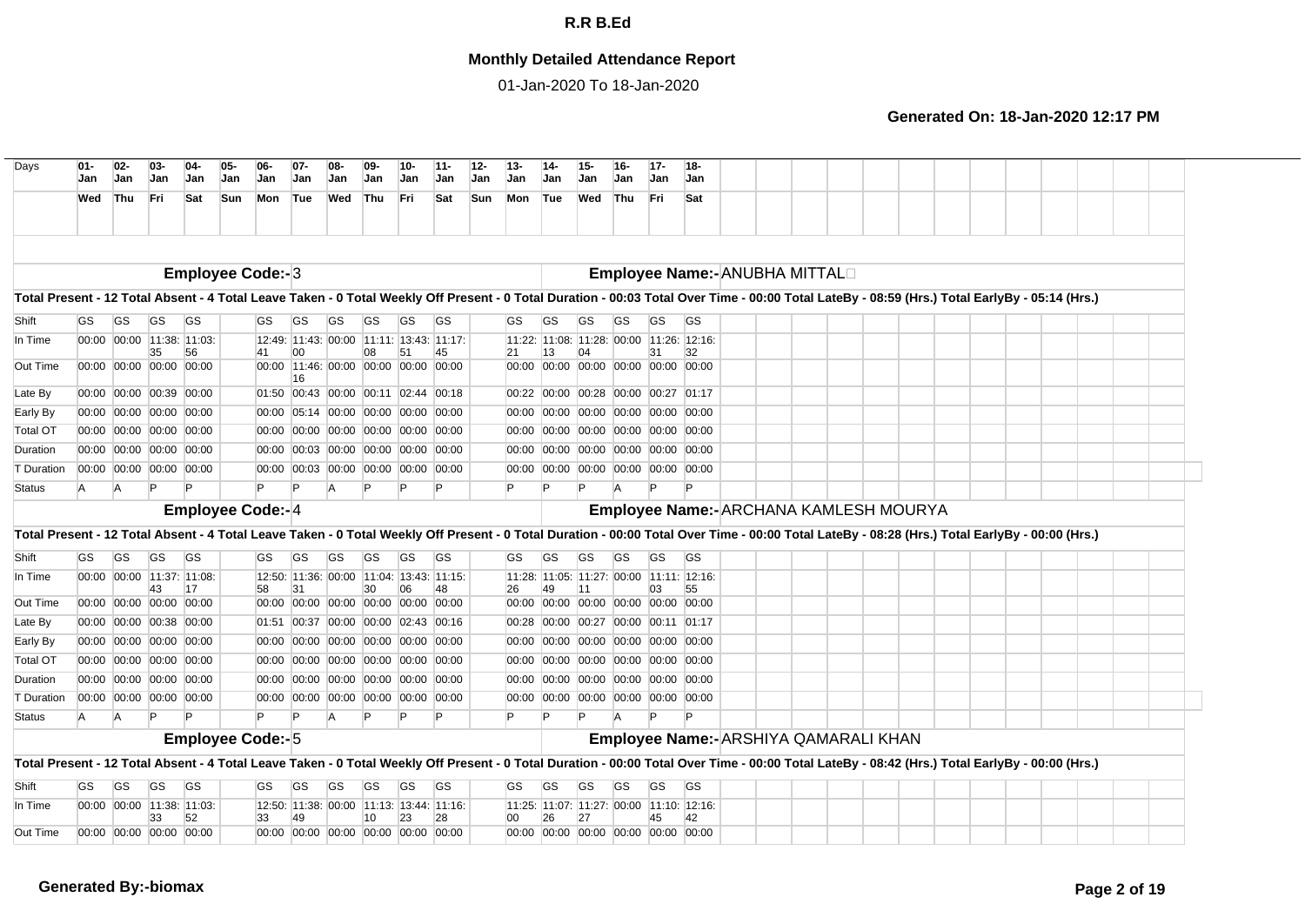## **Monthly Detailed Attendance Report**

01-Jan-2020 To 18-Jan-2020

| Jan       | $02-$<br>Jan | $03 -$<br>Jan                               | 04-<br>Jan                | 05-<br>Jan                                                                                                                                                                                                                                                                                                                                                                                                                                                                                                                                                  | 06-<br>Jan | $07-$<br>Jan | 08-<br>Jan                                               | 09-<br>Jan   | $10-$<br>Jan | $11 -$<br>Jan    | $12 -$<br>Jan                                                                                                                                                                                                                                                                                                                                                                                                                                                                                                                                                                                                                                                                                                                                                                      | $13 -$<br>Jan | Jan | <b>Jan</b> | 16-<br>Jan     | $17-$<br>Jan         | 18-<br>Jan                    |                                                                                                                                                                                                                                                                                                                                                                                                                                                                                                                                                                                                                                                                                                                                                                                   |  |  |  |                                            |                                                 |                                                                                                                                                                                                                                                                                                                                                                                                  |  |
|-----------|--------------|---------------------------------------------|---------------------------|-------------------------------------------------------------------------------------------------------------------------------------------------------------------------------------------------------------------------------------------------------------------------------------------------------------------------------------------------------------------------------------------------------------------------------------------------------------------------------------------------------------------------------------------------------------|------------|--------------|----------------------------------------------------------|--------------|--------------|------------------|------------------------------------------------------------------------------------------------------------------------------------------------------------------------------------------------------------------------------------------------------------------------------------------------------------------------------------------------------------------------------------------------------------------------------------------------------------------------------------------------------------------------------------------------------------------------------------------------------------------------------------------------------------------------------------------------------------------------------------------------------------------------------------|---------------|-----|------------|----------------|----------------------|-------------------------------|-----------------------------------------------------------------------------------------------------------------------------------------------------------------------------------------------------------------------------------------------------------------------------------------------------------------------------------------------------------------------------------------------------------------------------------------------------------------------------------------------------------------------------------------------------------------------------------------------------------------------------------------------------------------------------------------------------------------------------------------------------------------------------------|--|--|--|--------------------------------------------|-------------------------------------------------|--------------------------------------------------------------------------------------------------------------------------------------------------------------------------------------------------------------------------------------------------------------------------------------------------------------------------------------------------------------------------------------------------|--|
| Wed       |              | Fri                                         | Sat                       |                                                                                                                                                                                                                                                                                                                                                                                                                                                                                                                                                             | Mon        |              | Wed                                                      |              |              | Sat              |                                                                                                                                                                                                                                                                                                                                                                                                                                                                                                                                                                                                                                                                                                                                                                                    | Mon           |     |            |                |                      | Sat                           |                                                                                                                                                                                                                                                                                                                                                                                                                                                                                                                                                                                                                                                                                                                                                                                   |  |  |  |                                            |                                                 |                                                                                                                                                                                                                                                                                                                                                                                                  |  |
|           |              |                                             |                           |                                                                                                                                                                                                                                                                                                                                                                                                                                                                                                                                                             |            |              |                                                          |              |              |                  |                                                                                                                                                                                                                                                                                                                                                                                                                                                                                                                                                                                                                                                                                                                                                                                    |               |     |            |                |                      |                               |                                                                                                                                                                                                                                                                                                                                                                                                                                                                                                                                                                                                                                                                                                                                                                                   |  |  |  |                                            |                                                 |                                                                                                                                                                                                                                                                                                                                                                                                  |  |
|           |              |                                             |                           |                                                                                                                                                                                                                                                                                                                                                                                                                                                                                                                                                             |            |              |                                                          |              |              |                  |                                                                                                                                                                                                                                                                                                                                                                                                                                                                                                                                                                                                                                                                                                                                                                                    |               |     |            |                |                      |                               |                                                                                                                                                                                                                                                                                                                                                                                                                                                                                                                                                                                                                                                                                                                                                                                   |  |  |  |                                            |                                                 |                                                                                                                                                                                                                                                                                                                                                                                                  |  |
|           |              |                                             |                           |                                                                                                                                                                                                                                                                                                                                                                                                                                                                                                                                                             |            |              |                                                          |              |              |                  |                                                                                                                                                                                                                                                                                                                                                                                                                                                                                                                                                                                                                                                                                                                                                                                    |               |     |            |                |                      |                               |                                                                                                                                                                                                                                                                                                                                                                                                                                                                                                                                                                                                                                                                                                                                                                                   |  |  |  |                                            |                                                 |                                                                                                                                                                                                                                                                                                                                                                                                  |  |
|           |              |                                             |                           |                                                                                                                                                                                                                                                                                                                                                                                                                                                                                                                                                             |            |              |                                                          |              |              |                  |                                                                                                                                                                                                                                                                                                                                                                                                                                                                                                                                                                                                                                                                                                                                                                                    |               |     |            |                |                      |                               |                                                                                                                                                                                                                                                                                                                                                                                                                                                                                                                                                                                                                                                                                                                                                                                   |  |  |  |                                            |                                                 |                                                                                                                                                                                                                                                                                                                                                                                                  |  |
|           |              |                                             |                           |                                                                                                                                                                                                                                                                                                                                                                                                                                                                                                                                                             |            |              |                                                          |              |              |                  |                                                                                                                                                                                                                                                                                                                                                                                                                                                                                                                                                                                                                                                                                                                                                                                    |               |     |            |                |                      |                               |                                                                                                                                                                                                                                                                                                                                                                                                                                                                                                                                                                                                                                                                                                                                                                                   |  |  |  |                                            |                                                 |                                                                                                                                                                                                                                                                                                                                                                                                  |  |
| A         |              |                                             |                           |                                                                                                                                                                                                                                                                                                                                                                                                                                                                                                                                                             |            |              | A                                                        | $\mathsf{P}$ |              | P                |                                                                                                                                                                                                                                                                                                                                                                                                                                                                                                                                                                                                                                                                                                                                                                                    |               |     |            |                | $\mathsf{P}$         |                               |                                                                                                                                                                                                                                                                                                                                                                                                                                                                                                                                                                                                                                                                                                                                                                                   |  |  |  |                                            |                                                 |                                                                                                                                                                                                                                                                                                                                                                                                  |  |
|           |              |                                             |                           |                                                                                                                                                                                                                                                                                                                                                                                                                                                                                                                                                             |            |              |                                                          |              |              |                  |                                                                                                                                                                                                                                                                                                                                                                                                                                                                                                                                                                                                                                                                                                                                                                                    |               |     |            |                |                      |                               |                                                                                                                                                                                                                                                                                                                                                                                                                                                                                                                                                                                                                                                                                                                                                                                   |  |  |  |                                            |                                                 |                                                                                                                                                                                                                                                                                                                                                                                                  |  |
|           |              |                                             |                           |                                                                                                                                                                                                                                                                                                                                                                                                                                                                                                                                                             |            |              |                                                          |              |              |                  |                                                                                                                                                                                                                                                                                                                                                                                                                                                                                                                                                                                                                                                                                                                                                                                    |               |     |            |                |                      |                               |                                                                                                                                                                                                                                                                                                                                                                                                                                                                                                                                                                                                                                                                                                                                                                                   |  |  |  |                                            |                                                 |                                                                                                                                                                                                                                                                                                                                                                                                  |  |
|           |              |                                             |                           |                                                                                                                                                                                                                                                                                                                                                                                                                                                                                                                                                             |            |              |                                                          |              |              |                  |                                                                                                                                                                                                                                                                                                                                                                                                                                                                                                                                                                                                                                                                                                                                                                                    |               |     |            |                |                      |                               |                                                                                                                                                                                                                                                                                                                                                                                                                                                                                                                                                                                                                                                                                                                                                                                   |  |  |  |                                            |                                                 |                                                                                                                                                                                                                                                                                                                                                                                                  |  |
|           |              |                                             |                           |                                                                                                                                                                                                                                                                                                                                                                                                                                                                                                                                                             |            |              |                                                          |              |              |                  |                                                                                                                                                                                                                                                                                                                                                                                                                                                                                                                                                                                                                                                                                                                                                                                    |               |     |            |                |                      |                               |                                                                                                                                                                                                                                                                                                                                                                                                                                                                                                                                                                                                                                                                                                                                                                                   |  |  |  |                                            |                                                 |                                                                                                                                                                                                                                                                                                                                                                                                  |  |
|           |              | 16                                          | 32                        |                                                                                                                                                                                                                                                                                                                                                                                                                                                                                                                                                             | 54         | 51           |                                                          | 05           | 21           | 34               |                                                                                                                                                                                                                                                                                                                                                                                                                                                                                                                                                                                                                                                                                                                                                                                    | 00            | 32  | 41         |                | 22                   | 26                            |                                                                                                                                                                                                                                                                                                                                                                                                                                                                                                                                                                                                                                                                                                                                                                                   |  |  |  |                                            |                                                 |                                                                                                                                                                                                                                                                                                                                                                                                  |  |
|           |              |                                             |                           |                                                                                                                                                                                                                                                                                                                                                                                                                                                                                                                                                             |            |              |                                                          |              |              |                  |                                                                                                                                                                                                                                                                                                                                                                                                                                                                                                                                                                                                                                                                                                                                                                                    |               |     |            |                |                      |                               |                                                                                                                                                                                                                                                                                                                                                                                                                                                                                                                                                                                                                                                                                                                                                                                   |  |  |  |                                            |                                                 |                                                                                                                                                                                                                                                                                                                                                                                                  |  |
|           |              |                                             |                           |                                                                                                                                                                                                                                                                                                                                                                                                                                                                                                                                                             |            |              |                                                          |              |              |                  |                                                                                                                                                                                                                                                                                                                                                                                                                                                                                                                                                                                                                                                                                                                                                                                    |               |     |            |                |                      |                               |                                                                                                                                                                                                                                                                                                                                                                                                                                                                                                                                                                                                                                                                                                                                                                                   |  |  |  |                                            |                                                 |                                                                                                                                                                                                                                                                                                                                                                                                  |  |
|           |              |                                             |                           |                                                                                                                                                                                                                                                                                                                                                                                                                                                                                                                                                             |            |              |                                                          |              |              |                  |                                                                                                                                                                                                                                                                                                                                                                                                                                                                                                                                                                                                                                                                                                                                                                                    |               |     |            |                |                      |                               |                                                                                                                                                                                                                                                                                                                                                                                                                                                                                                                                                                                                                                                                                                                                                                                   |  |  |  |                                            |                                                 |                                                                                                                                                                                                                                                                                                                                                                                                  |  |
|           |              |                                             |                           |                                                                                                                                                                                                                                                                                                                                                                                                                                                                                                                                                             |            |              |                                                          |              |              |                  |                                                                                                                                                                                                                                                                                                                                                                                                                                                                                                                                                                                                                                                                                                                                                                                    |               |     |            |                |                      |                               |                                                                                                                                                                                                                                                                                                                                                                                                                                                                                                                                                                                                                                                                                                                                                                                   |  |  |  |                                            |                                                 |                                                                                                                                                                                                                                                                                                                                                                                                  |  |
|           |              |                                             |                           |                                                                                                                                                                                                                                                                                                                                                                                                                                                                                                                                                             |            |              |                                                          |              |              |                  |                                                                                                                                                                                                                                                                                                                                                                                                                                                                                                                                                                                                                                                                                                                                                                                    |               |     |            |                |                      |                               |                                                                                                                                                                                                                                                                                                                                                                                                                                                                                                                                                                                                                                                                                                                                                                                   |  |  |  |                                            |                                                 |                                                                                                                                                                                                                                                                                                                                                                                                  |  |
|           |              |                                             |                           |                                                                                                                                                                                                                                                                                                                                                                                                                                                                                                                                                             |            |              |                                                          |              |              |                  |                                                                                                                                                                                                                                                                                                                                                                                                                                                                                                                                                                                                                                                                                                                                                                                    |               |     |            |                |                      |                               |                                                                                                                                                                                                                                                                                                                                                                                                                                                                                                                                                                                                                                                                                                                                                                                   |  |  |  |                                            |                                                 |                                                                                                                                                                                                                                                                                                                                                                                                  |  |
| A         |              | P                                           |                           |                                                                                                                                                                                                                                                                                                                                                                                                                                                                                                                                                             |            |              | A                                                        | P            |              | Þ                |                                                                                                                                                                                                                                                                                                                                                                                                                                                                                                                                                                                                                                                                                                                                                                                    | P             | P   |            | $\overline{A}$ | P                    |                               |                                                                                                                                                                                                                                                                                                                                                                                                                                                                                                                                                                                                                                                                                                                                                                                   |  |  |  |                                            |                                                 |                                                                                                                                                                                                                                                                                                                                                                                                  |  |
|           |              |                                             |                           |                                                                                                                                                                                                                                                                                                                                                                                                                                                                                                                                                             |            |              |                                                          |              |              |                  |                                                                                                                                                                                                                                                                                                                                                                                                                                                                                                                                                                                                                                                                                                                                                                                    |               |     |            |                |                      |                               |                                                                                                                                                                                                                                                                                                                                                                                                                                                                                                                                                                                                                                                                                                                                                                                   |  |  |  |                                            |                                                 |                                                                                                                                                                                                                                                                                                                                                                                                  |  |
|           |              |                                             |                           |                                                                                                                                                                                                                                                                                                                                                                                                                                                                                                                                                             |            |              |                                                          |              |              |                  |                                                                                                                                                                                                                                                                                                                                                                                                                                                                                                                                                                                                                                                                                                                                                                                    |               |     |            |                |                      |                               |                                                                                                                                                                                                                                                                                                                                                                                                                                                                                                                                                                                                                                                                                                                                                                                   |  |  |  |                                            |                                                 |                                                                                                                                                                                                                                                                                                                                                                                                  |  |
| <b>GS</b> |              | <b>GS</b>                                   |                           |                                                                                                                                                                                                                                                                                                                                                                                                                                                                                                                                                             | GS         | GS           | <b>GS</b>                                                | <b>GS</b>    | GS           | <b>GS</b>        |                                                                                                                                                                                                                                                                                                                                                                                                                                                                                                                                                                                                                                                                                                                                                                                    | GS.           | GS  | <b>GS</b>  | <b>GS</b>      | <b>GS</b>            | <b>GS</b>                     |                                                                                                                                                                                                                                                                                                                                                                                                                                                                                                                                                                                                                                                                                                                                                                                   |  |  |  |                                            |                                                 |                                                                                                                                                                                                                                                                                                                                                                                                  |  |
|           |              |                                             |                           |                                                                                                                                                                                                                                                                                                                                                                                                                                                                                                                                                             |            |              |                                                          |              |              |                  |                                                                                                                                                                                                                                                                                                                                                                                                                                                                                                                                                                                                                                                                                                                                                                                    |               |     |            |                |                      |                               |                                                                                                                                                                                                                                                                                                                                                                                                                                                                                                                                                                                                                                                                                                                                                                                   |  |  |  |                                            |                                                 |                                                                                                                                                                                                                                                                                                                                                                                                  |  |
|           |              | 49                                          | 15                        |                                                                                                                                                                                                                                                                                                                                                                                                                                                                                                                                                             | 01         | 28           |                                                          | 42           | 49           | 41               |                                                                                                                                                                                                                                                                                                                                                                                                                                                                                                                                                                                                                                                                                                                                                                                    | 26            | 08  | 12         |                |                      | 10                            |                                                                                                                                                                                                                                                                                                                                                                                                                                                                                                                                                                                                                                                                                                                                                                                   |  |  |  |                                            |                                                 |                                                                                                                                                                                                                                                                                                                                                                                                  |  |
|           |              |                                             |                           |                                                                                                                                                                                                                                                                                                                                                                                                                                                                                                                                                             |            |              |                                                          |              |              |                  |                                                                                                                                                                                                                                                                                                                                                                                                                                                                                                                                                                                                                                                                                                                                                                                    |               |     |            |                |                      |                               |                                                                                                                                                                                                                                                                                                                                                                                                                                                                                                                                                                                                                                                                                                                                                                                   |  |  |  |                                            |                                                 |                                                                                                                                                                                                                                                                                                                                                                                                  |  |
|           |              |                                             |                           |                                                                                                                                                                                                                                                                                                                                                                                                                                                                                                                                                             |            |              |                                                          |              |              |                  |                                                                                                                                                                                                                                                                                                                                                                                                                                                                                                                                                                                                                                                                                                                                                                                    |               |     |            |                |                      |                               |                                                                                                                                                                                                                                                                                                                                                                                                                                                                                                                                                                                                                                                                                                                                                                                   |  |  |  |                                            |                                                 |                                                                                                                                                                                                                                                                                                                                                                                                  |  |
|           |              |                                             |                           |                                                                                                                                                                                                                                                                                                                                                                                                                                                                                                                                                             |            |              |                                                          |              |              |                  |                                                                                                                                                                                                                                                                                                                                                                                                                                                                                                                                                                                                                                                                                                                                                                                    |               |     |            |                |                      |                               |                                                                                                                                                                                                                                                                                                                                                                                                                                                                                                                                                                                                                                                                                                                                                                                   |  |  |  |                                            |                                                 |                                                                                                                                                                                                                                                                                                                                                                                                  |  |
|           |              |                                             |                           |                                                                                                                                                                                                                                                                                                                                                                                                                                                                                                                                                             |            |              |                                                          |              |              |                  |                                                                                                                                                                                                                                                                                                                                                                                                                                                                                                                                                                                                                                                                                                                                                                                    |               |     |            |                |                      |                               |                                                                                                                                                                                                                                                                                                                                                                                                                                                                                                                                                                                                                                                                                                                                                                                   |  |  |  |                                            |                                                 |                                                                                                                                                                                                                                                                                                                                                                                                  |  |
|           |              |                                             |                           |                                                                                                                                                                                                                                                                                                                                                                                                                                                                                                                                                             |            |              |                                                          |              |              |                  |                                                                                                                                                                                                                                                                                                                                                                                                                                                                                                                                                                                                                                                                                                                                                                                    |               |     |            |                |                      |                               |                                                                                                                                                                                                                                                                                                                                                                                                                                                                                                                                                                                                                                                                                                                                                                                   |  |  |  |                                            |                                                 |                                                                                                                                                                                                                                                                                                                                                                                                  |  |
|           | A            | P                                           | P                         |                                                                                                                                                                                                                                                                                                                                                                                                                                                                                                                                                             |            |              |                                                          | P            |              | P                |                                                                                                                                                                                                                                                                                                                                                                                                                                                                                                                                                                                                                                                                                                                                                                                    |               | P   | P          | A              | P                    |                               |                                                                                                                                                                                                                                                                                                                                                                                                                                                                                                                                                                                                                                                                                                                                                                                   |  |  |  |                                            |                                                 |                                                                                                                                                                                                                                                                                                                                                                                                  |  |
|           | <b>GS</b>    | Thu<br>IA.<br><b>GS</b><br>IA.<br><b>GS</b> | $\mathsf{P}$<br><b>GS</b> | 00:00 00:00 00:39 00:00<br>00:00 00:00 00:00 00:00<br>00:00 00:00 00:00 00:00<br>00:00 00:00 00:00 00:00<br>00:00 00:00 00:00 00:00<br><b>GS</b><br>00:00 00:00 11:38: 10:54:<br>00:00 00:00 00:00 00:00<br>00:00 00:00 00:38 00:00<br>00:00 00:00 00:00 00:00<br>00:00 00:00 00:00 00:00<br>00:00 00:00 00:00 00:00<br>00:00 00:00 00:00 00:00<br><b>GS</b><br>00:00 00:00 11:37: 11:08:<br>00:00 00:00 00:00 00:00<br>00:00 00:00 00:38 00:00<br>00:00 00:00 00:00 00:00<br>00:00 00:00 00:00 00:00<br>00:00 00:00 00:00 00:00<br>00:00 00:00 00:00 00:00 | <b>Sun</b> | GS.<br>01:51 | Tue<br>Employee Code:-6<br>GS<br><b>Employee Code:-7</b> | <b>GS</b>    | Thu<br>GS    | Fri<br><b>GS</b> | 01:51 00:39 00:00 00:13 02:44 00:16<br>00:00 00:00 00:00 00:00 00:00 00:00<br>00:00 00:00 00:00 00:00 00:00 00:00<br>00:00 00:00 00:00 00:00 00:00 00:00<br>00:00 00:00 00:00 00:00 00:00 00:00<br><b>GS</b><br>12:49: 11:42: 00:00 11:13: 13:44: 11:16:<br>00:00 00:00 00:00 00:00 00:00 00:00<br>01:50 00:43 00:00 00:13 02:44 00:17<br>00:00 00:00 00:00 00:00 00:00 00:00<br>00:00 00:00 00:00 00:00 00:00 00:00<br>00:00 00:00 00:00 00:00 00:00 00:00<br>00:00 00:00 00:00 00:00 00:00 00:00<br>12:51: 11:36: 00:00 11:07: 13:43: 11:17:<br>00:00 00:00 00:00 00:00 00:00 00:00<br>00:36 00:00 00:00 02:44 00:18<br>00:00 00:00 00:00 00:00 00:00 00:00<br>00:00 00:00 00:00 00:00 00:00 00:00<br>00:00 00:00 00:00 00:00 00:00 00:00<br>00:00 00:00 00:00 00:00 00:00 00:00 | <b>Sun</b>    | GS. | Tue<br>GS  | <b>GS</b>      | Wed Thu<br><b>GS</b> | <b>Fri</b><br><b>GS</b><br>39 | 00:25 00:00 00:27 00:00 00:11 01:17<br>00:00 00:00 00:00 00:00 00:00 00:00<br>00:00 00:00 00:00 00:00 00:00 00:00<br>00:00 00:00 00:00 00:00 00:00 00:00<br>00:00 00:00 00:00 00:00 00:00 00:00<br>GS<br>11:24: 11:07: 11:28: 00:00 11:26: 12:16:<br>00:00 00:00 00:00 00:00 00:00 00:00<br>00:24 00:00 00:29 00:00 00:26 01:16<br>00:00 00:00 00:00 00:00 00:00 00:00<br>00:00 00:00 00:00 00:00 00:00 00:00<br>00:00 00:00 00:00 00:00 00:00 00:00<br>00:00 00:00 00:00 00:00 00:00 00:00<br>11:22: 11:08: 11:28: 00:00 11:17: 12:17:<br>00:00 00:00 00:00 00:00 00:00 00:00<br>00:22 00:00 00:28 00:00 00:18 01:17<br>00:00 00:00 00:00 00:00 00:00 00:00<br>00:00 00:00 00:00 00:00 00:00 00:00<br>00:00 00:00 00:00 00:00 00:00 00:00<br>00:00 00:00 00:00 00:00 00:00 00:00 |  |  |  | Employee Name:-BEAULAHBAI BEGIN RAJA NADAR | Employee Name:-BHAGYASHREE BASAVESHWAR HAWALDAR | Total Present - 12 Total Absent - 4 Total Leave Taken - 0 Total Weekly Off Present - 0 Total Duration - 00:00 Total Over Time - 00:00 Total LateBy - 09:00 (Hrs.) Total EarlyBy - 00:00 (Hrs.)<br>Total Present - 12 Total Absent - 4 Total Leave Taken - 0 Total Weekly Off Present - 0 Total Duration - 00:00 Total Over Time - 00:00 Total LateBy - 08:32 (Hrs.) Total EarlyBy - 00:00 (Hrs.) |  |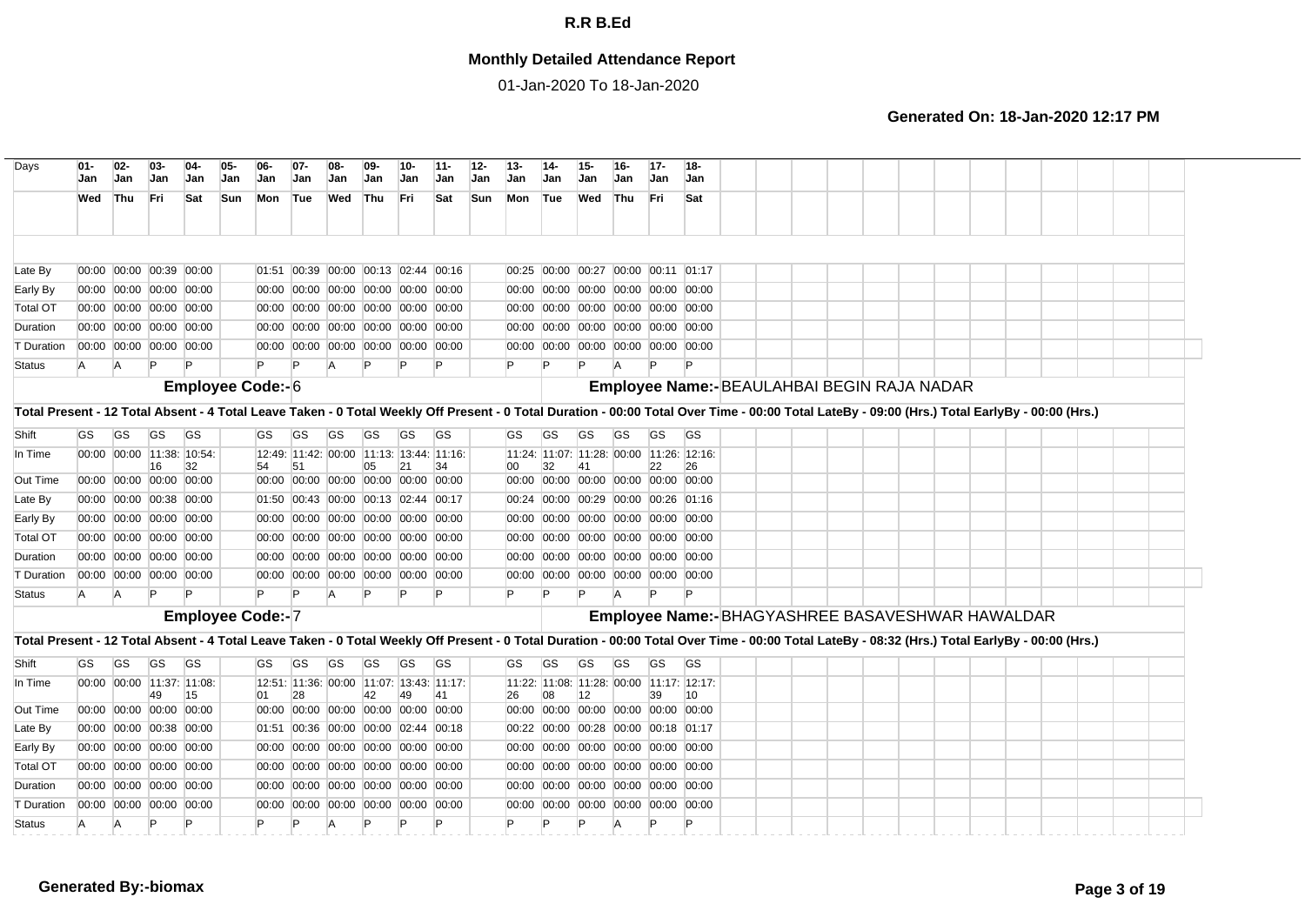## **Monthly Detailed Attendance Report**

01-Jan-2020 To 18-Jan-2020

| Days                                                                                                                                                                                           | $01 -$<br>Jan | $02-$<br><b>Jan</b>     | $03-$<br>Jan | $04-$<br><b>Jan</b>       | $05 -$<br>Jan | 06-<br>Jan               | $07 -$<br>Jan                              | 08-<br>Jan | $09-$<br>Jan | $10-$<br>Jan | $11 -$<br>Jan                            | $12-$<br>Jan | $13 -$<br><b>Jan</b> | $14-$<br>Jan | $15 -$<br>Jan | $16 -$<br><b>Jan</b> | $17 -$<br>Jan | 18-<br><b>Jan</b>                         |  |  |  |  |  |  |  |
|------------------------------------------------------------------------------------------------------------------------------------------------------------------------------------------------|---------------|-------------------------|--------------|---------------------------|---------------|--------------------------|--------------------------------------------|------------|--------------|--------------|------------------------------------------|--------------|----------------------|--------------|---------------|----------------------|---------------|-------------------------------------------|--|--|--|--|--|--|--|
|                                                                                                                                                                                                | Wed Thu       |                         | Fri          | Sat                       | <b>Sun</b>    | Mon                      | Tue                                        | Wed Thu    |              | Fri          | Sat                                      | <b>Sun</b>   | Mon                  | Tue          | Wed           | Thu                  | Fri           | Sat                                       |  |  |  |  |  |  |  |
|                                                                                                                                                                                                |               |                         |              |                           |               |                          |                                            |            |              |              |                                          |              |                      |              |               |                      |               |                                           |  |  |  |  |  |  |  |
|                                                                                                                                                                                                |               |                         |              |                           |               | <b>Employee Code:-8</b>  |                                            |            |              |              |                                          |              |                      |              |               |                      |               | Employee Name:- BINDU LALLAN YADAV        |  |  |  |  |  |  |  |
| Total Present - 12 Total Absent - 4 Total Leave Taken - 0 Total Weekly Off Present - 0 Total Duration - 00:03 Total Over Time - 00:00 Total LateBy - 08:36 (Hrs.) Total EarlyBy - 05:14 (Hrs.) |               |                         |              |                           |               |                          |                                            |            |              |              |                                          |              |                      |              |               |                      |               |                                           |  |  |  |  |  |  |  |
| Shift                                                                                                                                                                                          | GS            | GS                      | GS           | <b>GS</b>                 |               | GS                       | GS                                         | GS         | GS           | GS           | <b>GS</b>                                |              | GS                   | GS           | GS            | GS                   | GS            | GS                                        |  |  |  |  |  |  |  |
| In Time                                                                                                                                                                                        |               |                         |              | 00:00 00:00 11:38: 11:04: |               |                          | 12:49: 11:43: 00:00 11:06: 13:43: 11:17:   |            |              |              |                                          |              |                      |              |               |                      |               | 11:22: 11:08: 11:28: 00:00 11:14: 12:17:  |  |  |  |  |  |  |  |
| Out Time                                                                                                                                                                                       |               | 00:00 00:00 00:00 00:00 | 52           | 06                        |               | 34                       | 04<br>00:00 11:46: 00:00 00:00 00:00 00:00 |            | 25           | 43           |                                          |              | 18                   | 17           | 02            |                      | 53            | 00:00 00:00 00:00 00:00 00:00 00:00       |  |  |  |  |  |  |  |
| Late By                                                                                                                                                                                        |               | 00:00 00:00 00:39 00:00 |              |                           |               |                          | 09<br>01:50 00:43 00:00 00:00 02:44 00:18  |            |              |              |                                          |              |                      |              |               |                      |               | 00:22 00:00 00:28 00:00 00:15 01:17       |  |  |  |  |  |  |  |
| Early By                                                                                                                                                                                       |               | 00:00 00:00 00:00 00:00 |              |                           |               |                          | 00:00 05:14 00:00 00:00 00:00 00:00        |            |              |              |                                          |              |                      |              |               |                      |               | 00:00 00:00 00:00 00:00 00:00 00:00       |  |  |  |  |  |  |  |
| Total OT                                                                                                                                                                                       |               | 00:00 00:00 00:00 00:00 |              |                           |               |                          | 00:00 00:00 00:00 00:00 00:00 00:00        |            |              |              |                                          |              |                      |              |               |                      |               | 00:00 00:00 00:00 00:00 00:00 00:00       |  |  |  |  |  |  |  |
| Duration                                                                                                                                                                                       |               | 00:00 00:00 00:00 00:00 |              |                           |               |                          | 00:00 00:03 00:00 00:00 00:00 00:00        |            |              |              |                                          |              |                      |              |               |                      |               | 00:00 00:00 00:00 00:00 00:00 00:00       |  |  |  |  |  |  |  |
| T Duration                                                                                                                                                                                     |               | 00:00 00:00 00:00 00:00 |              |                           |               |                          | 00:00 00:03 00:00 00:00 00:00 00:00        |            |              |              |                                          |              |                      |              |               |                      |               | 00:00 00:00 00:00 00:00 00:00 00:00       |  |  |  |  |  |  |  |
| Status                                                                                                                                                                                         | A             | A                       |              |                           |               |                          | $\mathsf{P}$                               |            |              |              |                                          | P            |                      |              |               | $\overline{A}$       |               |                                           |  |  |  |  |  |  |  |
|                                                                                                                                                                                                |               |                         |              |                           |               | <b>Employee Code:- 9</b> |                                            |            |              |              |                                          |              |                      |              |               |                      |               | Employee Name:- CHARMI BHAVESH PALAND     |  |  |  |  |  |  |  |
| Total Present - 12 Total Absent - 4 Total Leave Taken - 0 Total Weekly Off Present - 0 Total Duration - 00:00 Total Over Time - 00:00 Total LateBy - 08:27 (Hrs.) Total EarlyBy - 00:00 (Hrs.) |               |                         |              |                           |               |                          |                                            |            |              |              |                                          |              |                      |              |               |                      |               |                                           |  |  |  |  |  |  |  |
| Shift                                                                                                                                                                                          | <b>GS</b>     | GS                      | <b>GS</b>    | <b>GS</b>                 |               | GS                       | GS                                         | <b>GS</b>  | GS           | <b>GS</b>    | <b>GS</b>                                |              | GS                   | GS           | <b>GS</b>     | <b>GS</b>            | <b>GS</b>     | <b>GS</b>                                 |  |  |  |  |  |  |  |
| In Time                                                                                                                                                                                        |               |                         |              | 00:00 00:00 11:38: 11:06: |               |                          |                                            |            |              |              | 12:49: 11:31: 00:00 11:05: 13:43: 11:17: |              |                      |              |               |                      |               | 11:22: 11:08: 11:27: 00:00 11:17: 12:17:  |  |  |  |  |  |  |  |
| Out Time                                                                                                                                                                                       |               | 00:00 00:00 00:00 00:00 | 43           | 20                        |               | 30                       | 20<br>00:00 00:00 00:00 00:00 00:00 00:00  |            | 00           | 30           | 50                                       |              | 16                   | 19           | 59            |                      | 30            | 08<br>00:00 00:00 00:00 00:00 00:00 00:00 |  |  |  |  |  |  |  |
| Late By                                                                                                                                                                                        |               | 00:00 00:00 00:39 00:00 |              |                           |               |                          | 01:50 00:31 00:00 00:00 02:44 00:18        |            |              |              |                                          |              |                      |              |               |                      |               | 00:22 00:00 00:28 00:00 00:18 01:17       |  |  |  |  |  |  |  |
| Early By                                                                                                                                                                                       |               | 00:00 00:00 00:00 00:00 |              |                           |               |                          | 00:00 00:00 00:00 00:00 00:00 00:00        |            |              |              |                                          |              |                      |              |               |                      |               | 00:00 00:00 00:00 00:00 00:00 00:00       |  |  |  |  |  |  |  |
| <b>Total OT</b>                                                                                                                                                                                |               | 00:00 00:00 00:00 00:00 |              |                           |               |                          | 00:00 00:00 00:00 00:00 00:00 00:00        |            |              |              |                                          |              |                      |              |               |                      |               | 00:00 00:00 00:00 00:00 00:00 00:00       |  |  |  |  |  |  |  |
| Duration                                                                                                                                                                                       |               | 00:00 00:00 00:00 00:00 |              |                           |               |                          | 00:00 00:00 00:00 00:00 00:00 00:00        |            |              |              |                                          |              | 00:00                |              |               |                      |               | 00:00 00:00 00:00 00:00 00:00             |  |  |  |  |  |  |  |
| <b>T</b> Duration                                                                                                                                                                              |               | 00:00 00:00 00:00 00:00 |              |                           |               |                          | 00:00 00:00 00:00 00:00 00:00 00:00        |            |              |              |                                          |              |                      |              |               |                      |               | 00:00 00:00 00:00 00:00 00:00 00:00       |  |  |  |  |  |  |  |
| <b>Status</b>                                                                                                                                                                                  | A             | A                       | P            |                           |               | P                        |                                            | A          | P            |              | P                                        | P            |                      |              |               | A                    | P             | P                                         |  |  |  |  |  |  |  |
|                                                                                                                                                                                                |               |                         |              |                           |               | Employee Code:-10        |                                            |            |              |              |                                          |              |                      |              |               |                      |               | Employee Name:- CHITRA KONAR DURAID       |  |  |  |  |  |  |  |
| Total Present - 12 Total Absent - 4 Total Leave Taken - 0 Total Weekly Off Present - 0 Total Duration - 00:00 Total Over Time - 00:00 Total LateBy - 09:26 (Hrs.) Total EarlyBy - 00:00 (Hrs.) |               |                         |              |                           |               |                          |                                            |            |              |              |                                          |              |                      |              |               |                      |               |                                           |  |  |  |  |  |  |  |
| Shift                                                                                                                                                                                          | GS            | GS                      | GS           | <b>GS</b>                 |               | GS                       | GS                                         | GS         | GS           | GS           | GS                                       |              | GS                   | GS           | GS            | GS                   | GS            | <b>GS</b>                                 |  |  |  |  |  |  |  |
| In Time                                                                                                                                                                                        |               |                         |              | 00:00 00:00 11:36: 11:10: |               |                          | 12:52: 11:53: 00:00 11:13: 13:44: 11:17:   |            |              |              |                                          |              |                      |              |               |                      |               | 11:27: 11:06: 11:29: 00:00 11:22: 12:15:  |  |  |  |  |  |  |  |
| Out Time                                                                                                                                                                                       |               | 00:00 00:00 00:00 00:00 | 38           | 46                        |               | 15                       | 54<br>00:00 00:00 00:00 00:00 00:00 00:00  |            | 35           | 45           | 07                                       | 35           |                      | 52           | 18            |                      | 58            | 58<br>00:00 00:00 00:00 00:00 00:00 00:00 |  |  |  |  |  |  |  |
|                                                                                                                                                                                                |               |                         |              |                           |               |                          |                                            |            |              |              |                                          |              |                      |              |               |                      |               |                                           |  |  |  |  |  |  |  |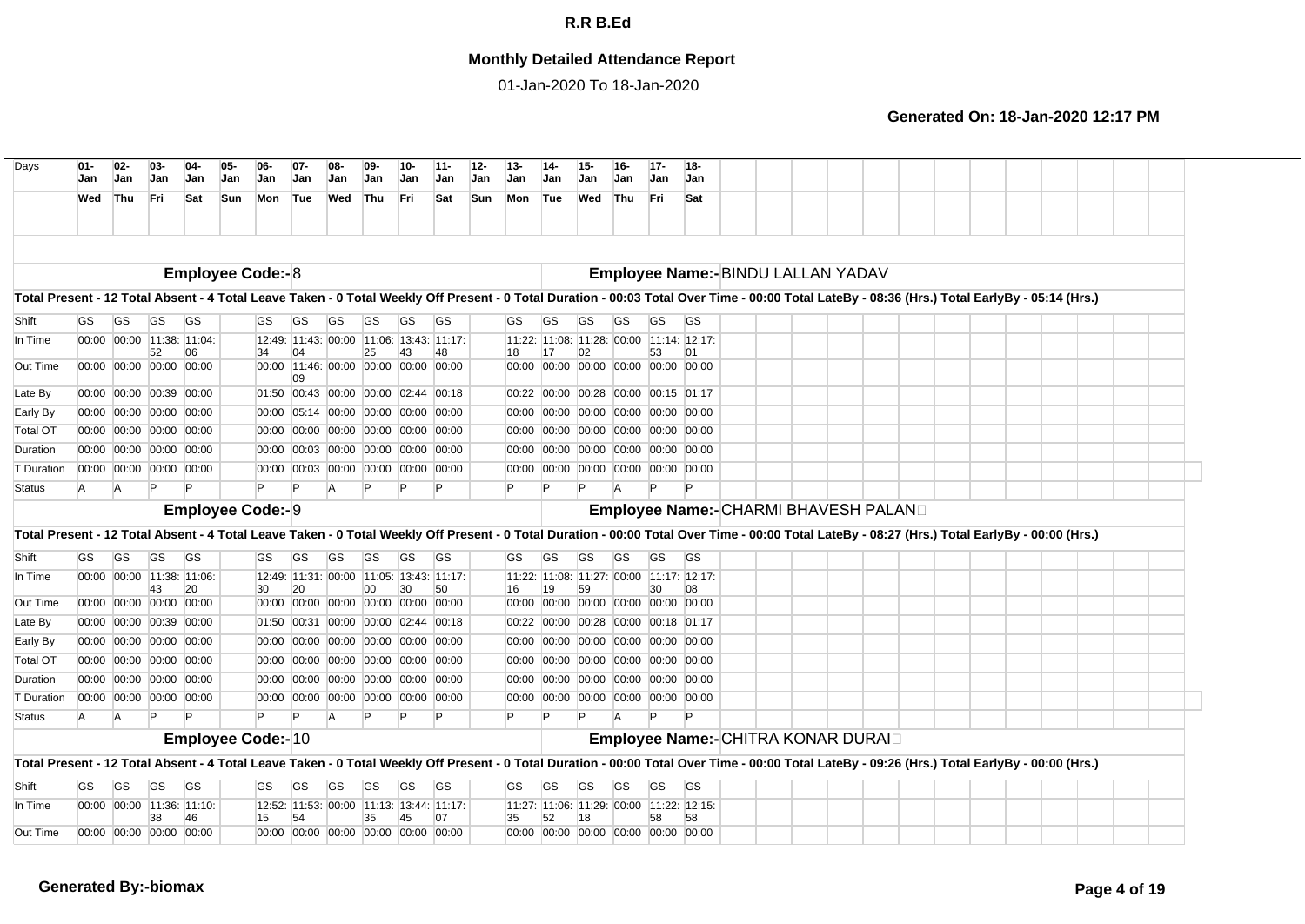## **Monthly Detailed Attendance Report**

01-Jan-2020 To 18-Jan-2020

| Days                                                                                                                                                                                           | Jan       | $02 -$<br>Jan | 03-<br>Jan                      | 04-<br>Jan | 05-<br>Jan | $06-$<br><b>Jan</b>      | $07-$<br>Jan | 08-<br>Jan                               | 09<br>Jan    | 10-<br>Jan | $11 -$<br>Jan | $12-$<br>Jan | 13-<br>Jan                                     | -14<br>Jan | 15-<br>Jan                          | Jan       | $17-$<br><b>Jan</b> | $18 -$<br><b>Jan</b>                   |  |  |  |  |  |  |  |
|------------------------------------------------------------------------------------------------------------------------------------------------------------------------------------------------|-----------|---------------|---------------------------------|------------|------------|--------------------------|--------------|------------------------------------------|--------------|------------|---------------|--------------|------------------------------------------------|------------|-------------------------------------|-----------|---------------------|----------------------------------------|--|--|--|--|--|--|--|
|                                                                                                                                                                                                | Wed       | Thu           | Fri                             | Sat        | Sun        | Mon                      | Tue          | Wed                                      | Thu          | Fri        | Sat           | Sun          | Mon                                            | Tue        | Wed Thu                             |           | Fri                 | Sat                                    |  |  |  |  |  |  |  |
|                                                                                                                                                                                                |           |               |                                 |            |            |                          |              |                                          |              |            |               |              |                                                |            |                                     |           |                     |                                        |  |  |  |  |  |  |  |
| Late By                                                                                                                                                                                        |           |               | 00:00 00:00 00:37 00:11         |            |            |                          |              | 01:52 00:54 00:00 00:14 02:45 00:17      |              |            |               |              | 00:28 00:00 00:29 00:00 00:23 01:16            |            |                                     |           |                     |                                        |  |  |  |  |  |  |  |
| Early By                                                                                                                                                                                       |           |               | 00:00 00:00 00:00 00:00         |            |            |                          |              | 00:00 00:00 00:00 00:00 00:00 00:00      |              |            |               |              |                                                |            | 00:00 00:00 00:00 00:00 00:00 00:00 |           |                     |                                        |  |  |  |  |  |  |  |
| <b>Total OT</b>                                                                                                                                                                                |           |               | 00:00 00:00 00:00 00:00         |            |            |                          |              | 00:00 00:00 00:00 00:00 00:00 00:00      |              |            |               |              |                                                |            | 00:00 00:00 00:00 00:00 00:00 00:00 |           |                     |                                        |  |  |  |  |  |  |  |
| Duration                                                                                                                                                                                       |           |               | 00:00 00:00 00:00 00:00         |            |            |                          |              | 00:00 00:00 00:00 00:00 00:00 00:00      |              |            |               |              |                                                |            | 00:00 00:00 00:00 00:00 00:00 00:00 |           |                     |                                        |  |  |  |  |  |  |  |
| T Duration                                                                                                                                                                                     |           |               | 00:00 00:00 00:00 00:00         |            |            |                          |              | 00:00 00:00 00:00 00:00 00:00 00:00      |              |            |               |              | 00:00 00:00 00:00 00:00 00:00 00:00            |            |                                     |           |                     |                                        |  |  |  |  |  |  |  |
| <b>Status</b>                                                                                                                                                                                  | A         | A             | $\mathsf{P}$                    |            |            | P                        |              | A                                        | $\mathsf{P}$ |            | P             |              |                                                |            |                                     |           |                     |                                        |  |  |  |  |  |  |  |
|                                                                                                                                                                                                |           |               |                                 |            |            | <b>Employee Code:-11</b> |              |                                          |              |            |               |              |                                                |            |                                     |           |                     | Employee Name:- DARSHNA JAYSUKH MEHTA  |  |  |  |  |  |  |  |
| Total Present - 12 Total Absent - 4 Total Leave Taken - 0 Total Weekly Off Present - 0 Total Duration - 00:00 Total Over Time - 00:00 Total LateBy - 08:49 (Hrs.) Total EarlyBy - 00:00 (Hrs.) |           |               |                                 |            |            |                          |              |                                          |              |            |               |              |                                                |            |                                     |           |                     |                                        |  |  |  |  |  |  |  |
| Shift                                                                                                                                                                                          | <b>GS</b> | <b>GS</b>     | <b>GS</b>                       | <b>GS</b>  |            | <b>GS</b>                | <b>GS</b>    | GS                                       | GS           | GS         | <b>GS</b>     |              | GS                                             | GS         | GS                                  | <b>GS</b> | GS                  | <b>GS</b>                              |  |  |  |  |  |  |  |
| In Time                                                                                                                                                                                        |           |               | 00:00 00:00 11:36: 11:14:<br>41 | 19         |            | 10                       | 42           | 12:51: 11:42: 00:00 11:04: 13:44: 11:16: | 52           | 08         | 14            |              | 11:27: 11:06: 11:27: 00:00 11:10: 12:16:<br>57 | 22         | 31                                  |           | 47                  | 44                                     |  |  |  |  |  |  |  |
| Out Time                                                                                                                                                                                       |           |               | 00:00 00:00 00:00 00:00         |            |            |                          |              | 00:00 00:00 00:00 00:00 00:00 00:00      |              |            |               |              | 00:00 00:00 00:00 00:00 00:00 00:00            |            |                                     |           |                     |                                        |  |  |  |  |  |  |  |
| Late By                                                                                                                                                                                        |           |               | 00:00 00:00 00:37 00:14         |            |            |                          |              | 01:51 00:43 00:00 00:00 02:44 00:16      |              |            |               |              | 00:28 00:00 00:28 00:00 00:11 01:17            |            |                                     |           |                     |                                        |  |  |  |  |  |  |  |
| Early By                                                                                                                                                                                       |           |               | 00:00 00:00 00:00 00:00         |            |            |                          |              | 00:00 00:00 00:00 00:00 00:00 00:00      |              |            |               |              | 00:00 00:00 00:00 00:00 00:00 00:00            |            |                                     |           |                     |                                        |  |  |  |  |  |  |  |
| <b>Total OT</b>                                                                                                                                                                                |           |               | 00:00 00:00 00:00 00:00         |            |            |                          |              | 00:00 00:00 00:00 00:00 00:00 00:00      |              |            |               |              | 00:00 00:00 00:00 00:00 00:00 00:00            |            |                                     |           |                     |                                        |  |  |  |  |  |  |  |
| Duration                                                                                                                                                                                       |           |               | 00:00 00:00 00:00 00:00         |            |            |                          |              | 00:00 00:00 00:00 00:00 00:00 00:00      |              |            |               |              | 00:00 00:00 00:00 00:00 00:00 00:00            |            |                                     |           |                     |                                        |  |  |  |  |  |  |  |
| T Duration                                                                                                                                                                                     |           |               | 00:00 00:00 00:00 00:00         |            |            |                          |              | 00:00 00:00 00:00 00:00 00:00 00:00      |              |            |               |              | 00:00 00:00 00:00 00:00 00:00 00:00            |            |                                     |           |                     |                                        |  |  |  |  |  |  |  |
| <b>Status</b>                                                                                                                                                                                  | <b>A</b>  | A             | $\mathsf{P}$                    |            |            |                          |              | A                                        |              |            |               |              |                                                |            |                                     | A         |                     |                                        |  |  |  |  |  |  |  |
|                                                                                                                                                                                                |           |               |                                 |            |            | <b>Employee Code:-12</b> |              |                                          |              |            |               |              |                                                |            |                                     |           |                     | Employee Name:- DEEPA DILIPKUMAR SINGH |  |  |  |  |  |  |  |
| Total Present - 0 Total Absent - 16 Total Leave Taken - 0 Total Weekly Off Present - 0 Total Duration - 00:00 Total Over Time - 00:00 Total LateBy - 00:00 (Hrs.) Total EarlyBy - 00:00 (Hrs.) |           |               |                                 |            |            |                          |              |                                          |              |            |               |              |                                                |            |                                     |           |                     |                                        |  |  |  |  |  |  |  |
| Shift                                                                                                                                                                                          | GS.       | <b>GS</b>     | <b>GS</b>                       | <b>GS</b>  |            | GS                       | <b>GS</b>    | GS                                       | <b>GS</b>    | <b>GS</b>  | <b>GS</b>     |              | GS.                                            | <b>GS</b>  | GS                                  | <b>GS</b> | <b>GS</b>           | <b>GS</b>                              |  |  |  |  |  |  |  |
| In Time                                                                                                                                                                                        |           |               | 00:00 00:00 00:00 00:00         |            |            |                          |              | 00:00 00:00 00:00 00:00 00:00 00:00      |              |            |               |              | 00:00 00:00 00:00 00:00 00:00 00:00            |            |                                     |           |                     |                                        |  |  |  |  |  |  |  |
| Out Time                                                                                                                                                                                       |           |               | 00:00 00:00 00:00 00:00         |            |            |                          |              | 00:00 00:00 00:00 00:00 00:00 00:00      |              |            |               |              | 00:00 00:00 00:00 00:00 00:00 00:00            |            |                                     |           |                     |                                        |  |  |  |  |  |  |  |
| Late By                                                                                                                                                                                        |           |               | 00:00 00:00 00:00 00:00         |            |            |                          |              | 00:00 00:00 00:00 00:00 00:00 00:00      |              |            |               |              |                                                |            | 00:00 00:00 00:00 00:00 00:00 00:00 |           |                     |                                        |  |  |  |  |  |  |  |
| Early By                                                                                                                                                                                       |           |               | 00:00 00:00 00:00 00:00         |            |            |                          |              | 00:00 00:00 00:00 00:00 00:00 00:00      |              |            |               |              |                                                |            | 00:00 00:00 00:00 00:00 00:00 00:00 |           |                     |                                        |  |  |  |  |  |  |  |
| <b>Total OT</b>                                                                                                                                                                                |           |               | 00:00 00:00 00:00 00:00         |            |            |                          |              | 00:00 00:00 00:00 00:00 00:00 00:00      |              |            |               |              |                                                |            | 00:00 00:00 00:00 00:00 00:00 00:00 |           |                     |                                        |  |  |  |  |  |  |  |
| Duration                                                                                                                                                                                       |           |               | 00:00 00:00 00:00 00:00         |            |            |                          |              | 00:00 00:00 00:00 00:00 00:00 00:00      |              |            |               |              |                                                |            | 00:00 00:00 00:00 00:00 00:00 00:00 |           |                     |                                        |  |  |  |  |  |  |  |
| T Duration                                                                                                                                                                                     |           |               | 00:00 00:00 00:00 00:00         |            |            |                          |              | 00:00 00:00 00:00 00:00 00:00 00:00      |              |            |               |              |                                                |            | 00:00 00:00 00:00 00:00 00:00 00:00 |           |                     |                                        |  |  |  |  |  |  |  |
|                                                                                                                                                                                                |           |               |                                 |            |            |                          |              |                                          |              |            |               |              |                                                |            |                                     |           |                     |                                        |  |  |  |  |  |  |  |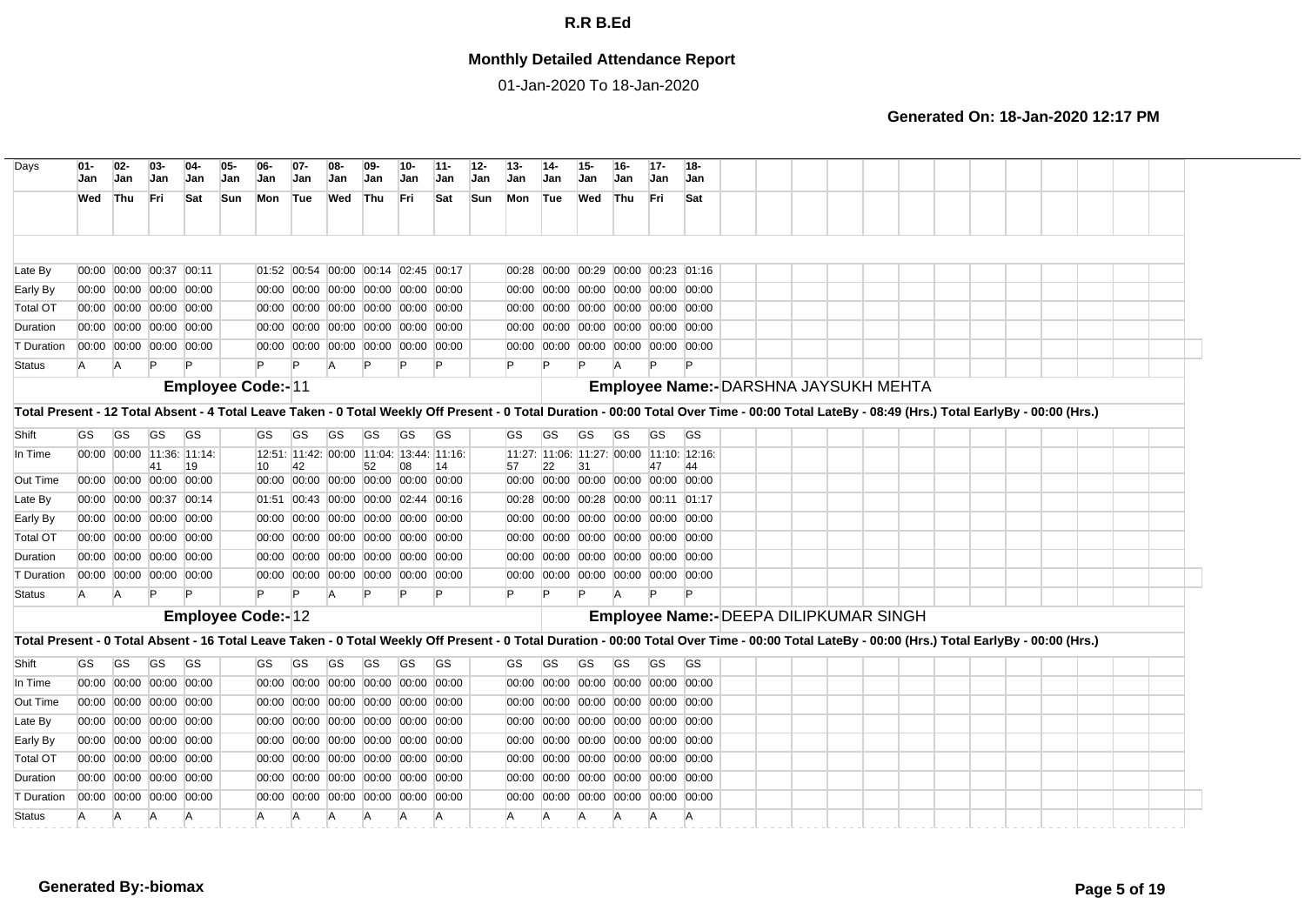## **Monthly Detailed Attendance Report**

01-Jan-2020 To 18-Jan-2020

| Days                                                                                                                                                                                           | $01 -$<br>Jan | $02-$<br>Jan | $03 -$<br>Jan                 | $04-$<br>Jan                    | 05-<br>Jan | 06-<br><b>Jan</b>        | $07 -$<br>Jan | $08-$<br>Jan                             | $09 -$<br>Jan | 10-<br>Jan | $11 -$<br><b>Jan</b>                           | $12 -$<br>$13 -$<br><b>Jan</b><br>Jan | $14-$<br>Jan | $15 -$<br>Jan | $16 -$<br><b>Jan</b>                | $17-$<br>Jan | $18-$<br><b>Jan</b>                            |  |  |  |  |  |  |  |
|------------------------------------------------------------------------------------------------------------------------------------------------------------------------------------------------|---------------|--------------|-------------------------------|---------------------------------|------------|--------------------------|---------------|------------------------------------------|---------------|------------|------------------------------------------------|---------------------------------------|--------------|---------------|-------------------------------------|--------------|------------------------------------------------|--|--|--|--|--|--|--|
|                                                                                                                                                                                                | Wed           | <b>Thu</b>   | Fri.                          | Sat                             | Sun        | Mon                      | Tue           | Wed                                      | Thu           | Fri        | Sat                                            | <b>Sun</b><br>Mon                     | Tue          | Wed           | Thu                                 | Fri          | Sat                                            |  |  |  |  |  |  |  |
|                                                                                                                                                                                                |               |              |                               |                                 |            |                          |               |                                          |               |            |                                                |                                       |              |               |                                     |              |                                                |  |  |  |  |  |  |  |
|                                                                                                                                                                                                |               |              |                               |                                 |            | <b>Employee Code:-13</b> |               |                                          |               |            |                                                |                                       |              |               |                                     |              | Employee Name:- DEEPIKA DEELIPKUMAR MAHAJAN    |  |  |  |  |  |  |  |
| Total Present - 12 Total Absent - 4 Total Leave Taken - 0 Total Weekly Off Present - 0 Total Duration - 00:00 Total Over Time - 00:00 Total LateBy - 09:23 (Hrs.) Total EarlyBy - 00:00 (Hrs.) |               |              |                               |                                 |            |                          |               |                                          |               |            |                                                |                                       |              |               |                                     |              |                                                |  |  |  |  |  |  |  |
| Shift                                                                                                                                                                                          | GS            | GS           | <b>GS</b>                     | <b>GS</b>                       |            | GS                       | GS            | GS                                       | GS            | GS         | <b>GS</b>                                      | GS.                                   | GS           | GS            | GS                                  | GS.          | GS                                             |  |  |  |  |  |  |  |
| In Time                                                                                                                                                                                        |               |              |                               | 00:00 00:00 11:36: 11:10:       |            |                          |               | 12:52: 11:53: 00:00 11:13: 13:44: 11:17: |               |            |                                                |                                       |              |               |                                     |              | 11:22: 11:07: 11:28: 00:00 11:26: 12:16:       |  |  |  |  |  |  |  |
| Out Time                                                                                                                                                                                       |               |              | 35<br>00:00 00:00 00:00 00:00 | 43                              |            | 12                       | 51            | 00:00 00:00 00:00 00:00 00:00 00:00      | 38            |            | 01                                             | 51                                    | 59           |               | 00:00 00:00 00:00 00:00 00:00 00:00 | 27           | 30                                             |  |  |  |  |  |  |  |
| Late By                                                                                                                                                                                        |               |              | 00:00 00:00 00:37 00:11       |                                 |            |                          |               | 01:52 00:54 00:00 00:14 02:45 00:17      |               |            |                                                | 00:23                                 |              |               | 00:00 00:28 00:00 00:26 01:16       |              |                                                |  |  |  |  |  |  |  |
| Early By                                                                                                                                                                                       |               |              | 00:00 00:00 00:00 00:00       |                                 |            |                          |               | 00:00 00:00 00:00 00:00 00:00 00:00      |               |            |                                                | 00:00                                 |              |               | 00:00 00:00 00:00 00:00 00:00       |              |                                                |  |  |  |  |  |  |  |
| <b>Total OT</b>                                                                                                                                                                                |               |              | 00:00 00:00 00:00 00:00       |                                 |            |                          |               | 00:00 00:00 00:00 00:00 00:00 00:00      |               |            |                                                |                                       |              |               | 00:00 00:00 00:00 00:00 00:00 00:00 |              |                                                |  |  |  |  |  |  |  |
| Duration                                                                                                                                                                                       |               |              | 00:00 00:00 00:00 00:00       |                                 |            |                          |               | 00:00 00:00 00:00 00:00 00:00 00:00      |               |            |                                                |                                       |              |               | 00:00 00:00 00:00 00:00 00:00 00:00 |              |                                                |  |  |  |  |  |  |  |
| T Duration                                                                                                                                                                                     |               |              | 00:00 00:00 00:00 00:00       |                                 |            |                          |               | 00:00 00:00 00:00 00:00 00:00 00:00      |               |            |                                                |                                       |              |               | 00:00 00:00 00:00 00:00 00:00 00:00 |              |                                                |  |  |  |  |  |  |  |
| <b>Status</b>                                                                                                                                                                                  | A             | IA.          |                               |                                 |            | P                        | Þ             | $\overline{A}$                           |               |            |                                                |                                       |              |               |                                     |              |                                                |  |  |  |  |  |  |  |
|                                                                                                                                                                                                |               |              |                               |                                 |            | <b>Employee Code:-14</b> |               |                                          |               |            |                                                |                                       |              |               |                                     |              | Employee Name:- GAYATRI SURESH PARDESHI        |  |  |  |  |  |  |  |
| Total Present - 12 Total Absent - 4 Total Leave Taken - 0 Total Weekly Off Present - 0 Total Duration - 00:00 Total Over Time - 00:00 Total LateBy - 09:21 (Hrs.) Total EarlyBy - 00:00 (Hrs.) |               |              |                               |                                 |            |                          |               |                                          |               |            |                                                |                                       |              |               |                                     |              |                                                |  |  |  |  |  |  |  |
| Shift                                                                                                                                                                                          | GS            | <b>GS</b>    | GS                            | <b>GS</b>                       |            | <b>GS</b>                | GS            | GS                                       | GS            | <b>GS</b>  | <b>GS</b>                                      | GS                                    | GS           | <b>GS</b>     | GS                                  | <b>GS</b>    | <b>GS</b>                                      |  |  |  |  |  |  |  |
| In Time                                                                                                                                                                                        |               |              |                               | 00:00 00:00 11:37: 11:11:       |            |                          |               | 12:52: 11:53: 00:00 11:11: 13:44: 11:16: |               |            |                                                |                                       |              |               |                                     |              | 11:27: 11:06: 11:29: 00:00 11:22: 12:16:       |  |  |  |  |  |  |  |
| Out Time                                                                                                                                                                                       |               |              | 02<br>00:00 00:00 00:00 00:00 | 05                              |            | 00                       | 15            | 00:00 00:00 00:00 00:00 00:00 00:00      | 14            | 10         | 17                                             | 54                                    | 26           | 40            | 00:00 00:00 00:00 00:00 00:00 00:00 | 50           | 05                                             |  |  |  |  |  |  |  |
| Late By                                                                                                                                                                                        |               |              | 00:00 00:00 00:37 00:11       |                                 |            |                          |               | 01:52 00:53 00:00 00:11 02:44 00:16      |               |            |                                                |                                       |              |               | 00:28 00:00 00:30 00:00 00:23 01:16 |              |                                                |  |  |  |  |  |  |  |
| Early By                                                                                                                                                                                       |               |              | 00:00 00:00 00:00 00:00       |                                 |            |                          |               | 00:00 00:00 00:00 00:00 00:00 00:00      |               |            |                                                |                                       |              |               | 00:00 00:00 00:00 00:00 00:00 00:00 |              |                                                |  |  |  |  |  |  |  |
| <b>Total OT</b>                                                                                                                                                                                |               |              | 00:00 00:00 00:00 00:00       |                                 |            |                          |               | 00:00 00:00 00:00 00:00 00:00 00:00      |               |            |                                                |                                       |              |               | 00:00 00:00 00:00 00:00 00:00 00:00 |              |                                                |  |  |  |  |  |  |  |
| Duration                                                                                                                                                                                       |               |              | 00:00 00:00 00:00 00:00       |                                 |            |                          |               | 00:00 00:00 00:00 00:00 00:00 00:00      |               |            |                                                |                                       |              |               | 00:00 00:00 00:00 00:00 00:00 00:00 |              |                                                |  |  |  |  |  |  |  |
| <b>T</b> Duration                                                                                                                                                                              |               |              | 00:00 00:00 00:00 00:00       |                                 |            |                          |               | 00:00 00:00 00:00 00:00 00:00 00:00      |               |            |                                                |                                       |              |               | 00:00 00:00 00:00 00:00 00:00 00:00 |              |                                                |  |  |  |  |  |  |  |
| <b>Status</b>                                                                                                                                                                                  | A             | A            |                               |                                 |            | Þ                        | D             | A                                        |               |            |                                                |                                       |              |               |                                     |              |                                                |  |  |  |  |  |  |  |
|                                                                                                                                                                                                |               |              |                               |                                 |            | <b>Employee Code:-15</b> |               |                                          |               |            |                                                |                                       |              |               |                                     |              | Employee Name:- GUNJAN RAVI SHAH               |  |  |  |  |  |  |  |
| Total Present - 12 Total Absent - 4 Total Leave Taken - 0 Total Weekly Off Present - 0 Total Duration - 00:03 Total Over Time - 00:00 Total LateBy - 08:39 (Hrs.) Total EarlyBy - 05:14 (Hrs.) |               |              |                               |                                 |            |                          |               |                                          |               |            |                                                |                                       |              |               |                                     |              |                                                |  |  |  |  |  |  |  |
| Shift                                                                                                                                                                                          | GS            | <b>GS</b>    | GS                            | <b>GS</b>                       |            | <b>GS</b>                | <b>GS</b>     | GS                                       | GS            | <b>GS</b>  | <b>GS</b>                                      | GS                                    | GS           | <b>GS</b>     | GS                                  | GS           | <b>GS</b>                                      |  |  |  |  |  |  |  |
| In Time                                                                                                                                                                                        |               |              | 50                            | 00:00 00:00 11:38: 11:04:<br>04 |            | 39                       | 09            |                                          | 22            | 46         | 12:49: 11:43: 00:00 11:06: 13:43: 11:17:<br>43 | 23                                    | 10           | 09            |                                     | 33           | 11:22: 11:08: 11:28: 00:00 11:17: 12:17:<br>07 |  |  |  |  |  |  |  |
| Out Time                                                                                                                                                                                       |               |              | 00:00 00:00 00:00 00:00       |                                 |            |                          |               | 00:00 11:46: 00:00 00:00 00:00 00:00     |               |            |                                                |                                       |              |               | 00:00 00:00 00:00 00:00 00:00 00:00 |              |                                                |  |  |  |  |  |  |  |
|                                                                                                                                                                                                |               |              |                               |                                 |            |                          | 03            |                                          |               |            |                                                |                                       |              |               |                                     |              |                                                |  |  |  |  |  |  |  |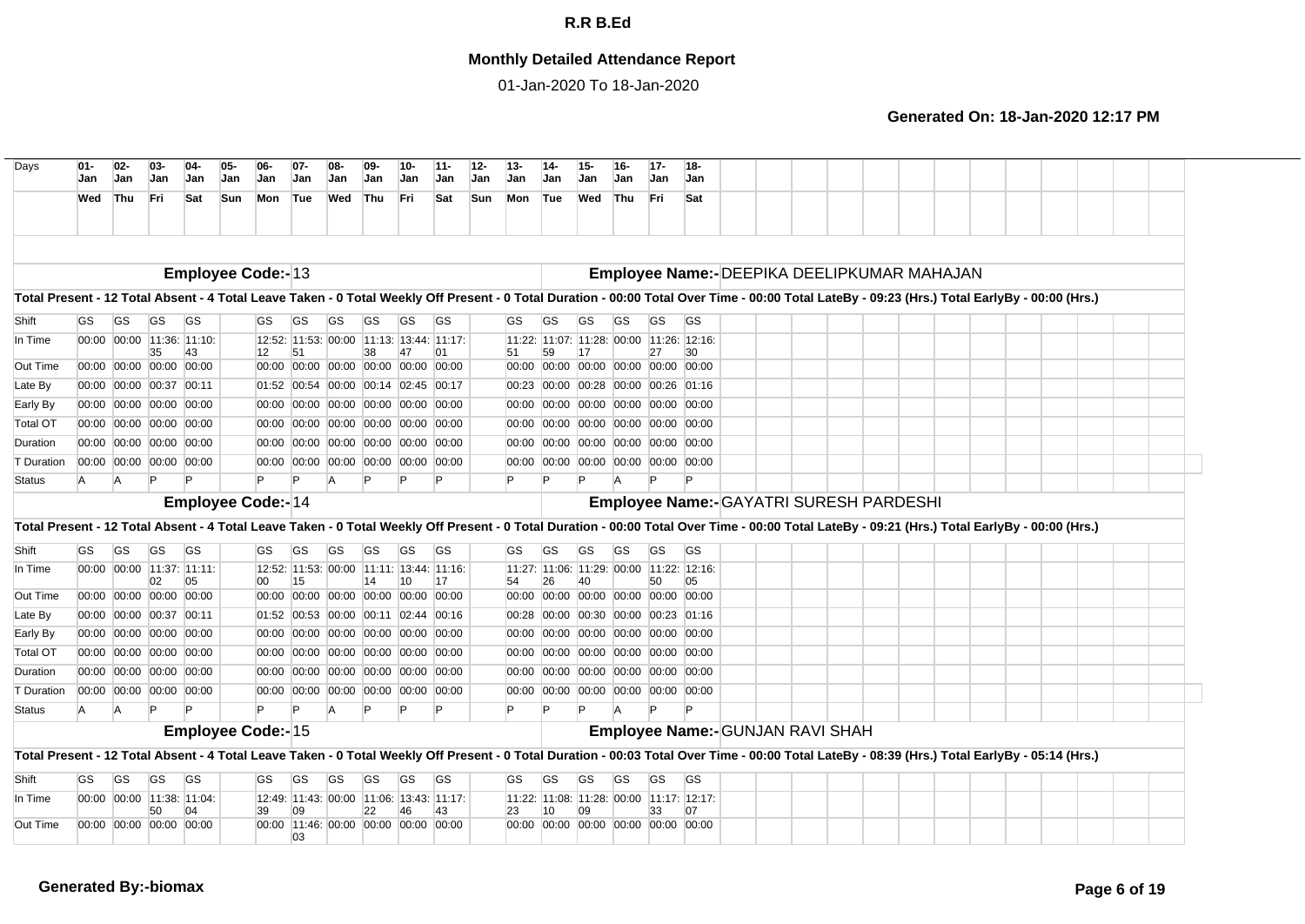## **Monthly Detailed Attendance Report**

01-Jan-2020 To 18-Jan-2020

| Days                                                                                                                                                                                           | $01 -$<br>Jan | $02 -$<br>Jan | $03-$<br>Jan                  | $04-$<br><b>Jan</b>            | 05.<br>Jan | 06<br><b>Jan</b>         | Jan                                       | Jan     | Jan       | 10-<br>Jan | 12-<br>11-<br>Jan<br>Jan |            | $13 -$<br>Jan | Jan | Jan       | 16-<br>Jan | $17 -$<br><b>Jan</b>                          | $18 -$<br><b>Jan</b>             |  |  |  |  |  |  |  |
|------------------------------------------------------------------------------------------------------------------------------------------------------------------------------------------------|---------------|---------------|-------------------------------|--------------------------------|------------|--------------------------|-------------------------------------------|---------|-----------|------------|--------------------------|------------|---------------|-----|-----------|------------|-----------------------------------------------|----------------------------------|--|--|--|--|--|--|--|
|                                                                                                                                                                                                | Wed           | <b>Thu</b>    | Fri                           | Sat                            | Sun        | Mon                      | Tue                                       | Wed Thu |           | <b>Fri</b> | Sat                      | <b>Sun</b> | Mon Tue       |     | Wed       | Thu        | Fri                                           | Sat                              |  |  |  |  |  |  |  |
|                                                                                                                                                                                                |               |               |                               |                                |            |                          |                                           |         |           |            |                          |            |               |     |           |            |                                               |                                  |  |  |  |  |  |  |  |
| Late By                                                                                                                                                                                        |               |               | 00:00 00:00 00:39 00:00       |                                |            |                          | 01:50 00:43 00:00 00:00 02:44 00:18       |         |           |            |                          |            |               |     |           |            | 00:22 00:00 00:28 00:00 00:18 01:17           |                                  |  |  |  |  |  |  |  |
| Early By                                                                                                                                                                                       |               |               | 00:00 00:00 00:00 00:00       |                                |            |                          | 00:00 05:14 00:00 00:00 00:00 00:00       |         |           |            |                          |            |               |     |           |            | 00:00 00:00 00:00 00:00 00:00 00:00           |                                  |  |  |  |  |  |  |  |
| <b>Total OT</b>                                                                                                                                                                                |               |               | 00:00 00:00 00:00 00:00       |                                |            |                          | 00:00 00:00 00:00 00:00 00:00 00:00       |         |           |            |                          |            |               |     |           |            | 00:00 00:00 00:00 00:00 00:00 00:00           |                                  |  |  |  |  |  |  |  |
| Duration                                                                                                                                                                                       |               |               | 00:00 00:00 00:00 00:00       |                                |            |                          | 00:00 00:03 00:00 00:00 00:00 00:00       |         |           |            |                          |            |               |     |           |            | 00:00 00:00 00:00 00:00 00:00 00:00           |                                  |  |  |  |  |  |  |  |
| T Duration                                                                                                                                                                                     |               |               | 00:00 00:00 00:00 00:00       |                                |            |                          | 00:00 00:03 00:00 00:00 00:00 00:00       |         |           |            |                          |            |               |     |           |            | 00:00 00:00 00:00 00:00 00:00 00:00           |                                  |  |  |  |  |  |  |  |
| Status                                                                                                                                                                                         | <b>A</b>      | <b>A</b>      |                               |                                |            |                          | P                                         | A       |           |            |                          |            |               |     |           |            | $\mathsf{P}$                                  |                                  |  |  |  |  |  |  |  |
|                                                                                                                                                                                                |               |               |                               |                                |            | <b>Employee Code:-16</b> |                                           |         |           |            |                          |            |               |     |           |            |                                               | Employee Name:- HEER JAYESH SHAH |  |  |  |  |  |  |  |
| Total Present - 12 Total Absent - 4 Total Leave Taken - 0 Total Weekly Off Present - 0 Total Duration - 02:14 Total Over Time - 00:00 Total LateBy - 09:14 (Hrs.) Total EarlyBy - 03:34 (Hrs.) |               |               |                               |                                |            |                          |                                           |         |           |            |                          |            |               |     |           |            |                                               |                                  |  |  |  |  |  |  |  |
| Shift                                                                                                                                                                                          | GS.           | <b>GS</b>     | <b>GS</b>                     | <b>GS</b>                      |            | GS                       | GS                                        | GS      | <b>GS</b> | <b>GS</b>  | <b>GS</b>                |            | GS            | GS  | <b>GS</b> | GS         | <b>GS</b>                                     | <b>GS</b>                        |  |  |  |  |  |  |  |
| In Time                                                                                                                                                                                        |               |               |                               | 00:00 00:00 11:37: 11:11:      |            |                          | 12:51: 11:53: 00:00 11:04: 13:43: 11:16:  |         |           |            |                          |            |               |     |           |            | 11:28:  11:05:  11:27:  00:00  11:26:  12:16: |                                  |  |  |  |  |  |  |  |
|                                                                                                                                                                                                |               |               | 34                            | 46                             |            | 57                       | 06                                        |         | 48        | 19         | 00                       |            | 17            | 59  | 52        |            | 33                                            | 34                               |  |  |  |  |  |  |  |
| Out Time                                                                                                                                                                                       |               |               |                               | 00:00 00:00 00:00 13:25:<br>43 |            |                          | 00:00 00:00 00:00 00:00 00:00 00:00       |         |           |            |                          |            |               |     |           |            | 00:00 00:00 00:00 00:00 00:00 00:00           |                                  |  |  |  |  |  |  |  |
| Late By                                                                                                                                                                                        |               |               | 00:00 00:00 00:38 00:12       |                                |            |                          | 01:52 00:53 00:00 00:00 02:43 00:16       |         |           |            |                          |            |               |     |           |            | 00:28 00:00 00:28 00:00 00:27 01:17           |                                  |  |  |  |  |  |  |  |
| Early By                                                                                                                                                                                       |               |               | 00:00 00:00 00:00 03:34       |                                |            |                          | 00:00 00:00 00:00 00:00 00:00 00:00       |         |           |            |                          |            |               |     |           |            | 00:00 00:00 00:00 00:00 00:00 00:00           |                                  |  |  |  |  |  |  |  |
| <b>Total OT</b>                                                                                                                                                                                |               |               | 00:00 00:00 00:00 00:00       |                                |            |                          | 00:00 00:00 00:00 00:00 00:00 00:00       |         |           |            |                          |            |               |     |           |            | 00:00 00:00 00:00 00:00 00:00 00:00           |                                  |  |  |  |  |  |  |  |
| Duration                                                                                                                                                                                       |               |               | 00:00 00:00 00:00 02:14       |                                |            | 00:00                    | 00:00 00:00 00:00 00:00 00:00             |         |           |            |                          |            |               |     |           |            | 00:00 00:00 00:00 00:00 00:00 00:00           |                                  |  |  |  |  |  |  |  |
| <b>T</b> Duration                                                                                                                                                                              |               |               | 00:00 00:00 00:00 02:14       |                                |            |                          | 00:00 00:00 00:00 00:00 00:00 00:00       |         |           |            |                          |            |               |     |           |            | 00:00 00:00 00:00 00:00 00:00 00:00           |                                  |  |  |  |  |  |  |  |
| <b>Status</b>                                                                                                                                                                                  | IA.           | <b>A</b>      |                               |                                |            | P                        | P                                         | A       | P         |            | P                        | P          |               |     |           |            | $\mathsf{P}$                                  |                                  |  |  |  |  |  |  |  |
|                                                                                                                                                                                                |               |               |                               |                                |            | <b>Employee Code:-17</b> |                                           |         |           |            |                          |            |               |     |           |            |                                               | Employee Name:- HET TEJAS SHAHD  |  |  |  |  |  |  |  |
| Total Present - 12 Total Absent - 4 Total Leave Taken - 0 Total Weekly Off Present - 0 Total Duration - 00:00 Total Over Time - 00:00 Total LateBy - 09:13 (Hrs.) Total EarlyBy - 00:00 (Hrs.) |               |               |                               |                                |            |                          |                                           |         |           |            |                          |            |               |     |           |            |                                               |                                  |  |  |  |  |  |  |  |
| Shift                                                                                                                                                                                          | GS            | <b>GS</b>     | <b>GS</b>                     | <b>GS</b>                      |            | GS                       | GS                                        | GS      | GS        | GS         | GS                       |            | GS            | GS  | GS        | GS         | GS                                            | <b>GS</b>                        |  |  |  |  |  |  |  |
| In Time                                                                                                                                                                                        |               |               |                               | 00:00 00:00 11:37: 11:09:      |            |                          | 12:52: 11:54: 00:00 11:13: 13:44: 11:17:  |         |           |            |                          |            |               |     |           |            | 11:25: 11:06: 11:29: 00:00 11:23: 12:16:      |                                  |  |  |  |  |  |  |  |
| Out Time                                                                                                                                                                                       |               |               | 38<br>00:00 00:00 00:00 00:00 | 58                             |            | 26                       | 12<br>00:00 00:00 00:00 00:00 00:00 00:00 |         | 45        | 56         | 12                       |            | 19            | 58  | 10        |            | 06<br>00:00 00:00 00:00 00:00 00:00 00:00     | 07                               |  |  |  |  |  |  |  |
| Late By                                                                                                                                                                                        |               |               | 00:00 00:00 00:38 00:00       |                                |            |                          | 01:52 00:54 00:00 00:14 02:45 00:17       |         |           |            |                          |            |               |     |           |            | 00:25 00:00 00:29 00:00 00:23 01:16           |                                  |  |  |  |  |  |  |  |
| Early By                                                                                                                                                                                       |               |               | 00:00 00:00 00:00 00:00       |                                |            |                          | 00:00 00:00 00:00 00:00 00:00 00:00       |         |           |            |                          |            |               |     |           |            | 00:00 00:00 00:00 00:00 00:00 00:00           |                                  |  |  |  |  |  |  |  |
| <b>Total OT</b>                                                                                                                                                                                |               |               | 00:00 00:00 00:00 00:00       |                                |            |                          | 00:00 00:00 00:00 00:00 00:00 00:00       |         |           |            |                          |            |               |     |           |            | 00:00 00:00 00:00 00:00 00:00 00:00           |                                  |  |  |  |  |  |  |  |
| Duration                                                                                                                                                                                       |               |               | 00:00 00:00 00:00 00:00       |                                |            | 00:00                    | 00:00 00:00 00:00 00:00 00:00             |         |           |            |                          |            |               |     |           |            | 00:00 00:00 00:00 00:00 00:00 00:00           |                                  |  |  |  |  |  |  |  |
| T Duration                                                                                                                                                                                     |               |               | 00:00 00:00 00:00 00:00       |                                |            |                          | 00:00 00:00 00:00 00:00 00:00 00:00       |         |           |            |                          |            |               |     |           |            | 00:00 00:00 00:00 00:00 00:00 00:00           |                                  |  |  |  |  |  |  |  |
| <b>Status</b>                                                                                                                                                                                  | A             | A             |                               |                                |            |                          |                                           |         |           |            |                          |            |               |     |           |            |                                               |                                  |  |  |  |  |  |  |  |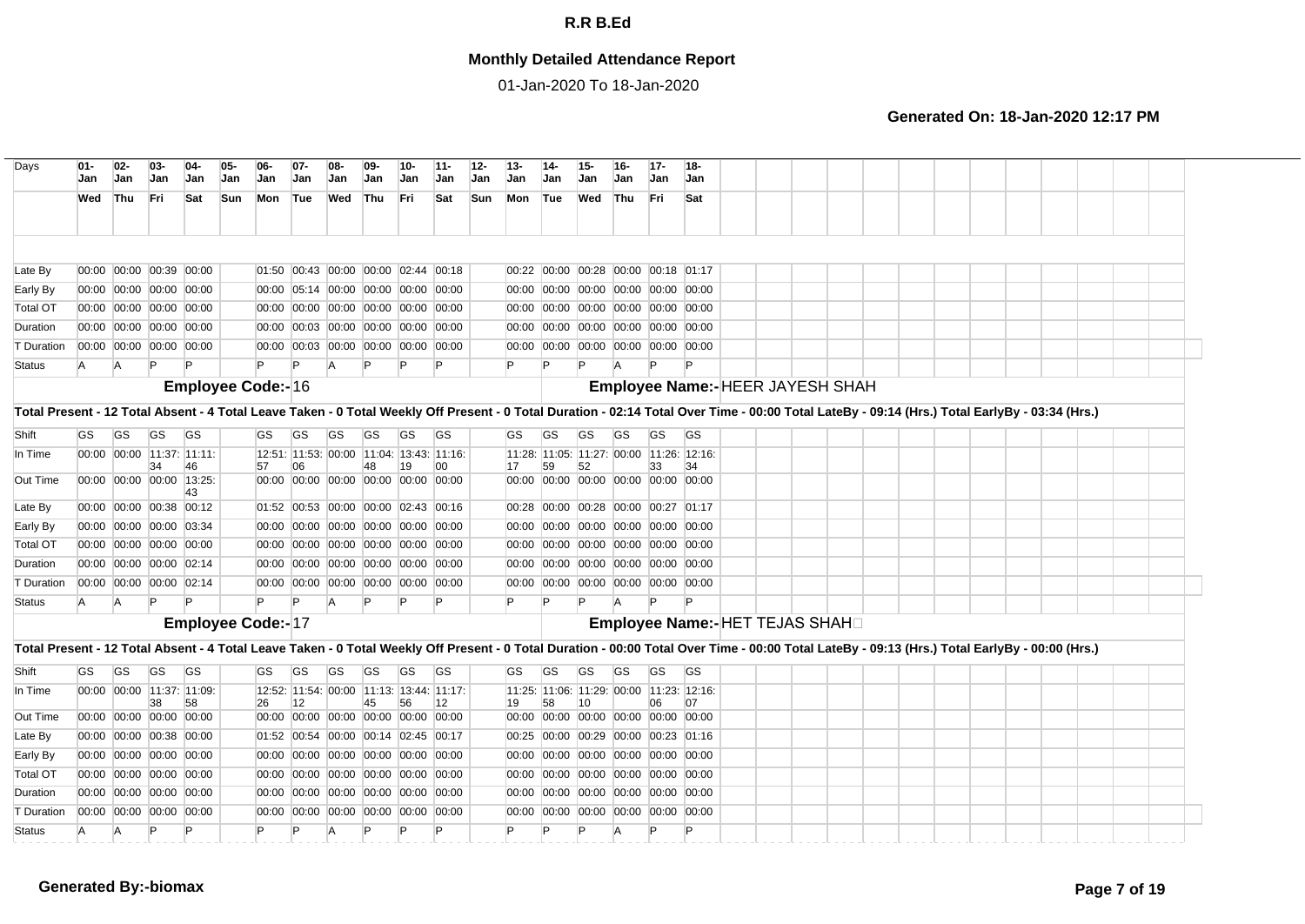## **Monthly Detailed Attendance Report**

01-Jan-2020 To 18-Jan-2020

| Days                                                                                                                                                                                           | $01 -$<br>Jan | $02-$<br>Jan | $03 -$<br><b>Jan</b>          | $04-$<br><b>Jan</b>            | 05-<br>Jan | 06-<br><b>Jan</b>        | $07 -$<br>Jan | $08-$<br><b>Jan</b>                      | 09-<br>Jan | 10-<br>Jan | $11 -$<br>Jan                            | $12 -$<br>$13 -$<br>Jan<br>Jan | $14-$     | <b>Jan</b> | $15 -$<br>Jan | $16 -$<br>Jan                       | $17-$<br>Jan | 18-<br><b>Jan</b>                        |  |  |  |  |  |  |  |
|------------------------------------------------------------------------------------------------------------------------------------------------------------------------------------------------|---------------|--------------|-------------------------------|--------------------------------|------------|--------------------------|---------------|------------------------------------------|------------|------------|------------------------------------------|--------------------------------|-----------|------------|---------------|-------------------------------------|--------------|------------------------------------------|--|--|--|--|--|--|--|
|                                                                                                                                                                                                | Wed           | Thu          | Fri                           | Sat                            | Sun        | Mon                      | Tue           | Wed                                      | Thu        | Fri        | Sat                                      | <b>Sun</b><br>Mon              |           | Tue        | Wed           | Thu                                 | Fri.         | Sat                                      |  |  |  |  |  |  |  |
|                                                                                                                                                                                                |               |              |                               |                                |            |                          |               |                                          |            |            |                                          |                                |           |            |               |                                     |              |                                          |  |  |  |  |  |  |  |
|                                                                                                                                                                                                |               |              |                               |                                |            | Employee Code:- 18       |               |                                          |            |            |                                          |                                |           |            |               |                                     |              | Employee Name:-HIRAL RAJNIKANT SHUKLAD   |  |  |  |  |  |  |  |
| Total Present - 12 Total Absent - 4 Total Leave Taken - 0 Total Weekly Off Present - 0 Total Duration - 00:00 Total Over Time - 00:00 Total LateBy - 08:45 (Hrs.) Total EarlyBy - 00:00 (Hrs.) |               |              |                               |                                |            |                          |               |                                          |            |            |                                          |                                |           |            |               |                                     |              |                                          |  |  |  |  |  |  |  |
| Shift                                                                                                                                                                                          | GS            | GS           | GS                            | <b>GS</b>                      |            | GS                       | GS            | GS                                       | GS         | GS         | <b>GS</b>                                | GS                             | GS        |            | GS            | GS                                  | GS           | <b>GS</b>                                |  |  |  |  |  |  |  |
| In Time                                                                                                                                                                                        |               |              |                               | 00:00 00:00 11:38: 10:55:      |            |                          |               | 12:50: 11:38: 00:00 11:13: 13:44: 11:16: |            |            |                                          |                                |           |            |               |                                     |              | 11:28: 11:06: 11:27: 00:00 11:10: 12:16: |  |  |  |  |  |  |  |
| Out Time                                                                                                                                                                                       |               |              | 06<br>00:00 00:00 00:00 00:00 | 17                             |            | 37                       | 55            | 00:00 00:00 00:00 00:00 00:00 00:00      | 12         | 26         | 05                                       | 12<br>00:00                    | 06        |            |               | 00:00 00:00 00:00 00:00 00:00       | 54           |                                          |  |  |  |  |  |  |  |
| Late By                                                                                                                                                                                        |               |              | 00:00 00:00 00:38 00:00       |                                |            |                          |               | 01:51 00:39 00:00 00:13 02:44 00:16      |            |            |                                          | 00:28                          |           |            |               | 00:00 00:28 00:00 00:11 01:17       |              |                                          |  |  |  |  |  |  |  |
| Early By                                                                                                                                                                                       |               |              | 00:00 00:00 00:00 00:00       |                                |            |                          |               | 00:00 00:00 00:00 00:00 00:00 00:00      |            |            |                                          | 00:00                          |           |            |               | 00:00 00:00 00:00 00:00 00:00       |              |                                          |  |  |  |  |  |  |  |
| <b>Total OT</b>                                                                                                                                                                                |               |              | 00:00 00:00 00:00 00:00       |                                |            |                          |               | 00:00 00:00 00:00 00:00 00:00 00:00      |            |            |                                          |                                |           |            |               | 00:00 00:00 00:00 00:00 00:00 00:00 |              |                                          |  |  |  |  |  |  |  |
| Duration                                                                                                                                                                                       |               |              | 00:00 00:00 00:00 00:00       |                                |            |                          |               | 00:00 00:00 00:00 00:00 00:00 00:00      |            |            |                                          |                                |           |            |               | 00:00 00:00 00:00 00:00 00:00 00:00 |              |                                          |  |  |  |  |  |  |  |
| T Duration                                                                                                                                                                                     |               |              | 00:00 00:00 00:00 00:00       |                                |            |                          |               | 00:00 00:00 00:00 00:00 00:00 00:00      |            |            |                                          |                                |           |            |               | 00:00 00:00 00:00 00:00 00:00 00:00 |              |                                          |  |  |  |  |  |  |  |
| <b>Status</b>                                                                                                                                                                                  | A             | A            |                               |                                |            | $\mathsf{P}$             | Þ             | A                                        |            |            |                                          |                                |           |            |               |                                     |              |                                          |  |  |  |  |  |  |  |
|                                                                                                                                                                                                |               |              |                               |                                |            | Employee Code:-19        |               |                                          |            |            |                                          |                                |           |            |               |                                     |              | Employee Name:- JALPA HITESH GADHIA      |  |  |  |  |  |  |  |
| Total Present - 12 Total Absent - 4 Total Leave Taken - 0 Total Weekly Off Present - 0 Total Duration - 00:00 Total Over Time - 00:00 Total LateBy - 08:48 (Hrs.) Total EarlyBy - 00:00 (Hrs.) |               |              |                               |                                |            |                          |               |                                          |            |            |                                          |                                |           |            |               |                                     |              |                                          |  |  |  |  |  |  |  |
| Shift                                                                                                                                                                                          | <b>GS</b>     | <b>GS</b>    | GS                            | <b>GS</b>                      |            | GS                       | GS            | GS                                       | GS         | GS         | <b>GS</b>                                | GS                             | GS        |            | GS            | GS                                  | <b>GS</b>    | GS                                       |  |  |  |  |  |  |  |
| In Time                                                                                                                                                                                        |               |              |                               | 00:00 00:00 11:37: 11:08:      |            |                          |               | 12:50: 11:36: 00:00 11:13: 13:44: 11:16: |            |            |                                          |                                |           |            |               |                                     |              | 11:23: 11:07: 11:28: 00:00 11:17: 12:17: |  |  |  |  |  |  |  |
| Out Time                                                                                                                                                                                       |               |              | 40<br>00:00 00:00 00:00 00:00 | 19                             |            | 56                       | 34            | 00:00 00:00 00:00 00:00 00:00 00:00      | 14         | 29         | 46                                       | 54                             | 43        |            | 34            | 00:00 00:00 00:00 00:00 00:00 00:00 | 37           | 06                                       |  |  |  |  |  |  |  |
| Late By                                                                                                                                                                                        |               |              | 00:00 00:00 00:38 00:00       |                                |            |                          |               | 01:51 00:37 00:00 00:13 02:44 00:17      |            |            |                                          |                                |           |            |               | 00:24 00:00 00:29 00:00 00:18 01:17 |              |                                          |  |  |  |  |  |  |  |
| Early By                                                                                                                                                                                       |               |              | 00:00 00:00 00:00 00:00       |                                |            |                          |               | 00:00 00:00 00:00 00:00 00:00 00:00      |            |            |                                          | 00:00                          |           |            |               | 00:00 00:00 00:00 00:00 00:00       |              |                                          |  |  |  |  |  |  |  |
| <b>Total OT</b>                                                                                                                                                                                |               |              | 00:00 00:00 00:00 00:00       |                                |            |                          |               | 00:00 00:00 00:00 00:00 00:00 00:00      |            |            |                                          | 00:00                          |           |            | 00:00 00:00   | 00:00 00:00 00:00                   |              |                                          |  |  |  |  |  |  |  |
| Duration                                                                                                                                                                                       |               |              | 00:00 00:00 00:00 00:00       |                                |            |                          |               | 00:00 00:00 00:00 00:00 00:00 00:00      |            |            |                                          | 00:00                          |           |            |               | 00:00 00:00 00:00 00:00 00:00       |              |                                          |  |  |  |  |  |  |  |
| T Duration                                                                                                                                                                                     |               |              | 00:00 00:00 00:00 00:00       |                                |            |                          |               | 00:00 00:00 00:00 00:00 00:00 00:00      |            |            |                                          |                                |           |            |               | 00:00 00:00 00:00 00:00 00:00 00:00 |              |                                          |  |  |  |  |  |  |  |
| <b>Status</b>                                                                                                                                                                                  | A             | A            |                               |                                |            | P                        | Þ             |                                          |            |            |                                          | Þ                              |           |            |               |                                     |              |                                          |  |  |  |  |  |  |  |
|                                                                                                                                                                                                |               |              |                               |                                |            | <b>Employee Code:-20</b> |               |                                          |            |            |                                          |                                |           |            |               |                                     |              | Employee Name:- JYOTI AMIT GALAD         |  |  |  |  |  |  |  |
| Total Present - 12 Total Absent - 4 Total Leave Taken - 0 Total Weekly Off Present - 0 Total Duration - 02:16 Total Over Time - 00:00 Total LateBy - 09:13 (Hrs.) Total EarlyBy - 03:34 (Hrs.) |               |              |                               |                                |            |                          |               |                                          |            |            |                                          |                                |           |            |               |                                     |              |                                          |  |  |  |  |  |  |  |
| Shift                                                                                                                                                                                          | <b>GS</b>     | <b>GS</b>    | GS                            | <b>GS</b>                      |            | GS                       | <b>GS</b>     | GS                                       | GS         | GS         | <b>GS</b>                                | GS                             | <b>GS</b> |            | GS            | GS                                  | GS           | <b>GS</b>                                |  |  |  |  |  |  |  |
| In Time                                                                                                                                                                                        |               |              |                               | 00:00 00:00 11:36: 11:10:      |            |                          |               |                                          |            |            | 12:52: 11:54: 00:00 11:13: 13:44: 11:16: |                                |           |            |               |                                     |              | 11:23: 11:07: 11:28: 00:00 11:14: 12:17: |  |  |  |  |  |  |  |
| Out Time                                                                                                                                                                                       |               |              | 51                            | 39<br>00:00 00:00 00:00 13:26: |            | 09                       | 28            | 00:00 00:00 00:00 00:00 00:00 00:00      | 23         | 33         | 48                                       | 52                             | 46        |            | 29            | 00:00 00:00 00:00 00:00 00:00 00:00 | 51           | 02                                       |  |  |  |  |  |  |  |
|                                                                                                                                                                                                |               |              |                               | 28                             |            |                          |               |                                          |            |            |                                          |                                |           |            |               |                                     |              |                                          |  |  |  |  |  |  |  |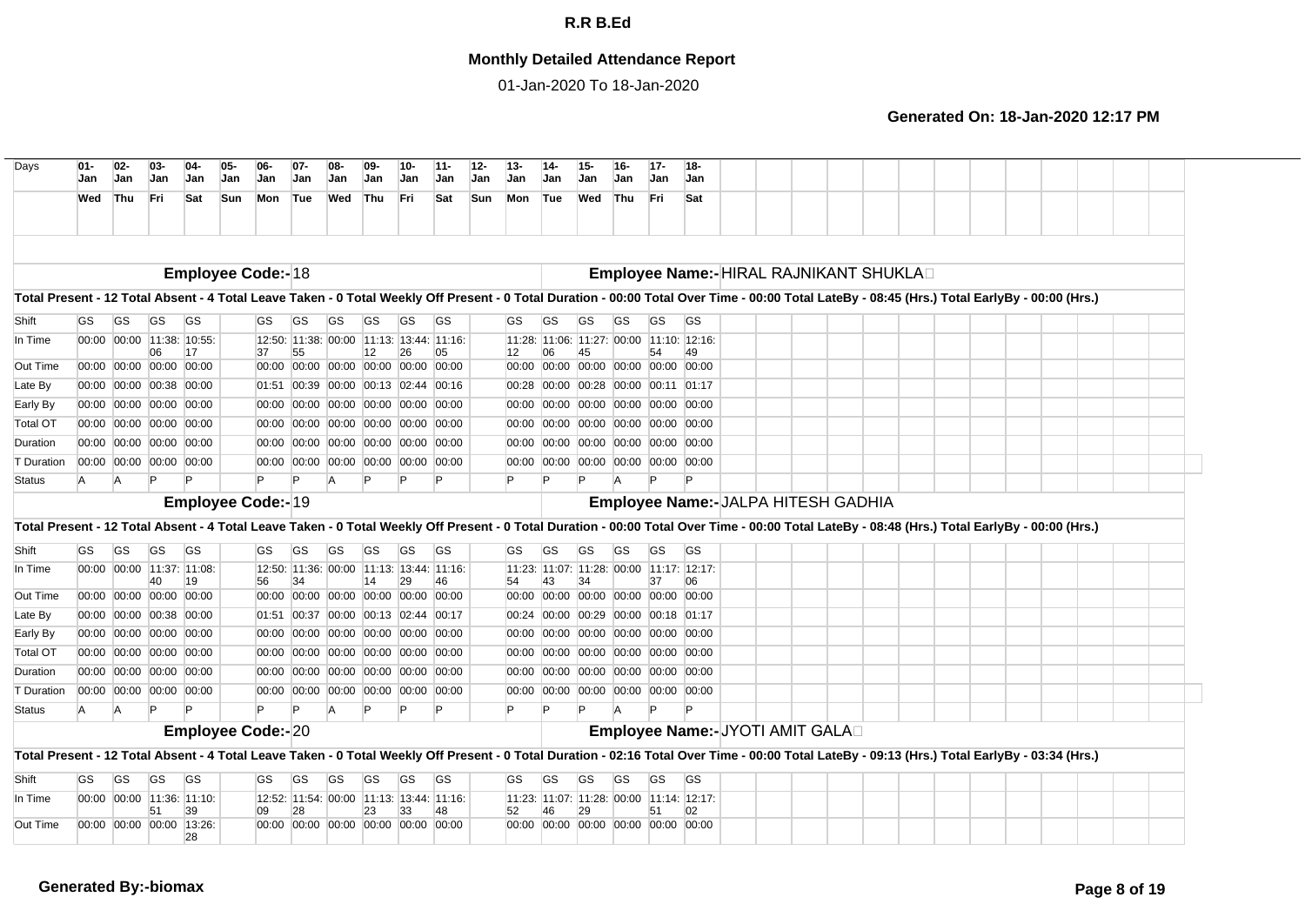## **Monthly Detailed Attendance Report**

01-Jan-2020 To 18-Jan-2020

| Days                                                                                                                                                                                           | 01-<br>Jan | $02 -$<br>Jan | $03-$<br>Jan                  | 04-<br>Jan | 05-<br>Jan | 06-<br>Jan               | $07-$<br>Jan | 08-<br>Jan                               | 09-<br>Jan   | $10-$<br>Jan | $11 -$<br>Jan                            | $12 -$<br>Jan | $13 -$<br>Jan | Jan       | Jan | Jan            | $17 -$<br>Jan                             | $18 -$<br>Jan                            |  |  |  |  |  |  |  |
|------------------------------------------------------------------------------------------------------------------------------------------------------------------------------------------------|------------|---------------|-------------------------------|------------|------------|--------------------------|--------------|------------------------------------------|--------------|--------------|------------------------------------------|---------------|---------------|-----------|-----|----------------|-------------------------------------------|------------------------------------------|--|--|--|--|--|--|--|
|                                                                                                                                                                                                | Wed        | Thu           | Fri                           | Sat        | Sun        | Mon                      | Tue          | Wed                                      | Thu          | Fri          | Sat                                      | <b>Sun</b>    | Mon           | Tue       | Wed | Thu            | Fri                                       | Sat                                      |  |  |  |  |  |  |  |
|                                                                                                                                                                                                |            |               |                               |            |            |                          |              |                                          |              |              |                                          |               |               |           |     |                |                                           |                                          |  |  |  |  |  |  |  |
| Late By                                                                                                                                                                                        |            |               | 00:00 00:00 00:37 00:11       |            |            |                          |              | 01:52 00:54 00:00 00:13 02:45 00:17      |              |              |                                          |               |               |           |     |                | 00:24 00:00 00:28 00:00 00:15 01:17       |                                          |  |  |  |  |  |  |  |
| Early By                                                                                                                                                                                       |            |               | 00:00 00:00 00:00 03:34       |            |            |                          |              | 00:00 00:00 00:00 00:00 00:00 00:00      |              |              |                                          |               |               |           |     |                | 00:00 00:00 00:00 00:00 00:00 00:00       |                                          |  |  |  |  |  |  |  |
| <b>Total OT</b>                                                                                                                                                                                |            |               | 00:00 00:00 00:00 00:00       |            |            |                          |              | 00:00 00:00 00:00 00:00 00:00 00:00      |              |              |                                          |               |               |           |     |                | 00:00 00:00 00:00 00:00 00:00 00:00       |                                          |  |  |  |  |  |  |  |
| Duration                                                                                                                                                                                       |            |               | 00:00 00:00 00:00 02:16       |            |            |                          |              | 00:00 00:00 00:00 00:00 00:00 00:00      |              |              |                                          |               |               |           |     |                | 00:00 00:00 00:00 00:00 00:00 00:00       |                                          |  |  |  |  |  |  |  |
| T Duration                                                                                                                                                                                     |            |               | 00:00 00:00 00:00 02:16       |            |            |                          |              | 00:00 00:00 00:00 00:00 00:00 00:00      |              |              |                                          |               |               |           |     |                | 00:00 00:00 00:00 00:00 00:00 00:00       |                                          |  |  |  |  |  |  |  |
| <b>Status</b>                                                                                                                                                                                  | A          | IA.           | -lP                           |            |            |                          |              | A                                        | P            |              | P                                        |               |               | P         |     |                |                                           |                                          |  |  |  |  |  |  |  |
|                                                                                                                                                                                                |            |               |                               |            |            | Employee Code:-21        |              |                                          |              |              |                                          |               |               |           |     |                |                                           | Employee Name:- KAJAL ATUL SHAH          |  |  |  |  |  |  |  |
| Total Present - 12 Total Absent - 4 Total Leave Taken - 0 Total Weekly Off Present - 0 Total Duration - 00:00 Total Over Time - 00:00 Total LateBy - 09:09 (Hrs.) Total EarlyBy - 00:00 (Hrs.) |            |               |                               |            |            |                          |              |                                          |              |              |                                          |               |               |           |     |                |                                           |                                          |  |  |  |  |  |  |  |
| Shift                                                                                                                                                                                          | <b>GS</b>  | <b>GS</b>     | <b>GS</b>                     | <b>GS</b>  |            | GS.                      | GS           | <b>GS</b>                                | GS           | <b>GS</b>    | <b>GS</b>                                |               | <b>GS</b>     | GS        | GS  | GS             | <b>GS</b>                                 | GS                                       |  |  |  |  |  |  |  |
| In Time                                                                                                                                                                                        |            |               | 00:00 00:00 11:37: 11:12:     |            |            |                          |              | 12:51: 11:53: 00:00 11:11: 13:43: 11:16: |              |              |                                          |               |               |           |     |                | 11:28: 11:06: 11:27: 00:00 11:10: 12:16:  |                                          |  |  |  |  |  |  |  |
| Out Time                                                                                                                                                                                       |            |               | 21<br>00:00 00:00 00:00 00:00 | 24         |            | 48                       | 09           | 00:00 00:00 00:00 00:00 00:00 00:00      | 10           | 54           | 07                                       |               | 09            | 10        | 39  |                | 53<br>00:00 00:00 00:00 00:00 00:00 00:00 | 48                                       |  |  |  |  |  |  |  |
| Late By                                                                                                                                                                                        |            |               | 00:00 00:00 00:37 00:12       |            |            |                          |              | 01:52 00:53 00:00 00:11 02:44 00:16      |              |              |                                          |               |               |           |     |                | 00:28 00:00 00:28 00:00 00:11 01:17       |                                          |  |  |  |  |  |  |  |
| Early By                                                                                                                                                                                       |            |               | 00:00 00:00 00:00 00:00       |            |            |                          |              | 00:00 00:00 00:00 00:00 00:00 00:00      |              |              |                                          |               | 00:00 00:00   |           |     |                | 00:00 00:00 00:00 00:00                   |                                          |  |  |  |  |  |  |  |
| <b>Total OT</b>                                                                                                                                                                                |            |               | 00:00 00:00 00:00 00:00       |            |            |                          |              | 00:00 00:00 00:00 00:00 00:00 00:00      |              |              |                                          |               | 00:00 00:00   |           |     |                | 00:00 00:00 00:00 00:00                   |                                          |  |  |  |  |  |  |  |
| Duration                                                                                                                                                                                       |            |               | 00:00 00:00 00:00 00:00       |            |            |                          |              | 00:00 00:00 00:00 00:00 00:00 00:00      |              |              |                                          |               | 00:00 00:00   |           |     |                | 00:00 00:00 00:00 00:00                   |                                          |  |  |  |  |  |  |  |
| <b>T</b> Duration                                                                                                                                                                              |            |               | 00:00 00:00 00:00 00:00       |            |            |                          |              | 00:00 00:00 00:00 00:00 00:00 00:00      |              |              |                                          |               |               |           |     |                | 00:00 00:00 00:00 00:00 00:00 00:00       |                                          |  |  |  |  |  |  |  |
| <b>Status</b>                                                                                                                                                                                  | A          | IA.           | P                             |            |            |                          |              | A                                        | $\mathsf{P}$ |              | P                                        |               | P             | P         |     | $\overline{A}$ |                                           |                                          |  |  |  |  |  |  |  |
|                                                                                                                                                                                                |            |               |                               |            |            | <b>Employee Code:-22</b> |              |                                          |              |              |                                          |               |               |           |     |                |                                           | Employee Name:- KHUSHBU UPENDRA THAKKARD |  |  |  |  |  |  |  |
| Total Present - 12 Total Absent - 4 Total Leave Taken - 0 Total Weekly Off Present - 0 Total Duration - 00:00 Total Over Time - 00:00 Total LateBy - 09:00 (Hrs.) Total EarlyBy - 00:00 (Hrs.) |            |               |                               |            |            |                          |              |                                          |              |              |                                          |               |               |           |     |                |                                           |                                          |  |  |  |  |  |  |  |
| Shift                                                                                                                                                                                          | <b>GS</b>  | <b>GS</b>     | <b>GS</b>                     | <b>GS</b>  |            | GS                       | GS           | <b>GS</b>                                | GS           | <b>GS</b>    | <b>GS</b>                                |               | <b>GS</b>     | <b>GS</b> | GS  | <b>GS</b>      | <b>GS</b>                                 | <b>GS</b>                                |  |  |  |  |  |  |  |
| In Time                                                                                                                                                                                        |            |               | 00:00 00:00 11:37: 11:14:     |            |            |                          |              |                                          |              |              | 12:51: 11:36: 00:00 11:13: 13:44: 11:16: |               |               |           |     |                |                                           | 11:23: 11:07: 11:28: 00:00 11:14: 12:17: |  |  |  |  |  |  |  |
|                                                                                                                                                                                                |            |               | 07                            | 31         |            | 39                       | 25           |                                          | 17           | 31           | 43                                       |               | 57            | 40        | 37  |                | 48                                        | 03                                       |  |  |  |  |  |  |  |
| Out Time                                                                                                                                                                                       |            |               | 00:00 00:00 00:00 00:00       |            |            |                          |              | 00:00 00:00 00:00 00:00 00:00 00:00      |              |              |                                          |               |               |           |     |                | 00:00 00:00 00:00 00:00 00:00 00:00       |                                          |  |  |  |  |  |  |  |
| Late By                                                                                                                                                                                        |            |               | 00:00 00:00 00:37 00:15       |            |            |                          |              | 01:52 00:36 00:00 00:13 02:45 00:17      |              |              |                                          |               |               |           |     |                | 00:24 00:00 00:29 00:00 00:15 01:17       |                                          |  |  |  |  |  |  |  |
| Early By                                                                                                                                                                                       |            |               | 00:00 00:00 00:00 00:00       |            |            |                          |              | 00:00 00:00 00:00 00:00 00:00 00:00      |              |              |                                          |               |               |           |     |                | 00:00 00:00 00:00 00:00 00:00 00:00       |                                          |  |  |  |  |  |  |  |
| <b>Total OT</b>                                                                                                                                                                                |            |               | 00:00 00:00 00:00 00:00       |            |            |                          |              | 00:00 00:00 00:00 00:00 00:00 00:00      |              |              |                                          |               |               |           |     |                | 00:00 00:00 00:00 00:00 00:00 00:00       |                                          |  |  |  |  |  |  |  |
| Duration                                                                                                                                                                                       |            |               | 00:00 00:00 00:00 00:00       |            |            |                          |              | 00:00 00:00 00:00 00:00 00:00 00:00      |              |              |                                          |               |               |           |     |                | 00:00 00:00 00:00 00:00 00:00 00:00       |                                          |  |  |  |  |  |  |  |
| T Duration                                                                                                                                                                                     |            |               | 00:00 00:00 00:00 00:00       |            |            |                          |              | 00:00 00:00 00:00 00:00 00:00 00:00      |              |              |                                          |               |               |           |     |                | 00:00 00:00 00:00 00:00 00:00 00:00       |                                          |  |  |  |  |  |  |  |
| <b>Status</b>                                                                                                                                                                                  |            | A             | P                             | P          |            |                          |              |                                          | Þ            |              | Þ                                        |               |               | P         | P   | A              |                                           |                                          |  |  |  |  |  |  |  |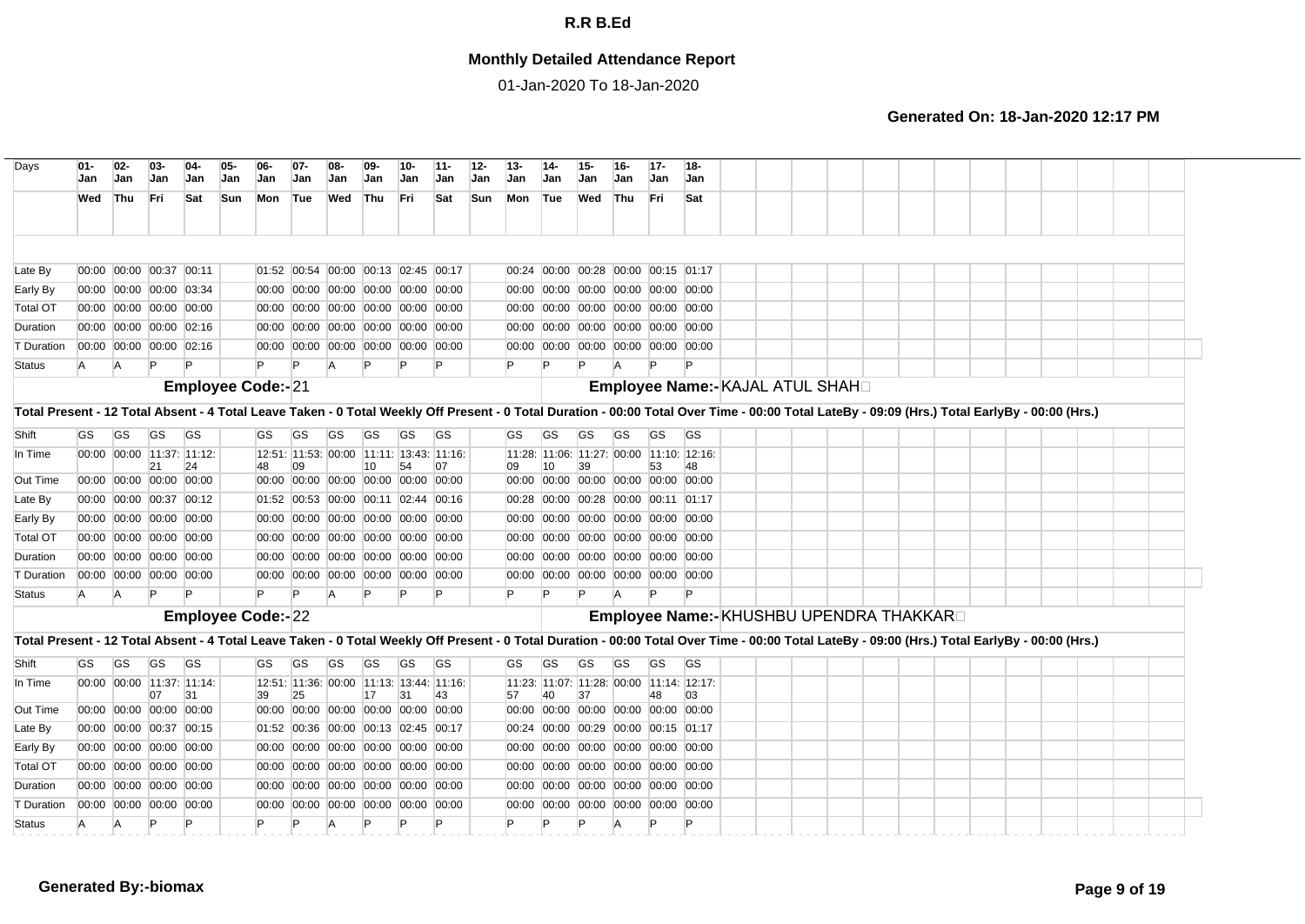## **Monthly Detailed Attendance Report**

01-Jan-2020 To 18-Jan-2020

| Wed<br>Total Present - 12 Total Absent - 4 Total Leave Taken - 0 Total Weekly Off Present - 0 Total Duration - 00:00 Total Over Time - 00:00 Total LateBy - 09:10 (Hrs.) Total EarlyBy - 00:00 (Hrs.)<br>Shift<br>GS | Thu       | Fri                             | Sat       | Sun<br>Mon               | Tue                                            | Wed | Thu                     | Fri | Sat       | <b>Sun</b><br>Mon | Tue                                            | Wed | Thu                           | <b>Fri</b>   |                                     |  |  |                                           |  |  |  |
|----------------------------------------------------------------------------------------------------------------------------------------------------------------------------------------------------------------------|-----------|---------------------------------|-----------|--------------------------|------------------------------------------------|-----|-------------------------|-----|-----------|-------------------|------------------------------------------------|-----|-------------------------------|--------------|-------------------------------------|--|--|-------------------------------------------|--|--|--|
|                                                                                                                                                                                                                      |           |                                 |           |                          |                                                |     |                         |     |           |                   |                                                |     |                               |              | Sat                                 |  |  |                                           |  |  |  |
|                                                                                                                                                                                                                      |           |                                 |           |                          |                                                |     |                         |     |           |                   |                                                |     |                               |              |                                     |  |  |                                           |  |  |  |
|                                                                                                                                                                                                                      |           |                                 |           | <b>Employee Code:-23</b> |                                                |     |                         |     |           |                   |                                                |     |                               |              |                                     |  |  | Employee Name:-MADHUBALA RAMSAGAR CHAUHAN |  |  |  |
|                                                                                                                                                                                                                      |           |                                 |           |                          |                                                |     |                         |     |           |                   |                                                |     |                               |              |                                     |  |  |                                           |  |  |  |
|                                                                                                                                                                                                                      | <b>GS</b> | <b>GS</b>                       | <b>GS</b> | GS                       | GS                                             | GS  | GS                      | GS  | <b>GS</b> | <b>GS</b>         | <b>GS</b>                                      | GS  | GS                            | <b>GS</b>    | <b>GS</b>                           |  |  |                                           |  |  |  |
| In Time                                                                                                                                                                                                              |           | 00:00 00:00 11:38: 10:55:<br>04 | 15        | 39                       | 12:50: 11:53: 00:00 11:11: 13:44: 11:16:<br>18 |     | 18                      | 13  | 21        | 51                | 11:27: 11:06: 11:29: 00:00 11:22: 12:16:<br>31 | 37  |                               | 52           | 02                                  |  |  |                                           |  |  |  |
| Out Time                                                                                                                                                                                                             |           | 00:00 00:00 00:00 00:00         |           |                          | 00:00 00:00 00:00 00:00 00:00 00:00            |     |                         |     |           |                   | 00:00 00:00 00:00 00:00 00:00 00:00            |     |                               |              |                                     |  |  |                                           |  |  |  |
| Late By                                                                                                                                                                                                              |           | 00:00 00:00 00:38 00:00         |           |                          | 01:51 00:53 00:00 00:11 02:44 00:16            |     |                         |     |           |                   | 00:28 00:00 00:30 00:00 00:23 01:16            |     |                               |              |                                     |  |  |                                           |  |  |  |
| Early By                                                                                                                                                                                                             |           | 00:00 00:00 00:00 00:00         |           |                          | 00:00 00:00 00:00 00:00 00:00 00:00            |     |                         |     |           |                   | 00:00 00:00 00:00 00:00 00:00 00:00            |     |                               |              |                                     |  |  |                                           |  |  |  |
| <b>Total OT</b>                                                                                                                                                                                                      |           | 00:00 00:00 00:00 00:00         |           |                          | 00:00 00:00                                    |     | 00:00 00:00 00:00 00:00 |     |           | 00:00             |                                                |     | 00:00 00:00 00:00 00:00       |              | 00:00                               |  |  |                                           |  |  |  |
| Duration                                                                                                                                                                                                             |           | 00:00 00:00 00:00 00:00         |           |                          | 00:00 00:00 00:00 00:00 00:00 00:00            |     |                         |     |           |                   | 00:00 00:00 00:00 00:00 00:00                  |     |                               |              | 00:00                               |  |  |                                           |  |  |  |
| <b>T</b> Duration                                                                                                                                                                                                    |           | 00:00 00:00 00:00 00:00         |           |                          | 00:00 00:00 00:00 00:00 00:00 00:00            |     |                         |     |           |                   | 00:00 00:00 00:00 00:00 00:00 00:00            |     |                               |              |                                     |  |  |                                           |  |  |  |
| <b>Status</b><br>A                                                                                                                                                                                                   | A         |                                 |           |                          | P                                              |     |                         |     |           |                   |                                                |     | A                             | $\mathsf{P}$ | Þ                                   |  |  |                                           |  |  |  |
|                                                                                                                                                                                                                      |           |                                 |           | <b>Employee Code:-24</b> |                                                |     |                         |     |           |                   |                                                |     |                               |              |                                     |  |  | Employee Name:- MADHURI SAMIR TETGURED    |  |  |  |
| Total Present - 12 Total Absent - 4 Total Leave Taken - 0 Total Weekly Off Present - 0 Total Duration - 00:00 Total Over Time - 00:00 Total LateBy - 09:11 (Hrs.) Total EarlyBy - 00:00 (Hrs.)                       |           |                                 |           |                          |                                                |     |                         |     |           |                   |                                                |     |                               |              |                                     |  |  |                                           |  |  |  |
| Shift<br>GS                                                                                                                                                                                                          | GS.       | <b>GS</b>                       | <b>GS</b> | GS                       | GS                                             | GS  | GS                      | GS  | GS        | GS                | GS                                             | GS  | GS                            | GS           | <b>GS</b>                           |  |  |                                           |  |  |  |
| In Time                                                                                                                                                                                                              |           | 00:00 00:00 11:38: 11:07:       |           |                          | 12:50: 11:53: 00:00 11:11: 13:44: 11:16:       |     |                         |     |           |                   | 11:27: 11:06: 11:29: 00:00 11:24: 12:16:       |     |                               |              |                                     |  |  |                                           |  |  |  |
| Out Time                                                                                                                                                                                                             |           | 27<br>00:00 00:00 00:00 00:00   | 28        | 28                       | 20<br>00:00 00:00 00:00 00:00 00:00 00:00      |     | 20                      |     | 23        | 48                | 34<br>00:00 00:00 00:00 00:00 00:00 00:00      | 34  |                               | 33           | 15                                  |  |  |                                           |  |  |  |
| Late By                                                                                                                                                                                                              |           | 00:00 00:00 00:38 00:00         |           |                          | 01:50 00:53 00:00 00:11 02:44 00:16            |     |                         |     |           | 00:28             |                                                |     | 00:00 00:30 00:00 00:25 01:16 |              |                                     |  |  |                                           |  |  |  |
| Early By                                                                                                                                                                                                             |           | 00:00 00:00 00:00 00:00         |           |                          | 00:00 00:00 00:00 00:00 00:00 00:00            |     |                         |     |           |                   | 00:00 00:00 00:00 00:00 00:00 00:00            |     |                               |              |                                     |  |  |                                           |  |  |  |
| <b>Total OT</b>                                                                                                                                                                                                      |           | 00:00 00:00 00:00 00:00         |           |                          | 00:00 00:00 00:00 00:00 00:00 00:00            |     |                         |     |           |                   | 00:00 00:00 00:00 00:00 00:00 00:00            |     |                               |              |                                     |  |  |                                           |  |  |  |
| Duration                                                                                                                                                                                                             |           | 00:00 00:00 00:00 00:00         |           |                          | 00:00 00:00 00:00 00:00 00:00 00:00            |     |                         |     |           |                   | 00:00 00:00 00:00 00:00 00:00 00:00            |     |                               |              |                                     |  |  |                                           |  |  |  |
| <b>T</b> Duration                                                                                                                                                                                                    |           | 00:00 00:00 00:00 00:00         |           |                          | 00:00 00:00 00:00 00:00 00:00 00:00            |     |                         |     |           |                   | 00:00 00:00 00:00 00:00 00:00 00:00            |     |                               |              |                                     |  |  |                                           |  |  |  |
| <b>Status</b><br>A                                                                                                                                                                                                   | A         |                                 |           | Þ                        | Þ                                              |     |                         |     |           |                   |                                                |     |                               | Þ            |                                     |  |  |                                           |  |  |  |
|                                                                                                                                                                                                                      |           |                                 |           | <b>Employee Code:-25</b> |                                                |     |                         |     |           |                   |                                                |     |                               |              | Employee Name:- MAMTA SUJIT DWIVEDI |  |  |                                           |  |  |  |
|                                                                                                                                                                                                                      |           |                                 |           |                          |                                                |     |                         |     |           |                   |                                                |     |                               |              |                                     |  |  |                                           |  |  |  |
|                                                                                                                                                                                                                      |           |                                 |           |                          |                                                |     |                         |     |           |                   |                                                |     |                               |              |                                     |  |  |                                           |  |  |  |
|                                                                                                                                                                                                                      |           |                                 |           | GS                       | GS                                             | GS  | GS                      | GS  | <b>GS</b> | GS.               | GS                                             | GS  | GS                            | <b>GS</b>    | <b>GS</b>                           |  |  |                                           |  |  |  |
| GS<br>Shift                                                                                                                                                                                                          | <b>GS</b> | GS                              | <b>GS</b> |                          |                                                |     |                         |     |           |                   |                                                |     |                               |              |                                     |  |  |                                           |  |  |  |
| Total Present - 12 Total Absent - 4 Total Leave Taken - 0 Total Weekly Off Present - 0 Total Duration - 00:00 Total Over Time - 00:00 Total LateBy - 09:24 (Hrs.) Total EarlyBy - 00:00 (Hrs.)<br>In Time            |           | 00:00 00:00 11:37: 11:10:       |           |                          | 12:52: 11:54: 00:00 11:13: 13:44: 11:17:       |     | 47                      |     |           |                   | 11:25: 11:07: 11:29: 00:00 11:23: 12:17:       |     |                               |              |                                     |  |  |                                           |  |  |  |
| Out Time                                                                                                                                                                                                             |           | 26<br>00:00 00:00 00:00 00:00   | 04        | 31                       | 20<br>00:00 00:00 00:00 00:00 00:00 00:00      |     |                         | 58  | 16        | 16                | 06<br>00:00 00:00 00:00 00:00 00:00 00:00      | 07  |                               | 00           | 12                                  |  |  |                                           |  |  |  |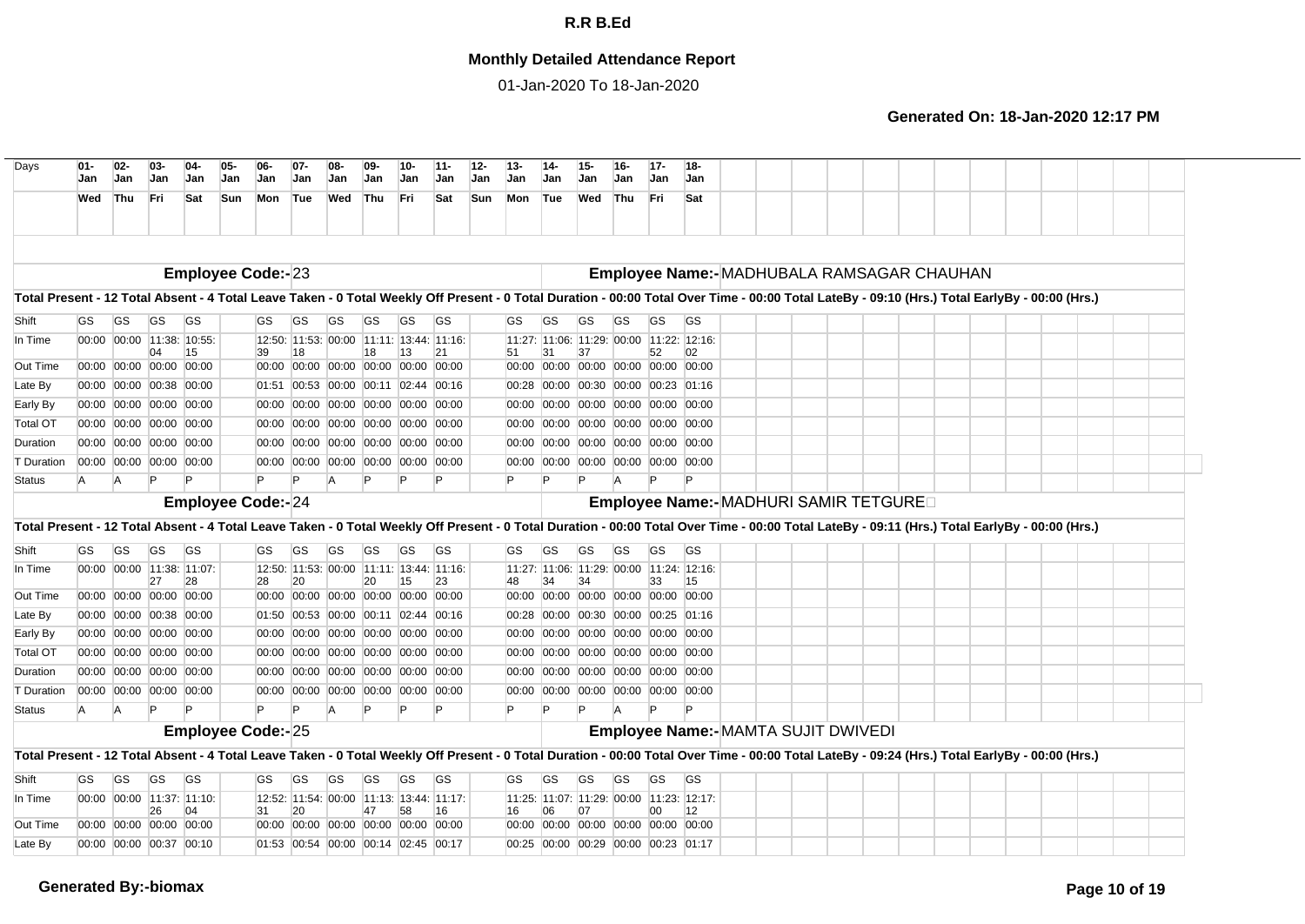## **Monthly Detailed Attendance Report**

01-Jan-2020 To 18-Jan-2020

| $01 -$<br>Jan | $02-$<br>Jan | $03-$<br>Jan  | $04-$<br>Jan                | $05 -$<br>Jan                                                                                                                                                                                                                                                                                                                                                                                                                                            | 06-<br>Jan                                             | $07-$<br>Jan  | 08-<br>Jan                                                                        | $09-$<br>Jan | 10-<br>Jan                    | $11 -$<br>Jan |                                                                                                                                                                                                                                                                                                                                                                                                                                                                                                                                                                                                                                                                                                                                             | $13 -$               | $14 -$<br>Jan             | 15-<br>Jan               | $16 -$<br>Jan   | $17 -$<br>Jan | 18-<br>Jan             |                                                                                                                                                                                                                                                                                                                                                                                                                                                                                                                                                                                                                                                                                                                                                  |  |  |                                    |  |                                            |  |                                                                                                                                                                                                                                                                                                                                                                                                  |  |
|---------------|--------------|---------------|-----------------------------|----------------------------------------------------------------------------------------------------------------------------------------------------------------------------------------------------------------------------------------------------------------------------------------------------------------------------------------------------------------------------------------------------------------------------------------------------------|--------------------------------------------------------|---------------|-----------------------------------------------------------------------------------|--------------|-------------------------------|---------------|---------------------------------------------------------------------------------------------------------------------------------------------------------------------------------------------------------------------------------------------------------------------------------------------------------------------------------------------------------------------------------------------------------------------------------------------------------------------------------------------------------------------------------------------------------------------------------------------------------------------------------------------------------------------------------------------------------------------------------------------|----------------------|---------------------------|--------------------------|-----------------|---------------|------------------------|--------------------------------------------------------------------------------------------------------------------------------------------------------------------------------------------------------------------------------------------------------------------------------------------------------------------------------------------------------------------------------------------------------------------------------------------------------------------------------------------------------------------------------------------------------------------------------------------------------------------------------------------------------------------------------------------------------------------------------------------------|--|--|------------------------------------|--|--------------------------------------------|--|--------------------------------------------------------------------------------------------------------------------------------------------------------------------------------------------------------------------------------------------------------------------------------------------------------------------------------------------------------------------------------------------------|--|
| Wed           |              |               | Sat                         | Sun                                                                                                                                                                                                                                                                                                                                                                                                                                                      | Mon                                                    |               |                                                                                   |              |                               | Sat           |                                                                                                                                                                                                                                                                                                                                                                                                                                                                                                                                                                                                                                                                                                                                             |                      |                           |                          |                 |               | Sat                    |                                                                                                                                                                                                                                                                                                                                                                                                                                                                                                                                                                                                                                                                                                                                                  |  |  |                                    |  |                                            |  |                                                                                                                                                                                                                                                                                                                                                                                                  |  |
|               |              |               |                             |                                                                                                                                                                                                                                                                                                                                                                                                                                                          |                                                        |               |                                                                                   |              |                               |               |                                                                                                                                                                                                                                                                                                                                                                                                                                                                                                                                                                                                                                                                                                                                             |                      |                           |                          |                 |               |                        |                                                                                                                                                                                                                                                                                                                                                                                                                                                                                                                                                                                                                                                                                                                                                  |  |  |                                    |  |                                            |  |                                                                                                                                                                                                                                                                                                                                                                                                  |  |
|               |              |               |                             |                                                                                                                                                                                                                                                                                                                                                                                                                                                          |                                                        |               |                                                                                   |              |                               |               |                                                                                                                                                                                                                                                                                                                                                                                                                                                                                                                                                                                                                                                                                                                                             |                      |                           |                          |                 |               |                        |                                                                                                                                                                                                                                                                                                                                                                                                                                                                                                                                                                                                                                                                                                                                                  |  |  |                                    |  |                                            |  |                                                                                                                                                                                                                                                                                                                                                                                                  |  |
|               |              |               |                             |                                                                                                                                                                                                                                                                                                                                                                                                                                                          |                                                        |               |                                                                                   |              |                               |               |                                                                                                                                                                                                                                                                                                                                                                                                                                                                                                                                                                                                                                                                                                                                             |                      |                           |                          |                 |               |                        |                                                                                                                                                                                                                                                                                                                                                                                                                                                                                                                                                                                                                                                                                                                                                  |  |  |                                    |  |                                            |  |                                                                                                                                                                                                                                                                                                                                                                                                  |  |
|               |              |               |                             |                                                                                                                                                                                                                                                                                                                                                                                                                                                          |                                                        |               |                                                                                   |              |                               |               |                                                                                                                                                                                                                                                                                                                                                                                                                                                                                                                                                                                                                                                                                                                                             |                      |                           |                          |                 |               |                        |                                                                                                                                                                                                                                                                                                                                                                                                                                                                                                                                                                                                                                                                                                                                                  |  |  |                                    |  |                                            |  |                                                                                                                                                                                                                                                                                                                                                                                                  |  |
|               |              |               |                             |                                                                                                                                                                                                                                                                                                                                                                                                                                                          |                                                        |               |                                                                                   |              |                               |               |                                                                                                                                                                                                                                                                                                                                                                                                                                                                                                                                                                                                                                                                                                                                             |                      |                           |                          |                 |               |                        |                                                                                                                                                                                                                                                                                                                                                                                                                                                                                                                                                                                                                                                                                                                                                  |  |  |                                    |  |                                            |  |                                                                                                                                                                                                                                                                                                                                                                                                  |  |
|               |              |               |                             |                                                                                                                                                                                                                                                                                                                                                                                                                                                          |                                                        |               |                                                                                   |              |                               |               |                                                                                                                                                                                                                                                                                                                                                                                                                                                                                                                                                                                                                                                                                                                                             |                      |                           |                          |                 |               |                        |                                                                                                                                                                                                                                                                                                                                                                                                                                                                                                                                                                                                                                                                                                                                                  |  |  |                                    |  |                                            |  |                                                                                                                                                                                                                                                                                                                                                                                                  |  |
|               |              |               |                             |                                                                                                                                                                                                                                                                                                                                                                                                                                                          |                                                        |               |                                                                                   |              |                               |               |                                                                                                                                                                                                                                                                                                                                                                                                                                                                                                                                                                                                                                                                                                                                             |                      |                           |                          |                 |               |                        |                                                                                                                                                                                                                                                                                                                                                                                                                                                                                                                                                                                                                                                                                                                                                  |  |  |                                    |  |                                            |  |                                                                                                                                                                                                                                                                                                                                                                                                  |  |
|               |              |               |                             |                                                                                                                                                                                                                                                                                                                                                                                                                                                          |                                                        |               |                                                                                   |              |                               |               |                                                                                                                                                                                                                                                                                                                                                                                                                                                                                                                                                                                                                                                                                                                                             |                      |                           |                          |                 |               |                        |                                                                                                                                                                                                                                                                                                                                                                                                                                                                                                                                                                                                                                                                                                                                                  |  |  |                                    |  |                                            |  |                                                                                                                                                                                                                                                                                                                                                                                                  |  |
|               |              |               |                             |                                                                                                                                                                                                                                                                                                                                                                                                                                                          |                                                        |               |                                                                                   |              |                               |               |                                                                                                                                                                                                                                                                                                                                                                                                                                                                                                                                                                                                                                                                                                                                             |                      |                           |                          |                 |               |                        |                                                                                                                                                                                                                                                                                                                                                                                                                                                                                                                                                                                                                                                                                                                                                  |  |  |                                    |  |                                            |  |                                                                                                                                                                                                                                                                                                                                                                                                  |  |
|               |              |               |                             |                                                                                                                                                                                                                                                                                                                                                                                                                                                          |                                                        |               |                                                                                   |              |                               |               |                                                                                                                                                                                                                                                                                                                                                                                                                                                                                                                                                                                                                                                                                                                                             |                      |                           |                          |                 |               |                        |                                                                                                                                                                                                                                                                                                                                                                                                                                                                                                                                                                                                                                                                                                                                                  |  |  |                                    |  |                                            |  |                                                                                                                                                                                                                                                                                                                                                                                                  |  |
| <b>GS</b>     | <b>GS</b>    | GS.           | GS                          |                                                                                                                                                                                                                                                                                                                                                                                                                                                          | GS.                                                    | GS            | GS                                                                                | GS           | GS                            | <b>GS</b>     |                                                                                                                                                                                                                                                                                                                                                                                                                                                                                                                                                                                                                                                                                                                                             | GS                   | GS                        | GS                       | <b>GS</b>       | <b>GS</b>     | GS                     |                                                                                                                                                                                                                                                                                                                                                                                                                                                                                                                                                                                                                                                                                                                                                  |  |  |                                    |  |                                            |  |                                                                                                                                                                                                                                                                                                                                                                                                  |  |
|               |              |               |                             |                                                                                                                                                                                                                                                                                                                                                                                                                                                          |                                                        |               |                                                                                   |              |                               |               |                                                                                                                                                                                                                                                                                                                                                                                                                                                                                                                                                                                                                                                                                                                                             |                      |                           |                          |                 |               |                        |                                                                                                                                                                                                                                                                                                                                                                                                                                                                                                                                                                                                                                                                                                                                                  |  |  |                                    |  |                                            |  |                                                                                                                                                                                                                                                                                                                                                                                                  |  |
|               |              |               |                             |                                                                                                                                                                                                                                                                                                                                                                                                                                                          |                                                        |               |                                                                                   |              |                               |               |                                                                                                                                                                                                                                                                                                                                                                                                                                                                                                                                                                                                                                                                                                                                             |                      |                           |                          |                 |               |                        |                                                                                                                                                                                                                                                                                                                                                                                                                                                                                                                                                                                                                                                                                                                                                  |  |  |                                    |  |                                            |  |                                                                                                                                                                                                                                                                                                                                                                                                  |  |
|               |              |               |                             |                                                                                                                                                                                                                                                                                                                                                                                                                                                          |                                                        |               |                                                                                   |              | 09                            |               |                                                                                                                                                                                                                                                                                                                                                                                                                                                                                                                                                                                                                                                                                                                                             |                      |                           |                          |                 |               |                        |                                                                                                                                                                                                                                                                                                                                                                                                                                                                                                                                                                                                                                                                                                                                                  |  |  |                                    |  |                                            |  |                                                                                                                                                                                                                                                                                                                                                                                                  |  |
|               |              |               |                             |                                                                                                                                                                                                                                                                                                                                                                                                                                                          |                                                        |               |                                                                                   |              |                               |               |                                                                                                                                                                                                                                                                                                                                                                                                                                                                                                                                                                                                                                                                                                                                             |                      |                           |                          |                 |               |                        |                                                                                                                                                                                                                                                                                                                                                                                                                                                                                                                                                                                                                                                                                                                                                  |  |  |                                    |  |                                            |  |                                                                                                                                                                                                                                                                                                                                                                                                  |  |
|               |              |               |                             |                                                                                                                                                                                                                                                                                                                                                                                                                                                          |                                                        |               |                                                                                   |              |                               |               |                                                                                                                                                                                                                                                                                                                                                                                                                                                                                                                                                                                                                                                                                                                                             |                      |                           |                          |                 |               |                        |                                                                                                                                                                                                                                                                                                                                                                                                                                                                                                                                                                                                                                                                                                                                                  |  |  |                                    |  |                                            |  |                                                                                                                                                                                                                                                                                                                                                                                                  |  |
|               |              |               |                             |                                                                                                                                                                                                                                                                                                                                                                                                                                                          |                                                        |               |                                                                                   |              |                               |               |                                                                                                                                                                                                                                                                                                                                                                                                                                                                                                                                                                                                                                                                                                                                             |                      |                           |                          |                 |               |                        |                                                                                                                                                                                                                                                                                                                                                                                                                                                                                                                                                                                                                                                                                                                                                  |  |  |                                    |  |                                            |  |                                                                                                                                                                                                                                                                                                                                                                                                  |  |
|               |              |               |                             |                                                                                                                                                                                                                                                                                                                                                                                                                                                          |                                                        |               |                                                                                   |              |                               |               |                                                                                                                                                                                                                                                                                                                                                                                                                                                                                                                                                                                                                                                                                                                                             |                      |                           |                          |                 |               |                        |                                                                                                                                                                                                                                                                                                                                                                                                                                                                                                                                                                                                                                                                                                                                                  |  |  |                                    |  |                                            |  |                                                                                                                                                                                                                                                                                                                                                                                                  |  |
|               |              |               |                             |                                                                                                                                                                                                                                                                                                                                                                                                                                                          |                                                        |               |                                                                                   |              |                               |               |                                                                                                                                                                                                                                                                                                                                                                                                                                                                                                                                                                                                                                                                                                                                             |                      |                           |                          |                 |               |                        |                                                                                                                                                                                                                                                                                                                                                                                                                                                                                                                                                                                                                                                                                                                                                  |  |  |                                    |  |                                            |  |                                                                                                                                                                                                                                                                                                                                                                                                  |  |
|               |              |               |                             |                                                                                                                                                                                                                                                                                                                                                                                                                                                          |                                                        |               |                                                                                   |              |                               |               |                                                                                                                                                                                                                                                                                                                                                                                                                                                                                                                                                                                                                                                                                                                                             |                      |                           |                          |                 |               |                        |                                                                                                                                                                                                                                                                                                                                                                                                                                                                                                                                                                                                                                                                                                                                                  |  |  |                                    |  |                                            |  |                                                                                                                                                                                                                                                                                                                                                                                                  |  |
|               |              |               |                             |                                                                                                                                                                                                                                                                                                                                                                                                                                                          |                                                        |               |                                                                                   |              |                               |               |                                                                                                                                                                                                                                                                                                                                                                                                                                                                                                                                                                                                                                                                                                                                             |                      |                           |                          |                 |               |                        |                                                                                                                                                                                                                                                                                                                                                                                                                                                                                                                                                                                                                                                                                                                                                  |  |  |                                    |  |                                            |  |                                                                                                                                                                                                                                                                                                                                                                                                  |  |
|               |              |               |                             |                                                                                                                                                                                                                                                                                                                                                                                                                                                          |                                                        |               |                                                                                   |              |                               |               |                                                                                                                                                                                                                                                                                                                                                                                                                                                                                                                                                                                                                                                                                                                                             |                      |                           |                          |                 |               |                        |                                                                                                                                                                                                                                                                                                                                                                                                                                                                                                                                                                                                                                                                                                                                                  |  |  |                                    |  |                                            |  |                                                                                                                                                                                                                                                                                                                                                                                                  |  |
| GS            | GS           | GS            | <b>GS</b>                   |                                                                                                                                                                                                                                                                                                                                                                                                                                                          | GS                                                     | GS            | GS                                                                                | GS           | GS                            | <b>GS</b>     |                                                                                                                                                                                                                                                                                                                                                                                                                                                                                                                                                                                                                                                                                                                                             | GS                   | GS                        | GS                       | <b>GS</b>       | <b>GS</b>     | GS                     |                                                                                                                                                                                                                                                                                                                                                                                                                                                                                                                                                                                                                                                                                                                                                  |  |  |                                    |  |                                            |  |                                                                                                                                                                                                                                                                                                                                                                                                  |  |
|               |              |               |                             |                                                                                                                                                                                                                                                                                                                                                                                                                                                          |                                                        |               |                                                                                   |              |                               |               |                                                                                                                                                                                                                                                                                                                                                                                                                                                                                                                                                                                                                                                                                                                                             |                      |                           |                          |                 |               |                        |                                                                                                                                                                                                                                                                                                                                                                                                                                                                                                                                                                                                                                                                                                                                                  |  |  |                                    |  |                                            |  |                                                                                                                                                                                                                                                                                                                                                                                                  |  |
|               |              |               |                             |                                                                                                                                                                                                                                                                                                                                                                                                                                                          |                                                        |               |                                                                                   |              |                               |               |                                                                                                                                                                                                                                                                                                                                                                                                                                                                                                                                                                                                                                                                                                                                             |                      |                           |                          |                 |               |                        |                                                                                                                                                                                                                                                                                                                                                                                                                                                                                                                                                                                                                                                                                                                                                  |  |  |                                    |  |                                            |  |                                                                                                                                                                                                                                                                                                                                                                                                  |  |
|               |              |               |                             |                                                                                                                                                                                                                                                                                                                                                                                                                                                          |                                                        |               |                                                                                   |              |                               |               |                                                                                                                                                                                                                                                                                                                                                                                                                                                                                                                                                                                                                                                                                                                                             |                      |                           |                          |                 |               |                        |                                                                                                                                                                                                                                                                                                                                                                                                                                                                                                                                                                                                                                                                                                                                                  |  |  |                                    |  |                                            |  |                                                                                                                                                                                                                                                                                                                                                                                                  |  |
|               |              |               |                             |                                                                                                                                                                                                                                                                                                                                                                                                                                                          |                                                        |               |                                                                                   |              |                               |               |                                                                                                                                                                                                                                                                                                                                                                                                                                                                                                                                                                                                                                                                                                                                             |                      |                           |                          |                 |               |                        |                                                                                                                                                                                                                                                                                                                                                                                                                                                                                                                                                                                                                                                                                                                                                  |  |  |                                    |  |                                            |  |                                                                                                                                                                                                                                                                                                                                                                                                  |  |
|               |              |               |                             |                                                                                                                                                                                                                                                                                                                                                                                                                                                          |                                                        |               |                                                                                   |              |                               |               |                                                                                                                                                                                                                                                                                                                                                                                                                                                                                                                                                                                                                                                                                                                                             |                      |                           |                          |                 |               |                        |                                                                                                                                                                                                                                                                                                                                                                                                                                                                                                                                                                                                                                                                                                                                                  |  |  |                                    |  |                                            |  |                                                                                                                                                                                                                                                                                                                                                                                                  |  |
|               |              |               |                             |                                                                                                                                                                                                                                                                                                                                                                                                                                                          |                                                        |               |                                                                                   |              |                               |               |                                                                                                                                                                                                                                                                                                                                                                                                                                                                                                                                                                                                                                                                                                                                             |                      |                           |                          |                 |               |                        |                                                                                                                                                                                                                                                                                                                                                                                                                                                                                                                                                                                                                                                                                                                                                  |  |  |                                    |  |                                            |  |                                                                                                                                                                                                                                                                                                                                                                                                  |  |
|               |              |               |                             |                                                                                                                                                                                                                                                                                                                                                                                                                                                          | 00:00                                                  |               |                                                                                   |              |                               |               |                                                                                                                                                                                                                                                                                                                                                                                                                                                                                                                                                                                                                                                                                                                                             |                      |                           |                          |                 |               |                        |                                                                                                                                                                                                                                                                                                                                                                                                                                                                                                                                                                                                                                                                                                                                                  |  |  |                                    |  |                                            |  |                                                                                                                                                                                                                                                                                                                                                                                                  |  |
|               |              |               |                             |                                                                                                                                                                                                                                                                                                                                                                                                                                                          |                                                        |               |                                                                                   |              |                               |               |                                                                                                                                                                                                                                                                                                                                                                                                                                                                                                                                                                                                                                                                                                                                             |                      |                           |                          |                 |               |                        |                                                                                                                                                                                                                                                                                                                                                                                                                                                                                                                                                                                                                                                                                                                                                  |  |  |                                    |  |                                            |  |                                                                                                                                                                                                                                                                                                                                                                                                  |  |
|               | A<br>A       | Thu<br>A<br>A | <b>Fri</b><br>P<br>31<br>22 | 00:00 00:00 00:00 00:00<br>00:00 00:00 00:00 00:00<br>00:00 00:00 00:00 00:00<br>00:00 00:00 00:00 00:00<br>47<br>00:00 00:00 00:00 00:00<br>00:00 00:00 00:39 00:00<br>00:00 00:00 00:00 00:00<br>00:00 00:00 00:00 00:00<br>00:00 00:00 00:00 00:00<br>00:00 00:00 00:00 00:00<br>30<br>00:00 00:00 00:00 00:00<br>00:00 00:00 00:38 00:10<br>00:00 00:00 00:00 00:00<br>00:00 00:00 00:00 00:00<br>00:00 00:00 00:00 00:00<br>00:00 00:00 00:00 00:00 | 00:00 00:00 11:38: 11:03:<br>00:00 00:00 11:38: 11:10: | 35<br>P<br>23 | Tue<br>Þ<br><b>Employee Code:-26</b><br>52<br>P<br><b>Employee Code:-27</b><br>07 | A<br>A       | Wed Thu<br>P<br>07<br>P<br>43 | Fri<br>53     | 00:00 00:00 00:00 00:00 00:00 00:00<br>00:00 00:00 00:00 00:00 00:00 00:00<br>00:00 00:00 00:00 00:00 00:00 00:00<br>00:00 00:00 00:00 00:00 00:00 00:00<br>12:50: 11:38: 00:00 11:13: 13:37: 11:15:<br>50<br>00:00 00:00 00:00 00:00 13:43: 00:00<br>01:51 00:39 00:00 00:13 02:37 00:16<br>00:00 00:00 00:00 00:00 03:17 00:00<br>00:00 00:00 00:00 00:00 00:00 00:00<br>00:00 00:00 00:00 00:00 00:06 00:00<br>00:00 00:00 00:00 00:00 00:06 00:00<br>12:52: 11:54: 00:00 11:13: 13:44: 11:17:<br>09<br>00:00 00:00 00:00 00:00 00:00 00:00<br>01:52 00:54 00:00 00:14 02:45 00:17<br>00:00 00:00 00:00 00:00 00:00 00:00<br>00:00 00:00 00:00 00:00 00:00 00:00<br>00:00 00:00 00:00 00:00 00:00 00:00<br>00:00 00:00 00:00 00:00 00:00 | $12 -$<br>Jan<br>Sun | Jan<br>P<br>23<br>P<br>33 | Mon Tue<br>D<br>52<br>55 | Wed<br>08<br>14 | Thu           | <b>Fri</b><br>00<br>39 | 00:00 00:00 00:00 00:00 00:00 00:00<br>00:00 00:00 00:00 00:00 00:00 00:00<br>00:00 00:00 00:00 00:00 00:00 00:00<br>00:00 00:00 00:00 00:00 00:00 00:00<br>11:28: 11:05: 11:27: 00:00 11:11: 12:16:<br>54<br>00:00 00:00 00:00 00:00 00:00 00:00<br>00:28 00:00 00:27 00:00 00:11 01:17<br>00:00 00:00 00:00 00:00 00:00 00:00<br>00:00 00:00 00:00 00:00 00:00 00:00<br>00:00 00:00 00:00 00:00 00:00 00:00<br>00:00 00:00 00:00 00:00 00:00 00:00<br>11:27: 11:06: 11:29: 00:00 11:24: 12:16:<br>09<br>00:00 00:00 00:00 00:00 00:00 00:00<br>00:28 00:00 00:29 00:00 00:25 01:16<br>00:00 00:00 00:00 00:00 00:00 00:00<br>00:00 00:00 00:00 00:00 00:00 00:00<br>00:00 00:00 00:00 00:00 00:00 00:00<br>00:00 00:00 00:00 00:00 00:00 00:00 |  |  | Employee Name:- MANITI VORA NILESH |  | Employee Name:- NEETU GULABCHANDRA TIWARID |  | Total Present - 12 Total Absent - 4 Total Leave Taken - 0 Total Weekly Off Present - 0 Total Duration - 00:06 Total Over Time - 00:00 Total LateBy - 08:38 (Hrs.) Total EarlyBy - 03:17 (Hrs.)<br>Total Present - 12 Total Absent - 4 Total Leave Taken - 0 Total Weekly Off Present - 0 Total Duration - 00:00 Total Over Time - 00:00 Total LateBy - 09:28 (Hrs.) Total EarlyBy - 00:00 (Hrs.) |  |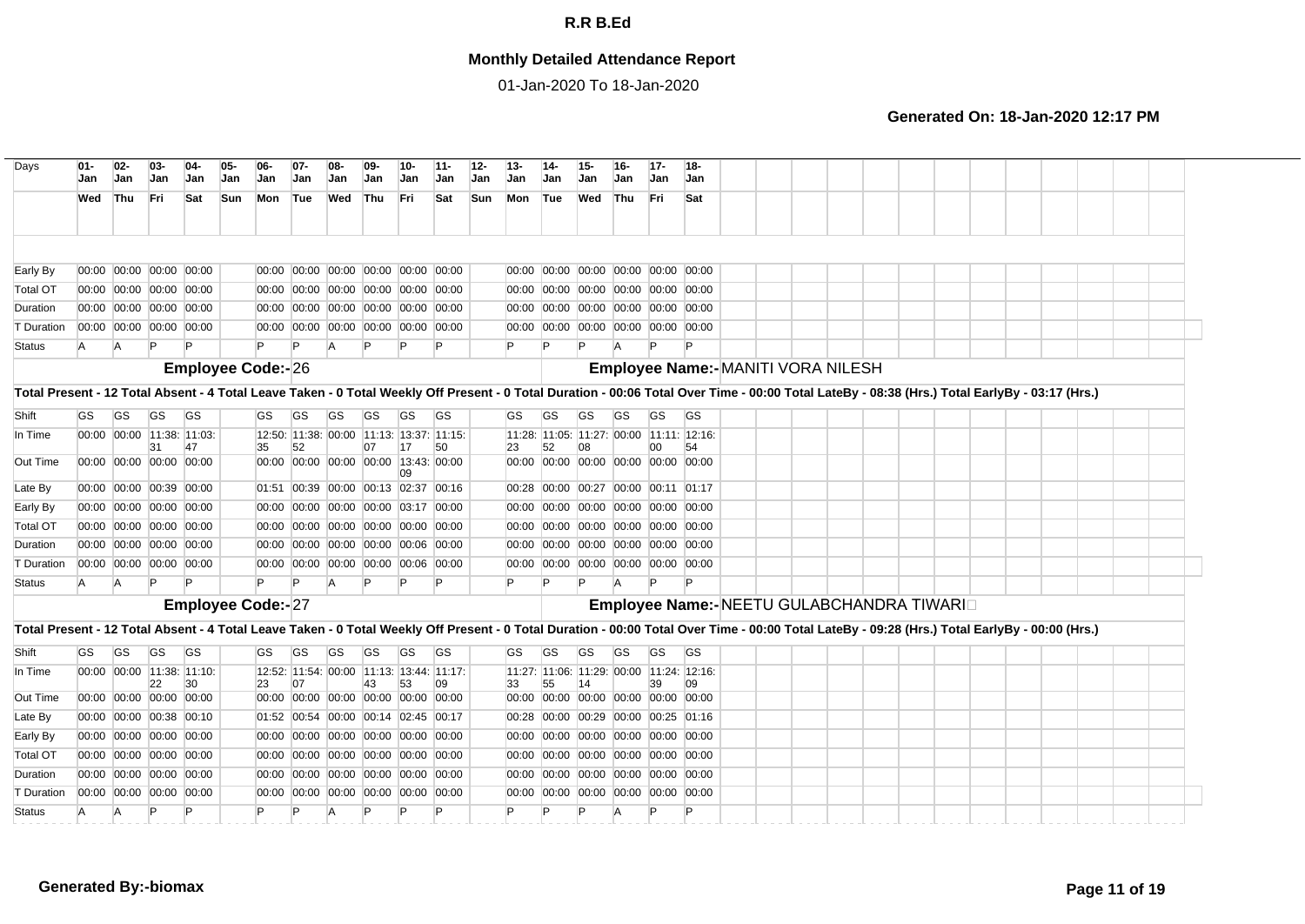## **Monthly Detailed Attendance Report**

01-Jan-2020 To 18-Jan-2020

| Days                                                                                                                                                                                           | $01 -$<br>Jan             | $02-$<br>Jan | $03 -$<br>Jan                                      | $04-$<br>Jan | 05-<br>$06-$<br>Jan<br><b>Jan</b> | $07 -$<br>Jan | $08-$<br><b>Jan</b>                                                        | $09-$<br>Jan | 10-<br>Jan | 11-<br>Jan | $12 -$<br>Jan. | $13 -$<br><b>Jan</b> | 14-<br>Jan | 15-<br>Jan | $16-$<br><b>Jan</b>                                            | $17 -$<br><b>Jan</b> | $18 -$<br><b>Jan</b>                                |  |  |  |  |  |  |
|------------------------------------------------------------------------------------------------------------------------------------------------------------------------------------------------|---------------------------|--------------|----------------------------------------------------|--------------|-----------------------------------|---------------|----------------------------------------------------------------------------|--------------|------------|------------|----------------|----------------------|------------|------------|----------------------------------------------------------------|----------------------|-----------------------------------------------------|--|--|--|--|--|--|
|                                                                                                                                                                                                | Wed                       | Thu          | Fri                                                | Sat          | <b>Sun</b><br>Mon                 | Tue           | Wed                                                                        | Thu          | <b>Fri</b> | Sat        | Sun            | Mon                  | Tue        | Wed        | Thu                                                            | Fri                  | Sat                                                 |  |  |  |  |  |  |
|                                                                                                                                                                                                |                           |              |                                                    |              |                                   |               |                                                                            |              |            |            |                |                      |            |            |                                                                |                      |                                                     |  |  |  |  |  |  |
|                                                                                                                                                                                                |                           |              |                                                    |              | <b>Employee Code:-28</b>          |               |                                                                            |              |            |            |                |                      |            |            |                                                                |                      | Employee Name:-NEHA PRAMOD SINGHI                   |  |  |  |  |  |  |
| Total Present - 12 Total Absent - 4 Total Leave Taken - 0 Total Weekly Off Present - 0 Total Duration - 00:00 Total Over Time - 00:00 Total LateBy - 09:24 (Hrs.) Total EarlyBy - 00:00 (Hrs.) |                           |              |                                                    |              |                                   |               |                                                                            |              |            |            |                |                      |            |            |                                                                |                      |                                                     |  |  |  |  |  |  |
| Shift                                                                                                                                                                                          | <b>GS</b>                 | GS.          | GS                                                 | <b>GS</b>    | GS                                | <b>GS</b>     | GS                                                                         | GS           | <b>GS</b>  | <b>GS</b>  |                | GS                   | GS         | <b>GS</b>  | <b>GS</b>                                                      | <b>GS</b>            | <b>GS</b>                                           |  |  |  |  |  |  |
| In Time                                                                                                                                                                                        |                           |              | 00:00 00:00 11:38: 11:10:<br>25                    | 28           | <b>20</b>                         | 03            | 12:52: 11:54: 00:00 11:13: 13:44: 11:16:<br>33                             |              | 42         | 59         | 32             |                      | 50         | 26         |                                                                | 24                   | 11:23: 11:07: 11:28: 00:00 11:26: 12:16:<br>27      |  |  |  |  |  |  |
| Out Time                                                                                                                                                                                       |                           |              | 00:00 00:00 00:00 00:00                            |              |                                   |               | 00:00 00:00 00:00 00:00 00:00 00:00                                        |              |            |            |                | 00:00                |            |            | 00:00 00:00 00:00 00:00 00:00                                  |                      |                                                     |  |  |  |  |  |  |
| Late By                                                                                                                                                                                        |                           |              | 00:00 00:00 00:38 00:10                            |              |                                   |               | 01:52 00:54 00:00 00:14 02:45 00:17                                        |              |            |            |                | 00:24                | 00:00      |            | 00:28 00:00 00:26 01:16                                        |                      |                                                     |  |  |  |  |  |  |
| Early By                                                                                                                                                                                       |                           |              | 00:00 00:00 00:00 00:00                            |              |                                   |               | 00:00 00:00 00:00 00:00 00:00 00:00                                        |              |            |            |                | 00:00                | 00:00      |            | 00:00 00:00 00:00 00:00                                        |                      |                                                     |  |  |  |  |  |  |
| <b>Total OT</b>                                                                                                                                                                                |                           |              | 00:00 00:00 00:00 00:00                            |              |                                   |               | 00:00 00:00 00:00 00:00 00:00 00:00                                        |              |            |            |                | 00:00                | 00:00      |            | 00:00 00:00 00:00 00:00                                        |                      |                                                     |  |  |  |  |  |  |
| Duration                                                                                                                                                                                       |                           |              | 00:00 00:00 00:00 00:00                            |              |                                   |               | 00:00 00:00 00:00 00:00 00:00 00:00                                        |              |            |            |                | 00:00                | 00:00      |            | 00:00 00:00 00:00 00:00                                        |                      |                                                     |  |  |  |  |  |  |
| <b>T</b> Duration                                                                                                                                                                              |                           |              | 00:00 00:00 00:00 00:00                            |              |                                   |               | 00:00 00:00 00:00 00:00 00:00 00:00                                        |              |            |            |                | 00:00                |            |            | 00:00 00:00 00:00 00:00 00:00                                  |                      |                                                     |  |  |  |  |  |  |
| <b>Status</b>                                                                                                                                                                                  | A                         | A            |                                                    |              | $\mathsf{P}$                      | Þ             | $\overline{A}$                                                             |              |            |            | P              |                      |            |            | A                                                              |                      | P                                                   |  |  |  |  |  |  |
|                                                                                                                                                                                                |                           |              |                                                    |              | <b>Employee Code:-29</b>          |               |                                                                            |              |            |            |                |                      |            |            |                                                                |                      | Employee Name:- NIRALI DEVENDRA ZALAD               |  |  |  |  |  |  |
| Total Present - 12 Total Absent - 4 Total Leave Taken - 0 Total Weekly Off Present - 0 Total Duration - 00:00 Total Over Time - 00:00 Total LateBy - 09:27 (Hrs.) Total EarlyBy - 00:00 (Hrs.) |                           |              |                                                    |              |                                   |               |                                                                            |              |            |            |                |                      |            |            |                                                                |                      |                                                     |  |  |  |  |  |  |
| Shift                                                                                                                                                                                          | GS                        | GS.          | GS                                                 | <b>GS</b>    | GS                                | GS            | GS                                                                         | GS           | GS         | <b>GS</b>  |                | GS                   | GS         | GS         | GS                                                             | GS                   | <b>GS</b>                                           |  |  |  |  |  |  |
| In Time                                                                                                                                                                                        | 00:00 00:00 11:36: 11:10: |              |                                                    |              |                                   |               |                                                                            |              |            |            |                |                      |            |            |                                                                |                      |                                                     |  |  |  |  |  |  |
| Out Time                                                                                                                                                                                       |                           |              |                                                    |              |                                   |               | 12:52: 11:54: 00:00 11:13: 13:44: 11:16:                                   |              |            |            |                |                      |            |            |                                                                |                      | 11:27: 11:06: 11:29: 00:00 11:24: 12:16:            |  |  |  |  |  |  |
|                                                                                                                                                                                                |                           |              | 58                                                 | 37           | 06                                | 30            | 25                                                                         |              | 35         | 51         |                | 43                   |            | 27         |                                                                | 31                   | 18                                                  |  |  |  |  |  |  |
|                                                                                                                                                                                                |                           |              | 00:00 00:00 00:00 00:00                            |              |                                   |               | 00:00 00:00 00:00 00:00 00:00 00:00                                        |              |            |            |                | 00:00                |            |            | 00:00 00:00 00:00 00:00 00:00                                  |                      |                                                     |  |  |  |  |  |  |
|                                                                                                                                                                                                |                           |              | 00:00 00:00 00:37 00:11                            |              |                                   |               | 01:52 00:54 00:00 00:13 02:45 00:17                                        |              |            |            |                | 00:28                |            |            | 00:00 00:29 00:00 00:25 01:16                                  |                      |                                                     |  |  |  |  |  |  |
| Late By<br>Early By                                                                                                                                                                            |                           |              | 00:00 00:00 00:00 00:00                            |              |                                   |               | 00:00 00:00 00:00 00:00 00:00 00:00                                        |              |            |            |                | 00:00<br>00:00       |            |            | 00:00 00:00 00:00 00:00 00:00                                  |                      |                                                     |  |  |  |  |  |  |
| <b>Total OT</b><br>Duration                                                                                                                                                                    |                           |              | 00:00 00:00 00:00 00:00<br>00:00 00:00 00:00 00:00 |              |                                   |               | 00:00 00:00 00:00 00:00 00:00 00:00<br>00:00 00:00 00:00 00:00 00:00 00:00 |              |            |            |                | 00:00                |            |            | 00:00 00:00 00:00 00:00 00:00<br>00:00 00:00 00:00 00:00 00:00 |                      |                                                     |  |  |  |  |  |  |
| T Duration                                                                                                                                                                                     |                           |              | 00:00 00:00 00:00 00:00                            |              |                                   |               | 00:00 00:00 00:00 00:00 00:00 00:00                                        |              |            |            |                |                      |            |            | 00:00 00:00 00:00 00:00 00:00 00:00                            |                      |                                                     |  |  |  |  |  |  |
| <b>Status</b>                                                                                                                                                                                  | A                         |              |                                                    |              | IP.                               | Þ             | A                                                                          |              |            | Þ          | Þ              |                      |            |            |                                                                |                      |                                                     |  |  |  |  |  |  |
|                                                                                                                                                                                                |                           |              |                                                    |              |                                   |               |                                                                            |              |            |            |                |                      |            |            |                                                                |                      |                                                     |  |  |  |  |  |  |
|                                                                                                                                                                                                |                           |              |                                                    |              | <b>Employee Code:-30</b>          |               |                                                                            |              |            |            |                |                      |            |            |                                                                |                      | Employee Name:- POOJA JAWAHAR LAL YADAV             |  |  |  |  |  |  |
| Total Present - 12 Total Absent - 4 Total Leave Taken - 0 Total Weekly Off Present - 0 Total Duration - 00:00 Total Over Time - 00:00 Total LateBy - 08:22 (Hrs.) Total EarlyBy - 00:00 (Hrs.) |                           |              |                                                    |              |                                   |               |                                                                            |              |            |            |                |                      |            |            |                                                                |                      |                                                     |  |  |  |  |  |  |
| Shift                                                                                                                                                                                          | GS                        | GS           | GS                                                 | <b>GS</b>    | GS                                | GS            | GS                                                                         | GS           | GS         | GS         |                | GS                   | GS         | GS         | GS                                                             | GS                   | <b>GS</b>                                           |  |  |  |  |  |  |
| In Time                                                                                                                                                                                        |                           |              | 00:00 00:00 11:37: 10:55:<br>53                    | 10           | 06                                | 31            | 12:50: 11:31: 00:00 11:04: 13:43: 11:15:<br>32                             |              | 02         | 45         | 29             |                      | 46         | 14         |                                                                | 05                   | 11:28:  11:05:  11:27:  00:00  11:11:  12:16:<br>56 |  |  |  |  |  |  |
| Out Time                                                                                                                                                                                       |                           |              | 00:00 00:00 00:00 00:00                            |              |                                   |               | 00:00 00:00 00:00 00:00 00:00 00:00                                        |              |            |            |                |                      |            |            | 00:00 00:00 00:00 00:00 00:00 00:00                            |                      |                                                     |  |  |  |  |  |  |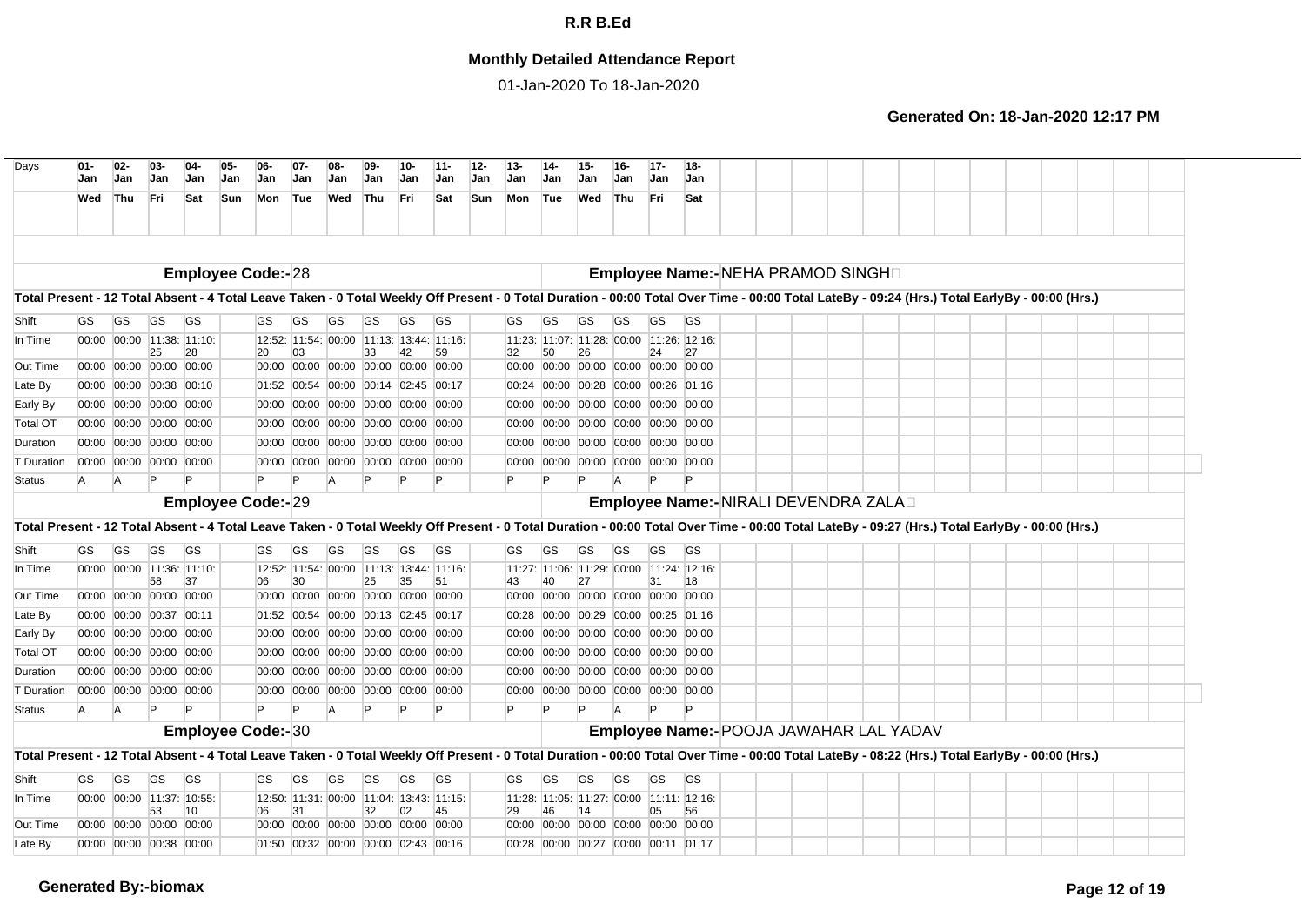## **Monthly Detailed Attendance Report**

01-Jan-2020 To 18-Jan-2020

| Days                                                                                                                                                                                           | $01 -$<br>Jan | $02 -$<br><b>Jan</b> | $03 -$<br><b>Jan</b>          | $04-$<br>Jan                    | $05 -$<br>Jan | 06-<br>Jan               | $07 -$<br>Jan                                  | 08<br>Jan      | $09-$<br>Jan | 10-<br>Jan | $11 -$<br>Jan | $12 -$<br>Jan. | $13 -$<br>Jan                             | $14-$<br>Jan | $15 -$<br>Jan | $16 -$<br><b>Jan</b> | $17 -$<br>Jan | 18-<br><b>Jan</b>                              |  |  |  |  |  |  |  |
|------------------------------------------------------------------------------------------------------------------------------------------------------------------------------------------------|---------------|----------------------|-------------------------------|---------------------------------|---------------|--------------------------|------------------------------------------------|----------------|--------------|------------|---------------|----------------|-------------------------------------------|--------------|---------------|----------------------|---------------|------------------------------------------------|--|--|--|--|--|--|--|
|                                                                                                                                                                                                | Wed           | Thu                  | Fri                           | Sat                             | <b>Sun</b>    | Mon                      | Tue                                            | Wed Thu        |              | Fri        | Sat           | Sun            | Mon Tue                                   |              | Wed           | Thu                  | Fri.          | Sat                                            |  |  |  |  |  |  |  |
|                                                                                                                                                                                                |               |                      |                               |                                 |               |                          |                                                |                |              |            |               |                |                                           |              |               |                      |               |                                                |  |  |  |  |  |  |  |
| Early By                                                                                                                                                                                       |               |                      | 00:00 00:00 00:00 00:00       |                                 |               |                          | 00:00 00:00 00:00 00:00 00:00 00:00            |                |              |            |               |                | 00:00 00:00 00:00 00:00 00:00 00:00       |              |               |                      |               |                                                |  |  |  |  |  |  |  |
| <b>Total OT</b>                                                                                                                                                                                |               |                      | 00:00 00:00 00:00 00:00       |                                 |               |                          | 00:00 00:00 00:00 00:00 00:00 00:00            |                |              |            |               |                | 00:00 00:00 00:00 00:00 00:00 00:00       |              |               |                      |               |                                                |  |  |  |  |  |  |  |
| Duration                                                                                                                                                                                       |               |                      | 00:00 00:00 00:00 00:00       |                                 |               |                          | 00:00 00:00 00:00 00:00 00:00 00:00            |                |              |            |               |                | 00:00 00:00 00:00 00:00 00:00 00:00       |              |               |                      |               |                                                |  |  |  |  |  |  |  |
| T Duration                                                                                                                                                                                     |               |                      | 00:00 00:00 00:00 00:00       |                                 |               |                          | 00:00 00:00 00:00 00:00 00:00 00:00            |                |              |            |               |                | 00:00 00:00 00:00 00:00 00:00 00:00       |              |               |                      |               |                                                |  |  |  |  |  |  |  |
| <b>Status</b>                                                                                                                                                                                  | <b>A</b>      | <b>A</b>             |                               |                                 |               |                          |                                                | A              |              |            |               |                |                                           |              |               |                      |               |                                                |  |  |  |  |  |  |  |
|                                                                                                                                                                                                |               |                      |                               |                                 |               | Employee Code:-31        |                                                |                |              |            |               |                |                                           |              |               |                      |               | Employee Name:- PRATIKSHA VINAY KUMAR SINGH    |  |  |  |  |  |  |  |
| Total Present - 12 Total Absent - 4 Total Leave Taken - 0 Total Weekly Off Present - 0 Total Duration - 00:00 Total Over Time - 00:00 Total LateBy - 09:23 (Hrs.) Total EarlyBy - 00:00 (Hrs.) |               |                      |                               |                                 |               |                          |                                                |                |              |            |               |                |                                           |              |               |                      |               |                                                |  |  |  |  |  |  |  |
| Shift                                                                                                                                                                                          | <b>GS</b>     | <b>GS</b>            | <b>GS</b>                     | <b>GS</b>                       |               | <b>GS</b>                | GS                                             | GS             | GS           | GS         | <b>GS</b>     |                | GS                                        | GS           | GS            | <b>GS</b>            | GS            | <b>GS</b>                                      |  |  |  |  |  |  |  |
| In Time                                                                                                                                                                                        |               |                      |                               | 00:00 00:00 11:37: 11:10:       |               |                          | 12:52: 11:54: 00:00 11:13: 13:45: 11:17:       |                |              |            |               |                |                                           |              |               |                      |               | 11:25: 11:07: 11:29: 00:00 11:24: 12:16:       |  |  |  |  |  |  |  |
| Out Time                                                                                                                                                                                       |               |                      | 28<br>00:00 00:00 00:00 00:00 | 01                              |               | 28<br>00:00              | 16<br>00:00 00:00 00:00 00:00 00:00            |                | 50           | 01         | 19            |                | 14<br>00:00 00:00 00:00 00:00 00:00 00:00 | 09           | 04            |                      | 29            | 20                                             |  |  |  |  |  |  |  |
| Late By                                                                                                                                                                                        |               |                      | 00:00 00:00 00:37 00:10       |                                 |               |                          | 01:52 00:54 00:00 00:14 02:45 00:17            |                |              |            |               |                | 00:25 00:00 00:29 00:00 00:24 01:16       |              |               |                      |               |                                                |  |  |  |  |  |  |  |
| Early By                                                                                                                                                                                       |               |                      | 00:00 00:00 00:00 00:00       |                                 |               |                          | 00:00 00:00 00:00 00:00 00:00 00:00            |                |              |            |               |                | 00:00 00:00 00:00 00:00 00:00 00:00       |              |               |                      |               |                                                |  |  |  |  |  |  |  |
| <b>Total OT</b>                                                                                                                                                                                |               |                      | 00:00 00:00 00:00 00:00       |                                 |               |                          | 00:00 00:00 00:00 00:00 00:00 00:00            |                |              |            |               |                | 00:00 00:00 00:00 00:00 00:00 00:00       |              |               |                      |               |                                                |  |  |  |  |  |  |  |
| Duration                                                                                                                                                                                       |               |                      | 00:00 00:00 00:00 00:00       |                                 |               |                          | 00:00 00:00 00:00 00:00 00:00 00:00            |                |              |            |               |                | 00:00 00:00 00:00 00:00 00:00 00:00       |              |               |                      |               |                                                |  |  |  |  |  |  |  |
| <b>T</b> Duration                                                                                                                                                                              |               |                      | 00:00 00:00 00:00 00:00       |                                 |               |                          | 00:00 00:00 00:00 00:00 00:00 00:00            |                |              |            |               |                | 00:00 00:00 00:00 00:00 00:00 00:00       |              |               |                      |               |                                                |  |  |  |  |  |  |  |
| Status                                                                                                                                                                                         | A             | <b>A</b>             | P                             |                                 |               | P                        | P                                              | $\overline{A}$ |              |            |               |                | $\mathsf{P}$                              |              | $\mathsf{P}$  |                      |               |                                                |  |  |  |  |  |  |  |
|                                                                                                                                                                                                |               |                      |                               |                                 |               | <b>Employee Code:-32</b> |                                                |                |              |            |               |                |                                           |              |               |                      |               | Employee Name:- PRITEE CHHOTELAL VISHWAKARMA   |  |  |  |  |  |  |  |
| Total Present - 12 Total Absent - 4 Total Leave Taken - 0 Total Weekly Off Present - 0 Total Duration - 00:03 Total Over Time - 00:00 Total LateBy - 09:04 (Hrs.) Total EarlyBy - 05:14 (Hrs.) |               |                      |                               |                                 |               |                          |                                                |                |              |            |               |                |                                           |              |               |                      |               |                                                |  |  |  |  |  |  |  |
| Shift                                                                                                                                                                                          | <b>GS</b>     | <b>GS</b>            | <b>GS</b>                     | <b>GS</b>                       |               | GS                       | GS                                             | GS             | <b>GS</b>    | <b>GS</b>  | <b>GS</b>     |                | GS                                        | <b>GS</b>    | <b>GS</b>     | <b>GS</b>            | <b>GS</b>     | <b>GS</b>                                      |  |  |  |  |  |  |  |
| In Time                                                                                                                                                                                        |               |                      | 14                            | 00:00 00:00 11:38: 10:54:<br>29 |               | 57                       | 12:49: 11:42: 00:00 11:13: 13:44: 11:16:<br>53 |                | 28           | 37         | 54            |                | 41                                        | 45           | 24            |                      | 35            | 11:27: 11:06: 11:29: 00:00 11:24: 12:16:<br>13 |  |  |  |  |  |  |  |
| Out Time                                                                                                                                                                                       |               |                      | 00:00 00:00 00:00 00:00       |                                 |               |                          | 00:00 11:45: 00:00 00:00 00:00 00:00<br>57     |                |              |            |               |                | 00:00 00:00 00:00 00:00 00:00 00:00       |              |               |                      |               |                                                |  |  |  |  |  |  |  |
| Late By                                                                                                                                                                                        |               |                      | 00:00 00:00 00:38 00:00       |                                 |               |                          | 01:50 00:43 00:00 00:13 02:45 00:17            |                |              |            |               |                | 00:28 00:00 00:29 00:00 00:25 01:16       |              |               |                      |               |                                                |  |  |  |  |  |  |  |
| Early By                                                                                                                                                                                       |               |                      | 00:00 00:00 00:00 00:00       |                                 |               |                          | 00:00 05:14 00:00 00:00 00:00 00:00            |                |              |            |               |                | 00:00 00:00 00:00 00:00 00:00 00:00       |              |               |                      |               |                                                |  |  |  |  |  |  |  |
| <b>Total OT</b>                                                                                                                                                                                |               |                      | 00:00 00:00 00:00 00:00       |                                 |               |                          | 00:00 00:00 00:00 00:00 00:00 00:00            |                |              |            |               |                | 00:00 00:00 00:00 00:00 00:00 00:00       |              |               |                      |               |                                                |  |  |  |  |  |  |  |
| Duration                                                                                                                                                                                       |               |                      | 00:00 00:00 00:00 00:00       |                                 |               |                          | 00:00 00:03 00:00 00:00 00:00 00:00            |                |              |            |               |                | 00:00 00:00 00:00 00:00 00:00 00:00       |              |               |                      |               |                                                |  |  |  |  |  |  |  |
| T Duration                                                                                                                                                                                     |               |                      | 00:00 00:00 00:00 00:00       |                                 |               |                          | 00:00 00:03 00:00 00:00 00:00 00:00            |                |              |            |               |                | 00:00 00:00 00:00 00:00 00:00 00:00       |              |               |                      |               |                                                |  |  |  |  |  |  |  |
| <b>Status</b>                                                                                                                                                                                  | <b>A</b>      | A                    |                               |                                 |               |                          |                                                | A              |              |            | P             |                |                                           |              |               |                      |               |                                                |  |  |  |  |  |  |  |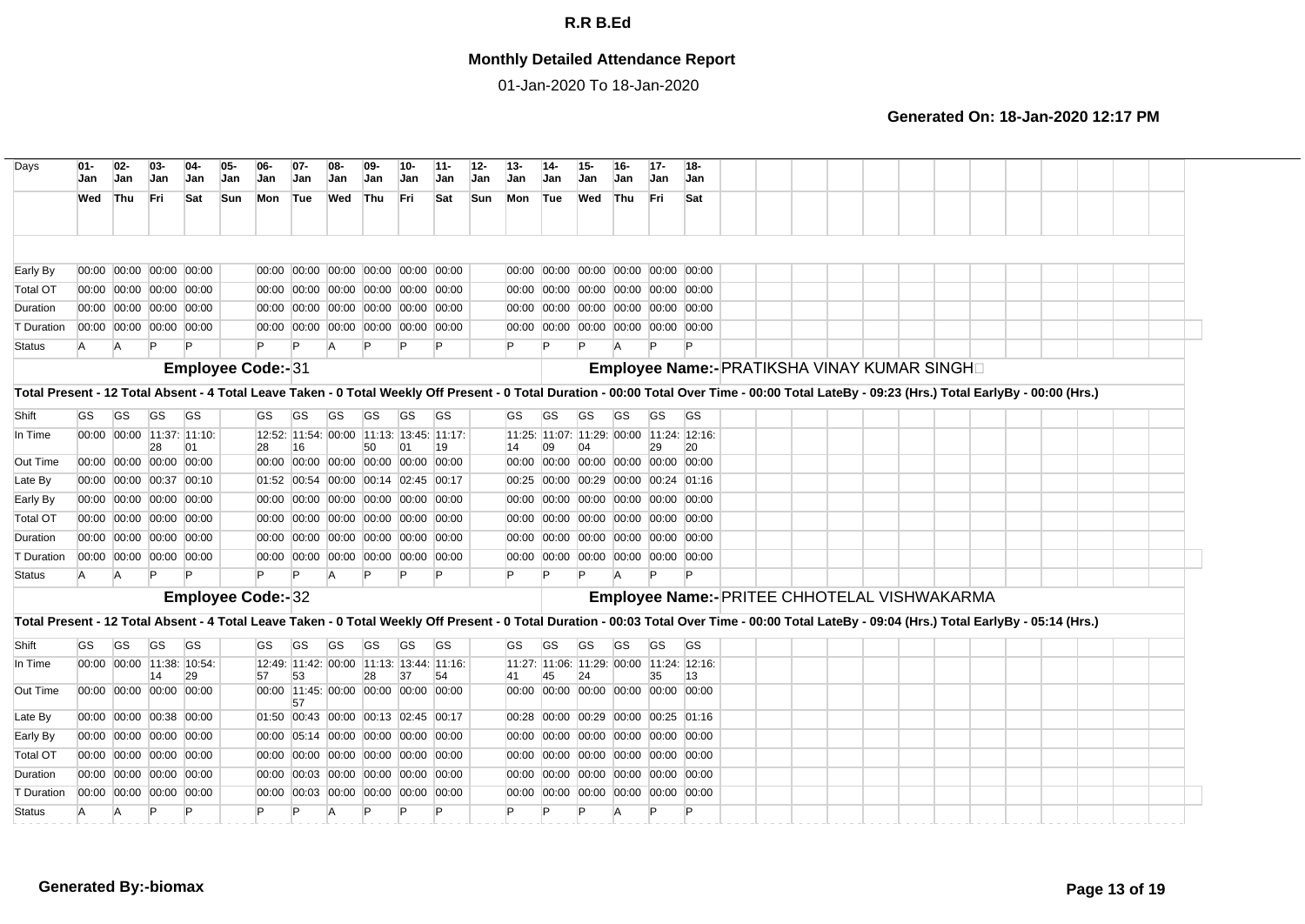## **Monthly Detailed Attendance Report**

01-Jan-2020 To 18-Jan-2020

| Days                                                                                                                                                                                           | $01 -$<br>Jan | $02-$<br>Jan              | $03 -$<br>Jan | $04-$<br>Jan              | $05-$<br>Jan | 06<br>Jan                | $07-$<br>Jan | $08 -$<br>Jan                       | $09 -$<br>Jan | 10-<br>Jan | $11 -$<br>Jan                                  | $12-$<br>Jan | $13 -$<br>Jan | $14 -$<br>Jan | 15-<br>Jan | $16-$<br><b>Jan</b>                 | $17-$<br><b>Jan</b> | 18-<br>Jan                                                     |  |  |  |  |  |  |  |
|------------------------------------------------------------------------------------------------------------------------------------------------------------------------------------------------|---------------|---------------------------|---------------|---------------------------|--------------|--------------------------|--------------|-------------------------------------|---------------|------------|------------------------------------------------|--------------|---------------|---------------|------------|-------------------------------------|---------------------|----------------------------------------------------------------|--|--|--|--|--|--|--|
|                                                                                                                                                                                                | Wed Thu       |                           | Fri           | Sat                       | Sun          | Mon Tue                  |              | Wed                                 | Thu           | Fri        | Sat                                            | <b>Sun</b>   | Mon           | Tue           | Wed        | Thu                                 | Fri                 | Sat                                                            |  |  |  |  |  |  |  |
|                                                                                                                                                                                                |               |                           |               |                           |              |                          |              |                                     |               |            |                                                |              |               |               |            |                                     |                     |                                                                |  |  |  |  |  |  |  |
|                                                                                                                                                                                                |               |                           |               |                           |              | <b>Employee Code:-33</b> |              |                                     |               |            |                                                |              |               |               |            |                                     |                     | Employee Name:- PRIYANKA ASHOK TIWARID                         |  |  |  |  |  |  |  |
| Total Present - 12 Total Absent - 4 Total Leave Taken - 0 Total Weekly Off Present - 0 Total Duration - 02:34 Total Over Time - 00:00 Total LateBy - 08:21 (Hrs.) Total EarlyBy - 03:31 (Hrs.) |               |                           |               |                           |              |                          |              |                                     |               |            |                                                |              |               |               |            |                                     |                     |                                                                |  |  |  |  |  |  |  |
| Shift                                                                                                                                                                                          | GS            | GS                        | GS            | <b>GS</b>                 |              | <b>GS</b>                | GS           | <b>GS</b>                           | GS            | <b>GS</b>  | <b>GS</b>                                      |              | GS            | <b>GS</b>     | <b>GS</b>  | <b>GS</b>                           | GS                  | GS                                                             |  |  |  |  |  |  |  |
| In Time                                                                                                                                                                                        |               |                           |               | 00:00 00:00 11:38: 10:54: |              |                          |              |                                     |               |            | 12:50: 11:31: 00:00 11:04: 13:43: 11:15:       |              |               |               |            |                                     |                     | 11:28: 11:05: 11:27: 00:00 11:10: 12:16:                       |  |  |  |  |  |  |  |
| Out Time                                                                                                                                                                                       |               | 00:00 00:00 00:00 13:28:  | 18            | 36                        |              | 12                       | 25           | 00:00 00:00 00:00 00:00 00:00 00:00 | 38            | 12         | 56                                             |              | 20            | 56            | 06         |                                     | 58                  | 53<br>00:00 00:00 00:00 00:00 00:00 00:00                      |  |  |  |  |  |  |  |
|                                                                                                                                                                                                |               |                           |               | 57                        |              |                          |              |                                     |               |            |                                                |              |               |               |            |                                     |                     |                                                                |  |  |  |  |  |  |  |
| Late By                                                                                                                                                                                        |               | 00:00 00:00 00:38 00:00   |               |                           |              |                          |              | 01:50 00:31 00:00 00:00 02:43 00:16 |               |            |                                                |              | 00:28         |               |            | 00:00 00:27 00:00 00:11 01:17       |                     |                                                                |  |  |  |  |  |  |  |
| Early By                                                                                                                                                                                       |               | 00:00 00:00 00:00 03:31   |               |                           |              |                          |              | 00:00 00:00 00:00 00:00 00:00 00:00 |               |            |                                                |              |               |               |            |                                     |                     | 00:00 00:00 00:00 00:00 00:00 00:00                            |  |  |  |  |  |  |  |
| <b>Total OT</b>                                                                                                                                                                                |               | 00:00 00:00 00:00 00:00   |               |                           |              |                          |              | 00:00 00:00 00:00 00:00 00:00 00:00 |               |            |                                                |              |               |               |            |                                     |                     | 00:00 00:00 00:00 00:00 00:00 00:00                            |  |  |  |  |  |  |  |
| Duration                                                                                                                                                                                       |               | 00:00 00:00 00:00 02:34   |               |                           |              |                          |              | 00:00 00:00 00:00 00:00 00:00 00:00 |               |            |                                                |              |               |               |            |                                     |                     | 00:00 00:00 00:00 00:00 00:00 00:00                            |  |  |  |  |  |  |  |
| T Duration                                                                                                                                                                                     |               | 00:00 00:00 00:00 02:34   |               |                           |              |                          |              | 00:00 00:00 00:00 00:00 00:00 00:00 |               |            |                                                |              |               |               |            | 00:00 00:00 00:00 00:00 00:00 00:00 |                     |                                                                |  |  |  |  |  |  |  |
| Status                                                                                                                                                                                         | A             | A                         |               |                           |              |                          |              | A                                   |               |            |                                                |              |               |               |            |                                     |                     |                                                                |  |  |  |  |  |  |  |
|                                                                                                                                                                                                |               |                           |               |                           |              | <b>Employee Code:-34</b> |              |                                     |               |            |                                                |              |               |               |            |                                     |                     | Employee Name:- RAJ JAGDISH GUPTA                              |  |  |  |  |  |  |  |
| Total Present - 12 Total Absent - 4 Total Leave Taken - 0 Total Weekly Off Present - 0 Total Duration - 00:00 Total Over Time - 00:00 Total LateBy - 09:10 (Hrs.) Total EarlyBy - 00:00 (Hrs.) |               |                           |               |                           |              |                          |              |                                     |               |            |                                                |              |               |               |            |                                     |                     |                                                                |  |  |  |  |  |  |  |
| Shift                                                                                                                                                                                          | <b>GS</b>     | <b>GS</b>                 | <b>GS</b>     | <b>GS</b>                 |              | <b>GS</b>                | GS           | GS                                  | GS            | <b>GS</b>  | <b>GS</b>                                      |              | GS            | GS            | GS         | <b>GS</b>                           | GS                  | <b>GS</b>                                                      |  |  |  |  |  |  |  |
| In Time                                                                                                                                                                                        |               |                           |               | 00:00 00:00 11:37: 11:11: |              |                          |              |                                     |               |            | 12:51: 11:53: 00:00 11:11: 13:43: 11:16:       |              |               |               |            |                                     |                     | 11:28: 11:06: 11:27: 00:00 11:10: 12:16:                       |  |  |  |  |  |  |  |
| Out Time                                                                                                                                                                                       |               | 00:00 00:00 00:00 00:00   | 36            | 42                        |              | 50                       | 12           | 00:00 00:00 00:00 00:00 00:00 00:00 | 12            | 57         | 09                                             |              | 03            | 13            | 36         |                                     | 51                  | 46<br>00:00 00:00 00:00 00:00 00:00 00:00                      |  |  |  |  |  |  |  |
|                                                                                                                                                                                                |               | 00:00 00:00 00:38 00:12   |               |                           |              |                          |              | 01:52 00:53 00:00 00:11 02:44 00:16 |               |            |                                                |              |               |               |            | 00:28 00:00 00:28 00:00 00:11 01:17 |                     |                                                                |  |  |  |  |  |  |  |
| Late By                                                                                                                                                                                        |               | 00:00 00:00 00:00 00:00   |               |                           |              |                          |              | 00:00 00:00 00:00 00:00 00:00 00:00 |               |            |                                                |              | 00:00         |               |            |                                     |                     |                                                                |  |  |  |  |  |  |  |
| Early By<br><b>Total OT</b>                                                                                                                                                                    |               | 00:00 00:00 00:00 00:00   |               |                           |              |                          |              | 00:00 00:00 00:00 00:00 00:00 00:00 |               |            |                                                |              | 00:00         |               |            |                                     |                     | 00:00 00:00 00:00 00:00 00:00<br>00:00 00:00 00:00 00:00 00:00 |  |  |  |  |  |  |  |
| Duration                                                                                                                                                                                       |               | 00:00 00:00 00:00 00:00   |               |                           |              |                          |              | 00:00 00:00 00:00 00:00 00:00 00:00 |               |            |                                                |              | 00:00         |               |            |                                     |                     | 00:00 00:00 00:00 00:00 00:00                                  |  |  |  |  |  |  |  |
|                                                                                                                                                                                                |               | 00:00 00:00 00:00 00:00   |               |                           |              |                          |              | 00:00 00:00 00:00 00:00 00:00 00:00 |               |            |                                                |              |               |               |            |                                     |                     | 00:00 00:00 00:00 00:00 00:00 00:00                            |  |  |  |  |  |  |  |
| T Duration<br><b>Status</b>                                                                                                                                                                    | A             | A                         | P             |                           |              |                          |              | A                                   |               |            |                                                |              | P             |               |            | A                                   |                     | P                                                              |  |  |  |  |  |  |  |
|                                                                                                                                                                                                |               |                           |               |                           |              |                          |              |                                     |               |            |                                                |              |               |               |            |                                     |                     |                                                                |  |  |  |  |  |  |  |
|                                                                                                                                                                                                |               |                           |               |                           |              | <b>Employee Code:-35</b> |              |                                     |               |            |                                                |              |               |               |            |                                     |                     | Employee Name:- REKHA PRAVIN SINGHD                            |  |  |  |  |  |  |  |
| Total Present - 12 Total Absent - 4 Total Leave Taken - 0 Total Weekly Off Present - 0 Total Duration - 00:00 Total Over Time - 00:00 Total LateBy - 08:34 (Hrs.) Total EarlyBy - 00:00 (Hrs.) |               |                           |               |                           |              |                          |              |                                     |               |            |                                                |              |               |               |            |                                     |                     |                                                                |  |  |  |  |  |  |  |
| Shift                                                                                                                                                                                          | GS            | GS                        | GS            | <b>GS</b>                 |              | GS                       | GS           | GS                                  | GS            | <b>GS</b>  | GS                                             |              | GS            | GS            | <b>GS</b>  | <b>GS</b>                           | <b>GS</b>           | <b>GS</b>                                                      |  |  |  |  |  |  |  |
| In Time                                                                                                                                                                                        |               | 00:00 00:00 11:38: 11:06: | 38            | 12                        |              | 28                       | 23           |                                     | 05            | 34         | 12:49: 11:31: 00:00 11:05: 13:43: 11:17:<br>38 |              | 29            | 02            | 15         |                                     | 29                  | 11:22: 11:08: 11:28: 00:00 11:26: 12:16:<br>31                 |  |  |  |  |  |  |  |
| Out Time                                                                                                                                                                                       |               | 00:00 00:00 00:00 00:00   |               |                           |              |                          |              | 00:00 00:00 00:00 00:00 00:00 00:00 |               |            |                                                |              |               |               |            |                                     |                     | 00:00 00:00 00:00 00:00 00:00 00:00                            |  |  |  |  |  |  |  |
|                                                                                                                                                                                                |               |                           |               |                           |              |                          |              |                                     |               |            |                                                |              |               |               |            |                                     |                     |                                                                |  |  |  |  |  |  |  |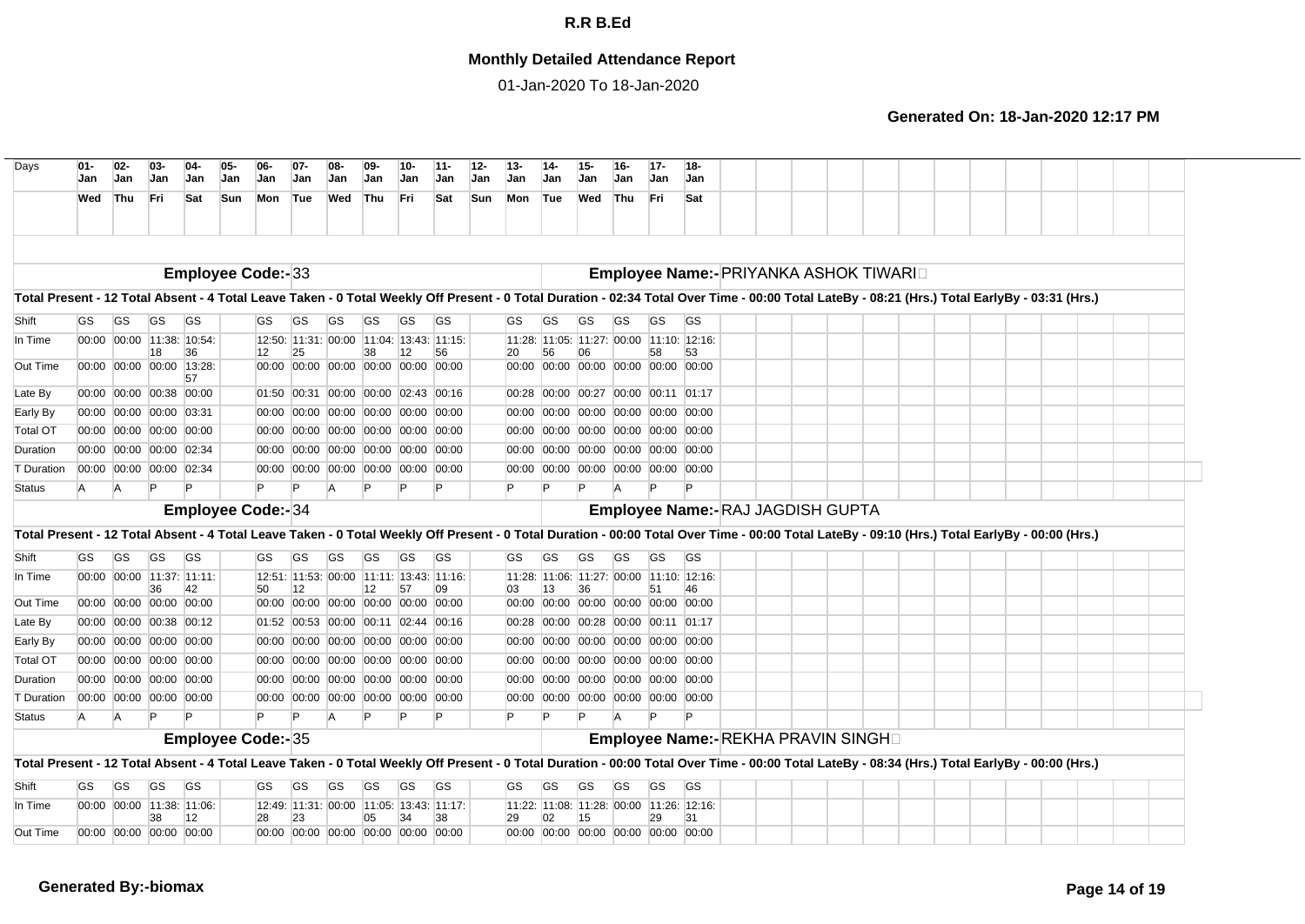## **Monthly Detailed Attendance Report**

01-Jan-2020 To 18-Jan-2020

| Days                                                                                                                                                                                           | $01 -$<br>Jan | $02-$<br>Jan | $03-$<br>Jan                                       | $04-$<br>Jan              | 05-<br>Jan | $06-$<br><b>Jan</b>      | $07 -$<br>Jan | $08-$<br>Jan   | $09 -$<br>Jan                                                              | 10-<br>Jan | $11 -$<br>Jan | $12-$<br>Jan | $13-$<br>Jan                        | $14-$<br>Jan | $15 -$<br>Jan | $16 -$<br>Jan                                                              | $17 -$<br><b>Jan</b> | $18 -$<br>Jan                            |  |  |  |  |  |  |  |
|------------------------------------------------------------------------------------------------------------------------------------------------------------------------------------------------|---------------|--------------|----------------------------------------------------|---------------------------|------------|--------------------------|---------------|----------------|----------------------------------------------------------------------------|------------|---------------|--------------|-------------------------------------|--------------|---------------|----------------------------------------------------------------------------|----------------------|------------------------------------------|--|--|--|--|--|--|--|
|                                                                                                                                                                                                | Wed           | Thu          | Fri                                                | Sat                       | Sun        | Mon Tue                  |               | Wed            | Thu                                                                        | Fri.       | Sat           | Sun          | Mon                                 | Tue          | Wed           | Thu                                                                        | l Fri                | Sat                                      |  |  |  |  |  |  |  |
|                                                                                                                                                                                                |               |              |                                                    |                           |            |                          |               |                |                                                                            |            |               |              |                                     |              |               |                                                                            |                      |                                          |  |  |  |  |  |  |  |
| Late By                                                                                                                                                                                        |               |              | 00:00 00:00 00:39 00:00                            |                           |            |                          |               |                | 01:49 00:31 00:00 00:00 02:44 00:18                                        |            |               |              | 00:22                               |              |               | 00:00 00:28 00:00 00:26 01:17                                              |                      |                                          |  |  |  |  |  |  |  |
| Early By                                                                                                                                                                                       |               |              | 00:00 00:00 00:00 00:00                            |                           |            |                          |               |                | 00:00 00:00 00:00 00:00 00:00 00:00                                        |            |               |              |                                     |              |               | 00:00 00:00 00:00 00:00 00:00 00:00                                        |                      |                                          |  |  |  |  |  |  |  |
| <b>Total OT</b>                                                                                                                                                                                |               |              | 00:00 00:00 00:00 00:00                            |                           |            |                          |               |                | 00:00 00:00 00:00 00:00 00:00 00:00                                        |            |               |              |                                     |              |               | 00:00 00:00 00:00 00:00 00:00 00:00                                        |                      |                                          |  |  |  |  |  |  |  |
| Duration                                                                                                                                                                                       |               |              | 00:00 00:00 00:00 00:00                            |                           |            |                          |               |                | 00:00 00:00 00:00 00:00 00:00 00:00                                        |            |               |              |                                     |              |               | 00:00 00:00 00:00 00:00 00:00 00:00                                        |                      |                                          |  |  |  |  |  |  |  |
| T Duration                                                                                                                                                                                     |               |              | 00:00 00:00 00:00 00:00                            |                           |            |                          |               |                | 00:00 00:00 00:00 00:00 00:00 00:00                                        |            |               |              |                                     |              |               | 00:00 00:00 00:00 00:00 00:00 00:00                                        |                      |                                          |  |  |  |  |  |  |  |
| <b>Status</b>                                                                                                                                                                                  | A             | A            | P                                                  |                           |            |                          | P             | $\overline{A}$ |                                                                            |            |               |              |                                     |              |               | A                                                                          |                      |                                          |  |  |  |  |  |  |  |
|                                                                                                                                                                                                |               |              |                                                    |                           |            | <b>Employee Code:-36</b> |               |                |                                                                            |            |               |              |                                     |              |               |                                                                            |                      | Employee Name:- SAGAR BHAGABAN PATRO     |  |  |  |  |  |  |  |
| Total Present - 12 Total Absent - 4 Total Leave Taken - 0 Total Weekly Off Present - 0 Total Duration - 00:00 Total Over Time - 00:00 Total LateBy - 08:22 (Hrs.) Total EarlyBy - 00:00 (Hrs.) |               |              |                                                    |                           |            |                          |               |                |                                                                            |            |               |              |                                     |              |               |                                                                            |                      |                                          |  |  |  |  |  |  |  |
| Shift                                                                                                                                                                                          | GS            | <b>GS</b>    | <b>GS</b>                                          | <b>GS</b>                 |            | GS                       | GS            | GS             | GS                                                                         | GS         | <b>GS</b>     |              | GS                                  | GS           | GS            | GS                                                                         | <b>GS</b>            | GS                                       |  |  |  |  |  |  |  |
| In Time                                                                                                                                                                                        |               |              |                                                    | 00:00 00:00 11:37: 10:55: |            |                          |               |                | 12:50: 11:31: 00:00 11:04: 13:42: 11:15:                                   |            |               |              |                                     |              |               |                                                                            |                      | 11:28: 11:05: 11:27: 00:00 11:11: 12:16: |  |  |  |  |  |  |  |
| Out Time                                                                                                                                                                                       |               |              | 51<br>00:00 00:00 00:00 00:00                      | 06                        |            | 09                       | 28            |                | 35<br>00:00 00:00 00:00 00:00 00:00 00:00                                  | 59         | 43            |              | 31                                  | 42           | 17            | 00:00 00:00 00:00 00:00 00:00 00:00                                        | 07                   | 58                                       |  |  |  |  |  |  |  |
| Late By                                                                                                                                                                                        |               |              | 00:00 00:00 00:38 00:00                            |                           |            |                          |               |                | 01:50 00:31 00:00 00:00 02:43 00:16                                        |            |               |              | 00:29 00:00 00:27 00:00 00:11 01:17 |              |               |                                                                            |                      |                                          |  |  |  |  |  |  |  |
| Early By                                                                                                                                                                                       |               |              | 00:00 00:00 00:00 00:00                            |                           |            |                          |               |                | 00:00 00:00 00:00 00:00 00:00 00:00                                        |            |               |              |                                     |              |               | 00:00 00:00 00:00 00:00 00:00 00:00                                        |                      |                                          |  |  |  |  |  |  |  |
| <b>Total OT</b>                                                                                                                                                                                |               |              | 00:00 00:00 00:00 00:00                            |                           |            |                          |               |                | 00:00 00:00 00:00 00:00 00:00 00:00                                        |            |               |              |                                     |              |               | 00:00 00:00 00:00 00:00 00:00 00:00                                        |                      |                                          |  |  |  |  |  |  |  |
| Duration                                                                                                                                                                                       |               |              | 00:00 00:00 00:00 00:00                            |                           |            |                          |               |                | 00:00 00:00 00:00 00:00 00:00 00:00                                        |            |               |              |                                     |              |               | 00:00 00:00 00:00 00:00 00:00 00:00                                        |                      |                                          |  |  |  |  |  |  |  |
| <b>T</b> Duration                                                                                                                                                                              |               |              | 00:00 00:00 00:00 00:00                            |                           |            |                          |               |                | 00:00 00:00 00:00 00:00 00:00 00:00                                        |            |               |              |                                     |              |               | 00:00 00:00 00:00 00:00 00:00 00:00                                        |                      |                                          |  |  |  |  |  |  |  |
| <b>Status</b>                                                                                                                                                                                  | A             | A            | P                                                  |                           |            |                          |               | A              |                                                                            | P          | P             |              | P                                   |              |               |                                                                            |                      |                                          |  |  |  |  |  |  |  |
|                                                                                                                                                                                                |               |              |                                                    |                           |            | <b>Employee Code:-37</b> |               |                |                                                                            |            |               |              |                                     |              |               |                                                                            |                      | Employee Name:- SAHIRA ABDULKALAM SHAH   |  |  |  |  |  |  |  |
| Total Present - 12 Total Absent - 4 Total Leave Taken - 0 Total Weekly Off Present - 0 Total Duration - 00:03 Total Over Time - 00:00 Total LateBy - 08:36 (Hrs.) Total EarlyBy - 05:14 (Hrs.) |               |              |                                                    |                           |            |                          |               |                |                                                                            |            |               |              |                                     |              |               |                                                                            |                      |                                          |  |  |  |  |  |  |  |
| Shift                                                                                                                                                                                          | GS            | <b>GS</b>    | <b>GS</b>                                          | <b>GS</b>                 |            | GS                       | <b>GS</b>     | GS             | GS                                                                         | <b>GS</b>  | GS            |              | GS                                  | GS           | GS            | GS                                                                         | GS                   | GS                                       |  |  |  |  |  |  |  |
| In Time                                                                                                                                                                                        |               |              |                                                    | 00:00 00:00 11:38: 11:04: |            |                          |               |                | 12:49: 11:43: 00:00 11:06: 13:43: 11:15:                                   |            |               |              |                                     |              |               |                                                                            |                      | 11:28: 11:05: 11:27: 00:00 11:10: 12:16: |  |  |  |  |  |  |  |
| Out Time                                                                                                                                                                                       |               |              | 45<br>00:00 00:00 00:00 00:00                      | 02                        |            | 36                       | 07            |                | 28<br>00:00 11:46: 00:00 00:00 00:00 00:00                                 | 40         | 40            |              | 34                                  | 39           | 19            | 00:00 00:00 00:00 00:00 00:00 00:00                                        | 56                   | 51                                       |  |  |  |  |  |  |  |
|                                                                                                                                                                                                |               |              |                                                    |                           |            |                          | 06            |                |                                                                            |            |               |              |                                     |              |               |                                                                            |                      |                                          |  |  |  |  |  |  |  |
| Late By                                                                                                                                                                                        |               |              | 00:00 00:00 00:39 00:00<br>00:00 00:00 00:00 00:00 |                           |            |                          |               |                | 01:50 00:43 00:00 00:00 02:44 00:16                                        |            |               |              |                                     |              |               | 00:29 00:00 00:27 00:00 00:11 01:17                                        |                      |                                          |  |  |  |  |  |  |  |
| Early By<br><b>Total OT</b>                                                                                                                                                                    |               |              | 00:00 00:00 00:00 00:00                            |                           |            |                          |               |                | 00:00 05:14 00:00 00:00 00:00 00:00<br>00:00 00:00 00:00 00:00 00:00 00:00 |            |               |              |                                     |              |               | 00:00 00:00 00:00 00:00 00:00 00:00<br>00:00 00:00 00:00 00:00 00:00 00:00 |                      |                                          |  |  |  |  |  |  |  |
| Duration                                                                                                                                                                                       |               |              | 00:00 00:00 00:00 00:00                            |                           |            |                          |               |                | 00:00 00:03 00:00 00:00 00:00 00:00                                        |            |               |              |                                     |              |               | 00:00 00:00 00:00 00:00 00:00 00:00                                        |                      |                                          |  |  |  |  |  |  |  |
| <b>T</b> Duration                                                                                                                                                                              |               |              | 00:00 00:00 00:00 00:00                            |                           |            |                          |               |                | 00:00 00:03 00:00 00:00 00:00 00:00                                        |            |               |              |                                     |              |               | 00:00 00:00 00:00 00:00 00:00 00:00                                        |                      |                                          |  |  |  |  |  |  |  |
|                                                                                                                                                                                                |               |              |                                                    |                           |            |                          |               |                |                                                                            |            |               |              |                                     |              |               |                                                                            |                      |                                          |  |  |  |  |  |  |  |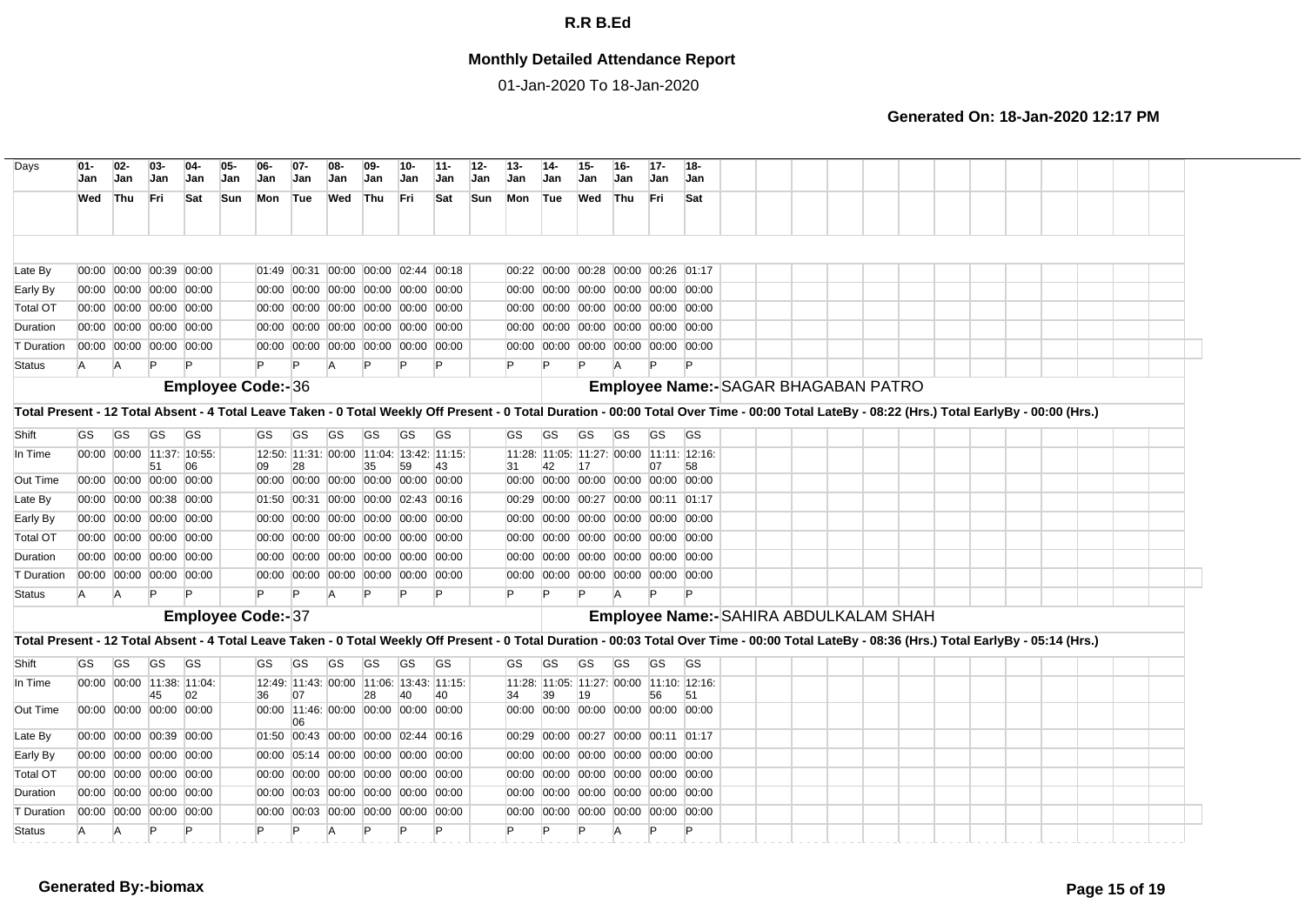## **Monthly Detailed Attendance Report**

01-Jan-2020 To 18-Jan-2020

| $01 -$<br>Jan | $02-$<br>Jan             | $03 -$<br>Jan                 | $04-$<br><b>Jan</b> | 05.<br>Jan                                                                                                                                                                                                                                                                                                                                                                       | 06-<br><b>Jan</b>                                                    | $07 -$<br><b>Jan</b> | <b>Jan</b>                                                              | 09-<br>Jan | 10-<br>Jan | $11 -$<br>Jan   | $12 -$<br>Jan                                                                                                                                                                                                                                                                                                                                                                                                                                                                                                                                                                                                                     | $13 -$<br>Jan | Jan      | 15-<br>Jan      | $16 -$<br><b>Jan</b> | $17-$<br><b>Jan</b> | 18-<br><b>Jan</b>                         |                                                                                                                                                                                                                                                                                                                                                                                                                                                                                                                                                                                                                                   |  |  |                                     |  |                                                                                               |  |                                                                                                                                                                                                                                                                                                                                                                                                                                                                                                                                                                                                    |
|---------------|--------------------------|-------------------------------|---------------------|----------------------------------------------------------------------------------------------------------------------------------------------------------------------------------------------------------------------------------------------------------------------------------------------------------------------------------------------------------------------------------|----------------------------------------------------------------------|----------------------|-------------------------------------------------------------------------|------------|------------|-----------------|-----------------------------------------------------------------------------------------------------------------------------------------------------------------------------------------------------------------------------------------------------------------------------------------------------------------------------------------------------------------------------------------------------------------------------------------------------------------------------------------------------------------------------------------------------------------------------------------------------------------------------------|---------------|----------|-----------------|----------------------|---------------------|-------------------------------------------|-----------------------------------------------------------------------------------------------------------------------------------------------------------------------------------------------------------------------------------------------------------------------------------------------------------------------------------------------------------------------------------------------------------------------------------------------------------------------------------------------------------------------------------------------------------------------------------------------------------------------------------|--|--|-------------------------------------|--|-----------------------------------------------------------------------------------------------|--|----------------------------------------------------------------------------------------------------------------------------------------------------------------------------------------------------------------------------------------------------------------------------------------------------------------------------------------------------------------------------------------------------------------------------------------------------------------------------------------------------------------------------------------------------------------------------------------------------|
| Wed           |                          | Fri                           | Sat                 |                                                                                                                                                                                                                                                                                                                                                                                  |                                                                      |                      | Wed                                                                     |            | <b>Fri</b> | Sat             |                                                                                                                                                                                                                                                                                                                                                                                                                                                                                                                                                                                                                                   | Mon           |          | Wed             |                      |                     | Sat                                       |                                                                                                                                                                                                                                                                                                                                                                                                                                                                                                                                                                                                                                   |  |  |                                     |  |                                                                                               |  |                                                                                                                                                                                                                                                                                                                                                                                                                                                                                                                                                                                                    |
|               |                          |                               |                     |                                                                                                                                                                                                                                                                                                                                                                                  |                                                                      |                      |                                                                         |            |            |                 |                                                                                                                                                                                                                                                                                                                                                                                                                                                                                                                                                                                                                                   |               |          |                 |                      |                     |                                           |                                                                                                                                                                                                                                                                                                                                                                                                                                                                                                                                                                                                                                   |  |  |                                     |  |                                                                                               |  |                                                                                                                                                                                                                                                                                                                                                                                                                                                                                                                                                                                                    |
|               |                          |                               |                     |                                                                                                                                                                                                                                                                                                                                                                                  |                                                                      |                      |                                                                         |            |            |                 |                                                                                                                                                                                                                                                                                                                                                                                                                                                                                                                                                                                                                                   |               |          |                 |                      |                     |                                           |                                                                                                                                                                                                                                                                                                                                                                                                                                                                                                                                                                                                                                   |  |  |                                     |  |                                                                                               |  |                                                                                                                                                                                                                                                                                                                                                                                                                                                                                                                                                                                                    |
|               |                          |                               |                     |                                                                                                                                                                                                                                                                                                                                                                                  |                                                                      |                      |                                                                         |            |            |                 |                                                                                                                                                                                                                                                                                                                                                                                                                                                                                                                                                                                                                                   |               |          |                 |                      |                     |                                           |                                                                                                                                                                                                                                                                                                                                                                                                                                                                                                                                                                                                                                   |  |  |                                     |  |                                                                                               |  |                                                                                                                                                                                                                                                                                                                                                                                                                                                                                                                                                                                                    |
|               |                          |                               |                     |                                                                                                                                                                                                                                                                                                                                                                                  |                                                                      |                      |                                                                         |            |            |                 |                                                                                                                                                                                                                                                                                                                                                                                                                                                                                                                                                                                                                                   |               |          |                 |                      |                     |                                           |                                                                                                                                                                                                                                                                                                                                                                                                                                                                                                                                                                                                                                   |  |  |                                     |  |                                                                                               |  |                                                                                                                                                                                                                                                                                                                                                                                                                                                                                                                                                                                                    |
| GS            | GS                       | <b>GS</b>                     | <b>GS</b>           |                                                                                                                                                                                                                                                                                                                                                                                  | GS                                                                   | GS                   | GS                                                                      | GS         | GS         | GS              |                                                                                                                                                                                                                                                                                                                                                                                                                                                                                                                                                                                                                                   | GS            | GS       | GS              | GS                   | GS                  | GS                                        |                                                                                                                                                                                                                                                                                                                                                                                                                                                                                                                                                                                                                                   |  |  |                                     |  |                                                                                               |  |                                                                                                                                                                                                                                                                                                                                                                                                                                                                                                                                                                                                    |
|               |                          |                               |                     |                                                                                                                                                                                                                                                                                                                                                                                  |                                                                      |                      |                                                                         |            |            |                 |                                                                                                                                                                                                                                                                                                                                                                                                                                                                                                                                                                                                                                   |               |          |                 |                      |                     |                                           |                                                                                                                                                                                                                                                                                                                                                                                                                                                                                                                                                                                                                                   |  |  |                                     |  |                                                                                               |  |                                                                                                                                                                                                                                                                                                                                                                                                                                                                                                                                                                                                    |
|               |                          |                               |                     |                                                                                                                                                                                                                                                                                                                                                                                  |                                                                      |                      |                                                                         |            |            |                 |                                                                                                                                                                                                                                                                                                                                                                                                                                                                                                                                                                                                                                   |               |          |                 |                      |                     |                                           |                                                                                                                                                                                                                                                                                                                                                                                                                                                                                                                                                                                                                                   |  |  |                                     |  |                                                                                               |  |                                                                                                                                                                                                                                                                                                                                                                                                                                                                                                                                                                                                    |
|               |                          |                               |                     |                                                                                                                                                                                                                                                                                                                                                                                  |                                                                      |                      |                                                                         |            |            |                 |                                                                                                                                                                                                                                                                                                                                                                                                                                                                                                                                                                                                                                   | 00:28         |          |                 |                      |                     |                                           |                                                                                                                                                                                                                                                                                                                                                                                                                                                                                                                                                                                                                                   |  |  |                                     |  |                                                                                               |  |                                                                                                                                                                                                                                                                                                                                                                                                                                                                                                                                                                                                    |
|               |                          |                               |                     |                                                                                                                                                                                                                                                                                                                                                                                  |                                                                      |                      |                                                                         |            |            |                 |                                                                                                                                                                                                                                                                                                                                                                                                                                                                                                                                                                                                                                   |               |          |                 |                      |                     |                                           |                                                                                                                                                                                                                                                                                                                                                                                                                                                                                                                                                                                                                                   |  |  |                                     |  |                                                                                               |  |                                                                                                                                                                                                                                                                                                                                                                                                                                                                                                                                                                                                    |
|               |                          |                               |                     |                                                                                                                                                                                                                                                                                                                                                                                  |                                                                      |                      |                                                                         |            |            |                 |                                                                                                                                                                                                                                                                                                                                                                                                                                                                                                                                                                                                                                   |               |          |                 |                      |                     |                                           |                                                                                                                                                                                                                                                                                                                                                                                                                                                                                                                                                                                                                                   |  |  |                                     |  |                                                                                               |  |                                                                                                                                                                                                                                                                                                                                                                                                                                                                                                                                                                                                    |
|               |                          |                               |                     |                                                                                                                                                                                                                                                                                                                                                                                  |                                                                      |                      |                                                                         |            |            |                 |                                                                                                                                                                                                                                                                                                                                                                                                                                                                                                                                                                                                                                   |               |          |                 |                      |                     |                                           |                                                                                                                                                                                                                                                                                                                                                                                                                                                                                                                                                                                                                                   |  |  |                                     |  |                                                                                               |  |                                                                                                                                                                                                                                                                                                                                                                                                                                                                                                                                                                                                    |
|               |                          |                               |                     |                                                                                                                                                                                                                                                                                                                                                                                  |                                                                      |                      |                                                                         |            |            |                 |                                                                                                                                                                                                                                                                                                                                                                                                                                                                                                                                                                                                                                   |               |          |                 |                      |                     |                                           |                                                                                                                                                                                                                                                                                                                                                                                                                                                                                                                                                                                                                                   |  |  |                                     |  |                                                                                               |  |                                                                                                                                                                                                                                                                                                                                                                                                                                                                                                                                                                                                    |
| A             | IA.                      |                               |                     |                                                                                                                                                                                                                                                                                                                                                                                  | IP.                                                                  | Þ                    | $\overline{A}$                                                          |            |            |                 |                                                                                                                                                                                                                                                                                                                                                                                                                                                                                                                                                                                                                                   | P             |          |                 |                      |                     |                                           |                                                                                                                                                                                                                                                                                                                                                                                                                                                                                                                                                                                                                                   |  |  |                                     |  |                                                                                               |  |                                                                                                                                                                                                                                                                                                                                                                                                                                                                                                                                                                                                    |
|               |                          |                               |                     |                                                                                                                                                                                                                                                                                                                                                                                  |                                                                      |                      |                                                                         |            |            |                 |                                                                                                                                                                                                                                                                                                                                                                                                                                                                                                                                                                                                                                   |               |          |                 |                      |                     |                                           |                                                                                                                                                                                                                                                                                                                                                                                                                                                                                                                                                                                                                                   |  |  |                                     |  |                                                                                               |  |                                                                                                                                                                                                                                                                                                                                                                                                                                                                                                                                                                                                    |
|               | <b>Employee Code:-39</b> |                               |                     |                                                                                                                                                                                                                                                                                                                                                                                  |                                                                      |                      |                                                                         |            |            |                 |                                                                                                                                                                                                                                                                                                                                                                                                                                                                                                                                                                                                                                   |               |          |                 |                      |                     |                                           |                                                                                                                                                                                                                                                                                                                                                                                                                                                                                                                                                                                                                                   |  |  |                                     |  |                                                                                               |  |                                                                                                                                                                                                                                                                                                                                                                                                                                                                                                                                                                                                    |
| <b>GS</b>     | <b>GS</b>                | <b>GS</b>                     | <b>GS</b>           |                                                                                                                                                                                                                                                                                                                                                                                  | GS                                                                   | GS                   | GS                                                                      | GS         | <b>GS</b>  | <b>GS</b>       |                                                                                                                                                                                                                                                                                                                                                                                                                                                                                                                                                                                                                                   | GS            | GS       | GS              | GS                   | <b>GS</b>           | <b>GS</b>                                 |                                                                                                                                                                                                                                                                                                                                                                                                                                                                                                                                                                                                                                   |  |  |                                     |  |                                                                                               |  |                                                                                                                                                                                                                                                                                                                                                                                                                                                                                                                                                                                                    |
|               |                          |                               |                     |                                                                                                                                                                                                                                                                                                                                                                                  |                                                                      |                      |                                                                         |            |            |                 |                                                                                                                                                                                                                                                                                                                                                                                                                                                                                                                                                                                                                                   |               |          |                 |                      |                     |                                           |                                                                                                                                                                                                                                                                                                                                                                                                                                                                                                                                                                                                                                   |  |  |                                     |  |                                                                                               |  |                                                                                                                                                                                                                                                                                                                                                                                                                                                                                                                                                                                                    |
|               |                          | 11                            | 29                  |                                                                                                                                                                                                                                                                                                                                                                                  | 37                                                                   | 47                   |                                                                         | 57         | 28         | 26              |                                                                                                                                                                                                                                                                                                                                                                                                                                                                                                                                                                                                                                   | 03            | 22       | 52              |                      | 41                  | 17                                        |                                                                                                                                                                                                                                                                                                                                                                                                                                                                                                                                                                                                                                   |  |  |                                     |  |                                                                                               |  |                                                                                                                                                                                                                                                                                                                                                                                                                                                                                                                                                                                                    |
|               |                          |                               |                     |                                                                                                                                                                                                                                                                                                                                                                                  |                                                                      |                      |                                                                         |            |            |                 |                                                                                                                                                                                                                                                                                                                                                                                                                                                                                                                                                                                                                                   |               |          |                 |                      |                     |                                           |                                                                                                                                                                                                                                                                                                                                                                                                                                                                                                                                                                                                                                   |  |  |                                     |  |                                                                                               |  |                                                                                                                                                                                                                                                                                                                                                                                                                                                                                                                                                                                                    |
|               |                          |                               |                     |                                                                                                                                                                                                                                                                                                                                                                                  |                                                                      |                      |                                                                         |            |            |                 |                                                                                                                                                                                                                                                                                                                                                                                                                                                                                                                                                                                                                                   |               |          |                 |                      |                     |                                           |                                                                                                                                                                                                                                                                                                                                                                                                                                                                                                                                                                                                                                   |  |  |                                     |  |                                                                                               |  |                                                                                                                                                                                                                                                                                                                                                                                                                                                                                                                                                                                                    |
|               |                          |                               |                     |                                                                                                                                                                                                                                                                                                                                                                                  |                                                                      |                      |                                                                         |            |            |                 |                                                                                                                                                                                                                                                                                                                                                                                                                                                                                                                                                                                                                                   |               |          |                 |                      |                     |                                           |                                                                                                                                                                                                                                                                                                                                                                                                                                                                                                                                                                                                                                   |  |  |                                     |  |                                                                                               |  |                                                                                                                                                                                                                                                                                                                                                                                                                                                                                                                                                                                                    |
|               |                          |                               |                     |                                                                                                                                                                                                                                                                                                                                                                                  |                                                                      |                      |                                                                         |            |            |                 |                                                                                                                                                                                                                                                                                                                                                                                                                                                                                                                                                                                                                                   |               |          |                 |                      |                     |                                           |                                                                                                                                                                                                                                                                                                                                                                                                                                                                                                                                                                                                                                   |  |  |                                     |  |                                                                                               |  |                                                                                                                                                                                                                                                                                                                                                                                                                                                                                                                                                                                                    |
|               |                          |                               |                     |                                                                                                                                                                                                                                                                                                                                                                                  | 00:00                                                                |                      |                                                                         |            |            |                 |                                                                                                                                                                                                                                                                                                                                                                                                                                                                                                                                                                                                                                   |               |          |                 |                      |                     |                                           |                                                                                                                                                                                                                                                                                                                                                                                                                                                                                                                                                                                                                                   |  |  |                                     |  |                                                                                               |  |                                                                                                                                                                                                                                                                                                                                                                                                                                                                                                                                                                                                    |
| A             | A                        |                               |                     |                                                                                                                                                                                                                                                                                                                                                                                  | Þ                                                                    | Þ                    | A                                                                       |            |            |                 |                                                                                                                                                                                                                                                                                                                                                                                                                                                                                                                                                                                                                                   |               |          |                 |                      |                     |                                           |                                                                                                                                                                                                                                                                                                                                                                                                                                                                                                                                                                                                                                   |  |  |                                     |  |                                                                                               |  |                                                                                                                                                                                                                                                                                                                                                                                                                                                                                                                                                                                                    |
|               |                          |                               |                     |                                                                                                                                                                                                                                                                                                                                                                                  |                                                                      |                      |                                                                         |            |            |                 |                                                                                                                                                                                                                                                                                                                                                                                                                                                                                                                                                                                                                                   |               |          |                 |                      |                     |                                           |                                                                                                                                                                                                                                                                                                                                                                                                                                                                                                                                                                                                                                   |  |  |                                     |  |                                                                                               |  |                                                                                                                                                                                                                                                                                                                                                                                                                                                                                                                                                                                                    |
|               |                          |                               |                     |                                                                                                                                                                                                                                                                                                                                                                                  |                                                                      |                      |                                                                         |            |            |                 |                                                                                                                                                                                                                                                                                                                                                                                                                                                                                                                                                                                                                                   |               |          |                 |                      |                     |                                           |                                                                                                                                                                                                                                                                                                                                                                                                                                                                                                                                                                                                                                   |  |  |                                     |  |                                                                                               |  |                                                                                                                                                                                                                                                                                                                                                                                                                                                                                                                                                                                                    |
|               |                          |                               |                     |                                                                                                                                                                                                                                                                                                                                                                                  |                                                                      |                      |                                                                         |            |            |                 |                                                                                                                                                                                                                                                                                                                                                                                                                                                                                                                                                                                                                                   |               |          |                 |                      |                     |                                           |                                                                                                                                                                                                                                                                                                                                                                                                                                                                                                                                                                                                                                   |  |  |                                     |  |                                                                                               |  |                                                                                                                                                                                                                                                                                                                                                                                                                                                                                                                                                                                                    |
|               |                          |                               |                     |                                                                                                                                                                                                                                                                                                                                                                                  |                                                                      |                      |                                                                         |            |            |                 |                                                                                                                                                                                                                                                                                                                                                                                                                                                                                                                                                                                                                                   |               |          |                 |                      |                     |                                           |                                                                                                                                                                                                                                                                                                                                                                                                                                                                                                                                                                                                                                   |  |  |                                     |  |                                                                                               |  |                                                                                                                                                                                                                                                                                                                                                                                                                                                                                                                                                                                                    |
|               |                          |                               |                     |                                                                                                                                                                                                                                                                                                                                                                                  |                                                                      |                      |                                                                         |            |            |                 |                                                                                                                                                                                                                                                                                                                                                                                                                                                                                                                                                                                                                                   |               |          |                 |                      |                     |                                           |                                                                                                                                                                                                                                                                                                                                                                                                                                                                                                                                                                                                                                   |  |  |                                     |  |                                                                                               |  |                                                                                                                                                                                                                                                                                                                                                                                                                                                                                                                                                                                                    |
|               |                          | 09<br>00:00 00:00 00:00 00:00 | 24                  |                                                                                                                                                                                                                                                                                                                                                                                  | 00                                                                   | 02                   | 00:00 11:46: 00:00 00:00 00:00 00:00                                    | 31         | 37         | 31              |                                                                                                                                                                                                                                                                                                                                                                                                                                                                                                                                                                                                                                   | 02            | 29       | 25              |                      | 43                  | 41<br>00:00 00:00 00:00 00:00 00:00 00:00 |                                                                                                                                                                                                                                                                                                                                                                                                                                                                                                                                                                                                                                   |  |  |                                     |  |                                                                                               |  |                                                                                                                                                                                                                                                                                                                                                                                                                                                                                                                                                                                                    |
|               | GS                       | Thu<br><b>GS</b>              | 23<br>GS            | 07<br>00:00 00:00 00:00 00:00<br>00:00 00:00 00:37 00:10<br>00:00 00:00 00:00 00:00<br>00:00 00:00 00:00 00:00<br>00:00 00:00 00:00 00:00<br>00:00 00:00 00:00 00:00<br>00:00 00:00 11:37: 11:14:<br>00:00 00:00 00:00 00:00<br>00:00 00:00 00:37 00:14<br>00:00 00:00 00:00 00:00<br>00:00 00:00 00:00 00:00<br>00:00 00:00 00:00 00:00<br>00:00 00:00 00:00 00:00<br><b>GS</b> | <b>Sun</b><br>00:00 00:00 11:37: 11:10:<br>00:00 00:00 11:38: 10:54: | Mon<br><b>GS</b>     | Tue<br><b>Employee Code:-38</b><br>26<br><b>Employee Code:-40</b><br>GS | GS         | Thu<br>GS  | 15<br><b>GS</b> | 12:52: 11:53: 00:00 11:04: 13:43: 11:16:<br>02<br>00:00 00:00 00:00 00:00 00:00 00:00<br>01:53 00:53 00:00 00:00 02:43 00:16<br>00:00 00:00 00:00 00:00 00:00 00:00<br>00:00 00:00 00:00 00:00 00:00 00:00<br>00:00 00:00 00:00 00:00 00:00 00:00<br>00:00 00:00 00:00 00:00 00:00 00:00<br>12:51: 11:42: 00:00 11:04: 13:43: 11:17:<br>00:00 00:00 00:00 00:00 00:00 00:00<br>01:52 00:43 00:00 00:00 02:43 00:17<br>00:00 00:00 00:00 00:00 00:00 00:00<br>00:00 00:00 00:00 00:00 00:00 00:00<br>00:00 00:00 00:00 00:00 00:00 00:00<br>00:00 00:00 00:00 00:00 00:00<br><b>GS</b><br>12:50: 11:43: 00:00 11:06: 13:43: 11:16: | <b>Sun</b>    | 14<br>GS | Tue<br>03<br>GS | <b>GS</b>            | Thu<br><b>GS</b>    | Fri<br>GS                                 | 11:28: 11:06: 11:27: 00:00 11:10: 12:16:<br>59<br>00:00 00:00 00:00 00:00 00:00 00:00<br>00:00 00:28 00:00 00:11 01:17<br>00:00 00:00 00:00 00:00 00:00 00:00<br>00:00 00:00 00:00 00:00 00:00 00:00<br>00:00 00:00 00:00 00:00 00:00 00:00<br>00:00 00:00 00:00 00:00 00:00 00:00<br>11:25: 11:07: 11:28: 00:00 11:24: 12:16:<br>00:00 00:00 00:00 00:00 00:00 00:00<br>00:25 00:00 00:29 00:00 00:25 01:16<br>00:00 00:00 00:00 00:00 00:00 00:00<br>00:00 00:00 00:00 00:00 00:00 00:00<br>00:00 00:00 00:00 00:00 00:00 00:00<br>00:00 00:00 00:00 00:00 00:00 00:00<br><b>GS</b><br>11:24: 11:07: 11:27: 00:00 11:10: 12:16: |  |  | Employee Name:- SHWETA ANAND MISHRA |  | Employee Name:-SHRUTI SHREE CHATURANAN OJHA<br>Employee Name:- SIMRAN ANTHONY NESTOR TIXEIRAD |  | Total Present - 12 Total Absent - 4 Total Leave Taken - 0 Total Weekly Off Present - 0 Total Duration - 00:00 Total Over Time - 00:00 Total LateBy - 08:56 (Hrs.) Total EarlyBy - 00:00 (Hrs.)<br>Total Present - 12 Total Absent - 4 Total Leave Taken - 0 Total Weekly Off Present - 0 Total Duration - 00:00 Total Over Time - 00:00 Total LateBy - 09:01 (Hrs.) Total EarlyBy - 00:00 (Hrs.)<br>Total Present - 12 Total Absent - 4 Total Leave Taken - 0 Total Weekly Off Present - 0 Total Duration - 00:03 Total Over Time - 00:00 Total LateBy - 08:31 (Hrs.) Total EarlyBy - 05:14 (Hrs.) |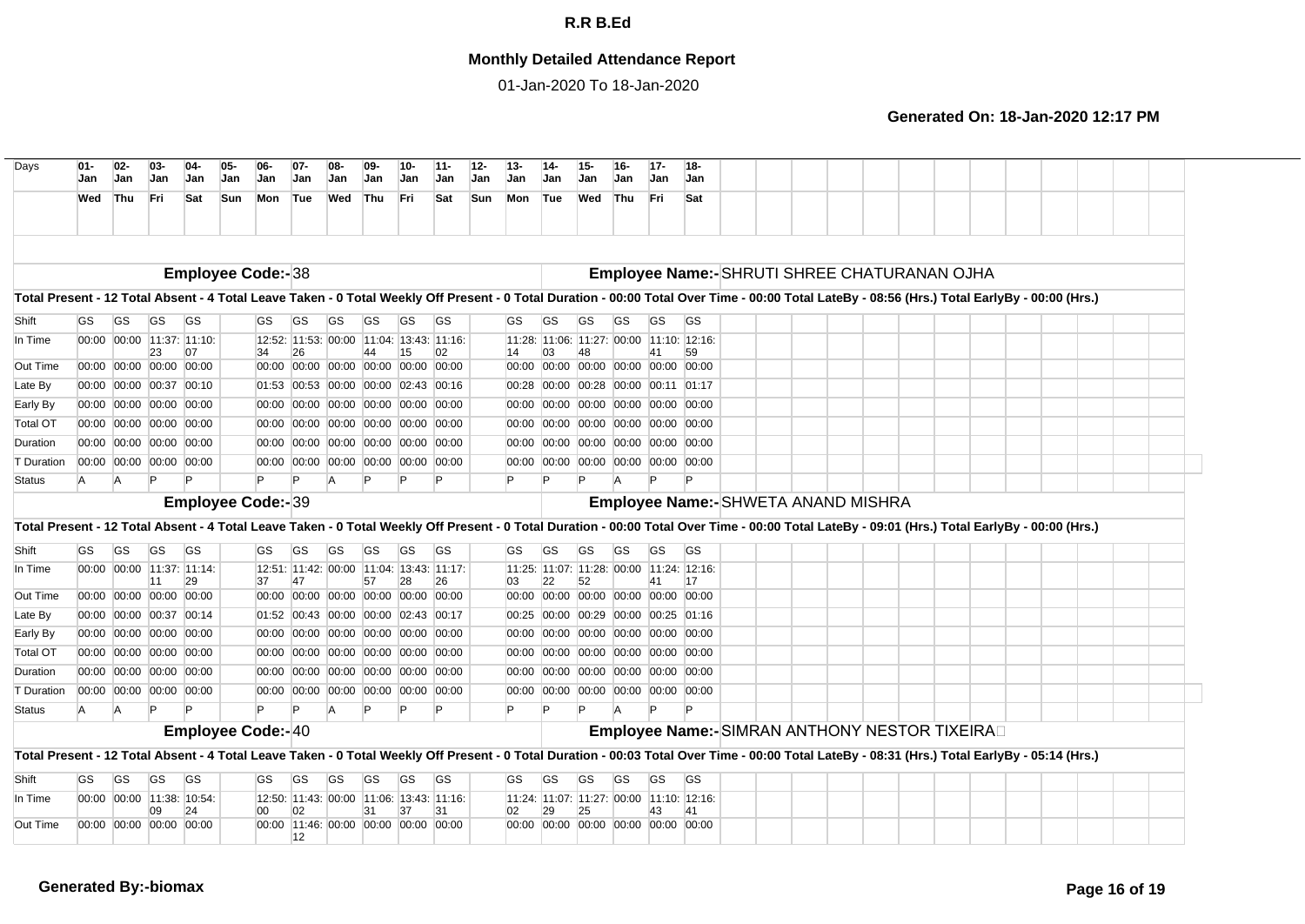## **Monthly Detailed Attendance Report**

01-Jan-2020 To 18-Jan-2020

| Days                                                                                                                                                                                           | $01 -$<br>Jan | $02-$<br>Jan | $03-$<br>Jan                                       | $04-$<br>Jan | 05-<br>Jan | $06-$<br>Jan             | $07 -$<br>Jan | Jan            | $09 -$<br>Jan                                                              | 10-<br>Jan | $11 -$<br>Jan | $12 -$<br>Jan | $13 -$<br>Jan | 14-<br>Jan | 15-<br>Jan | $16-$<br>Jan                                                         | $17-$<br>Jan | $18 -$<br>Jan                            |                                     |  |  |  |  |  |  |
|------------------------------------------------------------------------------------------------------------------------------------------------------------------------------------------------|---------------|--------------|----------------------------------------------------|--------------|------------|--------------------------|---------------|----------------|----------------------------------------------------------------------------|------------|---------------|---------------|---------------|------------|------------|----------------------------------------------------------------------|--------------|------------------------------------------|-------------------------------------|--|--|--|--|--|--|
|                                                                                                                                                                                                | Wed           | Thu          | Fri                                                | Sat          | Sun        | Mon Tue                  |               | Wed            | Thu                                                                        | <b>Fri</b> | Sat           | Sun           | Mon           | Tue        | Wed        | Thu                                                                  | l Fri        | Sat                                      |                                     |  |  |  |  |  |  |
|                                                                                                                                                                                                |               |              |                                                    |              |            |                          |               |                |                                                                            |            |               |               |               |            |            |                                                                      |              |                                          |                                     |  |  |  |  |  |  |
| Late By                                                                                                                                                                                        |               |              | 00:00 00:00 00:38 00:00                            |              |            |                          |               |                | 01:50 00:43 00:00 00:00 02:44 00:17                                        |            |               |               |               |            |            | 00:24 00:00 00:27 00:00 00:11 01:17                                  |              |                                          |                                     |  |  |  |  |  |  |
| Early By                                                                                                                                                                                       |               |              | 00:00 00:00 00:00 00:00                            |              |            |                          |               |                | 00:00 05:14 00:00 00:00 00:00 00:00                                        |            |               |               |               |            |            | 00:00 00:00 00:00 00:00 00:00 00:00                                  |              |                                          |                                     |  |  |  |  |  |  |
| <b>Total OT</b>                                                                                                                                                                                |               |              | 00:00 00:00 00:00 00:00                            |              |            |                          |               |                | 00:00 00:00 00:00 00:00 00:00 00:00                                        |            |               |               |               |            |            | 00:00 00:00 00:00 00:00 00:00 00:00                                  |              |                                          |                                     |  |  |  |  |  |  |
| Duration                                                                                                                                                                                       |               |              | 00:00 00:00 00:00 00:00                            |              |            |                          |               |                | 00:00 00:03 00:00 00:00 00:00 00:00                                        |            |               |               |               |            |            | 00:00 00:00 00:00 00:00 00:00 00:00                                  |              |                                          |                                     |  |  |  |  |  |  |
| T Duration                                                                                                                                                                                     |               |              | 00:00 00:00 00:00 00:00                            |              |            |                          |               |                | 00:00 00:03 00:00 00:00 00:00 00:00                                        |            |               |               |               |            |            | 00:00 00:00 00:00 00:00 00:00 00:00                                  |              |                                          |                                     |  |  |  |  |  |  |
| <b>Status</b>                                                                                                                                                                                  | A             | A            | P                                                  |              |            |                          | P             | A              |                                                                            |            |               |               | P             |            |            |                                                                      |              |                                          |                                     |  |  |  |  |  |  |
|                                                                                                                                                                                                |               |              |                                                    |              |            | <b>Employee Code:-41</b> |               |                |                                                                            |            |               |               |               |            |            |                                                                      |              |                                          | Employee Name:- SNEHA ANANT SHINDED |  |  |  |  |  |  |
| Total Present - 12 Total Absent - 4 Total Leave Taken - 0 Total Weekly Off Present - 0 Total Duration - 00:00 Total Over Time - 00:00 Total LateBy - 08:49 (Hrs.) Total EarlyBy - 00:00 (Hrs.) |               |              |                                                    |              |            |                          |               |                |                                                                            |            |               |               |               |            |            |                                                                      |              |                                          |                                     |  |  |  |  |  |  |
| Shift                                                                                                                                                                                          | GS            | <b>GS</b>    | <b>GS</b>                                          | <b>GS</b>    |            | GS                       | GS            | GS             | GS                                                                         | GS         | <b>GS</b>     |               | GS            | GS         | <b>GS</b>  | GS                                                                   | GS           | <b>GS</b>                                |                                     |  |  |  |  |  |  |
| In Time                                                                                                                                                                                        |               |              | 00:00 00:00 11:37: 11:14:                          |              |            |                          |               |                | 12:51: 11:42: 00:00 11:04: 13:44: 11:16:                                   |            |               |               |               |            |            |                                                                      |              | 11:27: 11:06: 11:27: 00:00 11:10: 12:16: |                                     |  |  |  |  |  |  |
| Out Time                                                                                                                                                                                       |               |              | 19<br>00:00 00:00 00:00 00:00                      | 22           |            | 08                       | 39            |                | 50<br>00:00 00:00 00:00 00:00 00:00 00:00                                  | 06         | 111           |               | 59            | 19         | 34         | 00:00 00:00 00:00 00:00 00:00 00:00                                  | 49           | 45                                       |                                     |  |  |  |  |  |  |
| Late By                                                                                                                                                                                        |               |              | 00:00 00:00 00:37 00:14                            |              |            |                          |               |                | 01:51 00:43 00:00 00:00 02:44 00:16                                        |            |               |               |               |            |            | 00:28 00:00 00:28 00:00 00:11 01:17                                  |              |                                          |                                     |  |  |  |  |  |  |
| Early By                                                                                                                                                                                       |               |              | 00:00 00:00 00:00 00:00                            |              |            |                          |               |                | 00:00 00:00 00:00 00:00 00:00 00:00                                        |            |               |               |               |            |            | 00:00 00:00 00:00 00:00 00:00 00:00                                  |              |                                          |                                     |  |  |  |  |  |  |
| <b>Total OT</b>                                                                                                                                                                                |               |              | 00:00 00:00 00:00 00:00                            |              |            |                          |               |                | 00:00 00:00 00:00 00:00 00:00 00:00                                        |            |               |               |               |            |            | 00:00 00:00 00:00 00:00 00:00 00:00                                  |              |                                          |                                     |  |  |  |  |  |  |
| Duration                                                                                                                                                                                       |               |              | 00:00 00:00 00:00 00:00                            |              |            |                          |               |                | 00:00 00:00 00:00 00:00 00:00 00:00                                        |            |               |               |               |            |            | 00:00 00:00 00:00 00:00 00:00 00:00                                  |              |                                          |                                     |  |  |  |  |  |  |
| <b>T</b> Duration                                                                                                                                                                              |               |              | 00:00 00:00 00:00 00:00                            |              |            |                          |               |                | 00:00 00:00 00:00 00:00 00:00 00:00                                        |            |               |               |               |            |            | 00:00 00:00 00:00 00:00 00:00 00:00                                  |              |                                          |                                     |  |  |  |  |  |  |
| <b>Status</b>                                                                                                                                                                                  | A             | A            |                                                    |              |            |                          | P             | $\overline{A}$ |                                                                            | P          | P             |               | $\mathsf{P}$  |            |            |                                                                      |              | P                                        |                                     |  |  |  |  |  |  |
|                                                                                                                                                                                                |               |              |                                                    |              |            | <b>Employee Code:-42</b> |               |                |                                                                            |            |               |               |               |            |            |                                                                      |              |                                          | Employee Name:-SONI DILIP YADAV     |  |  |  |  |  |  |
| Total Present - 12 Total Absent - 4 Total Leave Taken - 0 Total Weekly Off Present - 0 Total Duration - 00:00 Total Over Time - 00:00 Total LateBy - 09:11 (Hrs.) Total EarlyBy - 00:00 (Hrs.) |               |              |                                                    |              |            |                          |               |                |                                                                            |            |               |               |               |            |            |                                                                      |              |                                          |                                     |  |  |  |  |  |  |
| Shift                                                                                                                                                                                          | GS            | <b>GS</b>    | GS                                                 | <b>GS</b>    |            | GS                       | GS            | GS             | GS                                                                         | GS         | <b>GS</b>     |               | GS            | GS         | <b>GS</b>  | GS                                                                   | <b>GS</b>    | <b>GS</b>                                |                                     |  |  |  |  |  |  |
| In Time                                                                                                                                                                                        |               |              | 00:00 00:00 11:38: 11:06:                          |              |            |                          |               |                | 12:50: 11:53: 00:00 11:11: 13:44: 11:16:                                   |            |               |               |               |            |            |                                                                      |              | 11:27: 11:06: 11:29: 00:00 11:22: 12:15: |                                     |  |  |  |  |  |  |
|                                                                                                                                                                                                |               |              | 41                                                 | 16           |            | 31                       | 24            |                | 22                                                                         | 18         | 26            |               | 46            | 37         | 31         |                                                                      | 55           | 59                                       |                                     |  |  |  |  |  |  |
| Out Time                                                                                                                                                                                       |               |              | 00:00 00:00 00:00 00:00                            |              |            |                          |               |                | 00:00 00:00 00:00 00:00 00:00 00:00                                        |            |               |               |               |            |            | 00:00 00:00 00:00 00:00 00:00 00:00                                  |              |                                          |                                     |  |  |  |  |  |  |
| Late By                                                                                                                                                                                        |               |              | 00:00 00:00 00:39 00:00<br>00:00 00:00 00:00 00:00 |              |            |                          |               |                | 01:51 00:53 00:00 00:11 02:44 00:16                                        |            |               |               |               |            |            | 00:28 00:00 00:30 00:00 00:23 01:16                                  |              |                                          |                                     |  |  |  |  |  |  |
| Early By<br><b>Total OT</b>                                                                                                                                                                    |               |              | 00:00 00:00 00:00 00:00                            |              |            |                          |               |                | 00:00 00:00 00:00 00:00 00:00 00:00<br>00:00 00:00 00:00 00:00 00:00 00:00 |            |               |               | 00:00         |            |            | 00:00 00:00 00:00 00:00 00:00<br>00:00 00:00 00:00 00:00 00:00 00:00 |              |                                          |                                     |  |  |  |  |  |  |
| Duration                                                                                                                                                                                       |               |              | 00:00 00:00 00:00 00:00                            |              |            |                          |               |                | 00:00 00:00 00:00 00:00 00:00 00:00                                        |            |               |               |               |            |            | 00:00 00:00 00:00 00:00 00:00 00:00                                  |              |                                          |                                     |  |  |  |  |  |  |
| <b>T</b> Duration                                                                                                                                                                              |               |              | 00:00 00:00 00:00 00:00                            |              |            |                          |               |                | 00:00 00:00 00:00 00:00 00:00 00:00                                        |            |               |               |               |            |            | 00:00 00:00 00:00 00:00 00:00 00:00                                  |              |                                          |                                     |  |  |  |  |  |  |
| <b>Status</b>                                                                                                                                                                                  | A             | A            |                                                    |              |            |                          | P             |                |                                                                            |            | P             |               | P             |            |            | A                                                                    |              | P                                        |                                     |  |  |  |  |  |  |
|                                                                                                                                                                                                |               |              |                                                    |              |            |                          |               |                |                                                                            |            |               |               |               |            |            |                                                                      |              |                                          |                                     |  |  |  |  |  |  |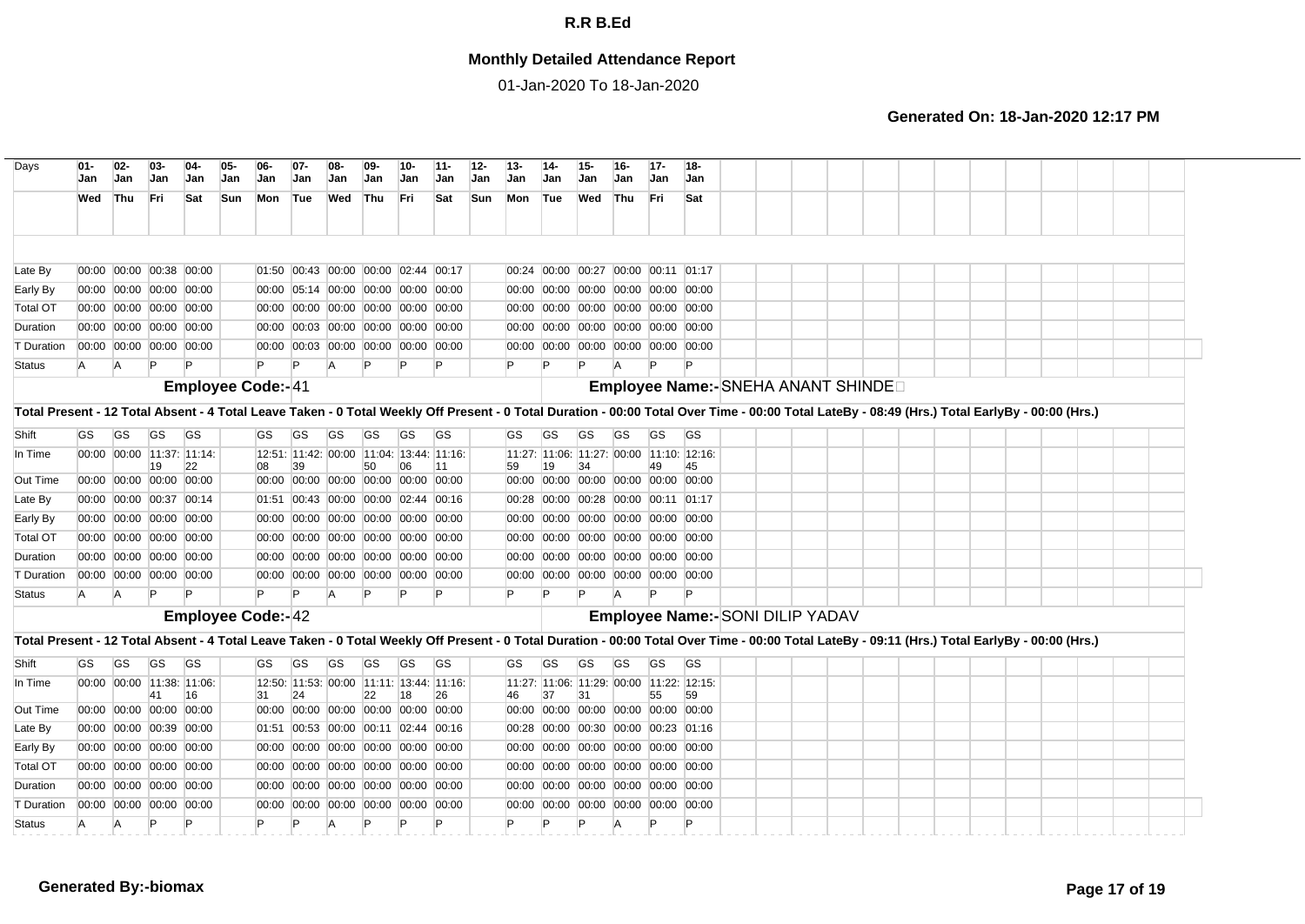## **Monthly Detailed Attendance Report**

01-Jan-2020 To 18-Jan-2020

| Days              | $01 -$<br>Jan                                                                                                                                                                                                                                                                                                                                                                                                                                                                                                                                                                                                                                                                                                                                                                                                                                                                                                                                                                                                                                                                                                                                                                                                                                                                                                                                                                                                                                                                                                                                                                                                                                                                                                                                                                                                                                                                                                                                                                                                                                                                                                                                                                                                                                                                                                                                                                                                                                                                                                                                                                                                                                                                                                                                                                                                                                                                                                                                                                                                                                                                                                                                                                                                                                                                                                                                                                                     | $02-$<br>Jan | $03 -$<br>Jan | $04-$<br>Jan | 05-<br>Jan | $06-$<br><b>Jan</b> | $07 -$<br>Jan | $08-$<br>Jan   | 09-<br>Jan | 10-<br>Jan | 11-<br>Jan | $12 -$<br>Jan | 14-<br>Jan | 15-<br>Jan | $16-$<br>Jan | $17 -$<br><b>Jan</b> | $18 -$<br><b>Jan</b> |  |  |  |  |  |  |
|-------------------|---------------------------------------------------------------------------------------------------------------------------------------------------------------------------------------------------------------------------------------------------------------------------------------------------------------------------------------------------------------------------------------------------------------------------------------------------------------------------------------------------------------------------------------------------------------------------------------------------------------------------------------------------------------------------------------------------------------------------------------------------------------------------------------------------------------------------------------------------------------------------------------------------------------------------------------------------------------------------------------------------------------------------------------------------------------------------------------------------------------------------------------------------------------------------------------------------------------------------------------------------------------------------------------------------------------------------------------------------------------------------------------------------------------------------------------------------------------------------------------------------------------------------------------------------------------------------------------------------------------------------------------------------------------------------------------------------------------------------------------------------------------------------------------------------------------------------------------------------------------------------------------------------------------------------------------------------------------------------------------------------------------------------------------------------------------------------------------------------------------------------------------------------------------------------------------------------------------------------------------------------------------------------------------------------------------------------------------------------------------------------------------------------------------------------------------------------------------------------------------------------------------------------------------------------------------------------------------------------------------------------------------------------------------------------------------------------------------------------------------------------------------------------------------------------------------------------------------------------------------------------------------------------------------------------------------------------------------------------------------------------------------------------------------------------------------------------------------------------------------------------------------------------------------------------------------------------------------------------------------------------------------------------------------------------------------------------------------------------------------------------------------------------|--------------|---------------|--------------|------------|---------------------|---------------|----------------|------------|------------|------------|---------------|------------|------------|--------------|----------------------|----------------------|--|--|--|--|--|--|
|                   | Wed                                                                                                                                                                                                                                                                                                                                                                                                                                                                                                                                                                                                                                                                                                                                                                                                                                                                                                                                                                                                                                                                                                                                                                                                                                                                                                                                                                                                                                                                                                                                                                                                                                                                                                                                                                                                                                                                                                                                                                                                                                                                                                                                                                                                                                                                                                                                                                                                                                                                                                                                                                                                                                                                                                                                                                                                                                                                                                                                                                                                                                                                                                                                                                                                                                                                                                                                                                                               |              | Fri           | Sat          | Sun        | Mon                 |               | Wed            | Thu        |            | Sat        |               |            | Wed        | Thu          | Fri                  | Sat                  |  |  |  |  |  |  |
|                   |                                                                                                                                                                                                                                                                                                                                                                                                                                                                                                                                                                                                                                                                                                                                                                                                                                                                                                                                                                                                                                                                                                                                                                                                                                                                                                                                                                                                                                                                                                                                                                                                                                                                                                                                                                                                                                                                                                                                                                                                                                                                                                                                                                                                                                                                                                                                                                                                                                                                                                                                                                                                                                                                                                                                                                                                                                                                                                                                                                                                                                                                                                                                                                                                                                                                                                                                                                                                   |              |               |              |            |                     |               |                |            |            |            |               |            |            |              |                      |                      |  |  |  |  |  |  |
|                   |                                                                                                                                                                                                                                                                                                                                                                                                                                                                                                                                                                                                                                                                                                                                                                                                                                                                                                                                                                                                                                                                                                                                                                                                                                                                                                                                                                                                                                                                                                                                                                                                                                                                                                                                                                                                                                                                                                                                                                                                                                                                                                                                                                                                                                                                                                                                                                                                                                                                                                                                                                                                                                                                                                                                                                                                                                                                                                                                                                                                                                                                                                                                                                                                                                                                                                                                                                                                   |              |               |              |            |                     |               |                |            |            |            |               |            |            |              |                      |                      |  |  |  |  |  |  |
|                   |                                                                                                                                                                                                                                                                                                                                                                                                                                                                                                                                                                                                                                                                                                                                                                                                                                                                                                                                                                                                                                                                                                                                                                                                                                                                                                                                                                                                                                                                                                                                                                                                                                                                                                                                                                                                                                                                                                                                                                                                                                                                                                                                                                                                                                                                                                                                                                                                                                                                                                                                                                                                                                                                                                                                                                                                                                                                                                                                                                                                                                                                                                                                                                                                                                                                                                                                                                                                   |              |               |              |            |                     |               |                |            |            |            |               |            |            |              |                      |                      |  |  |  |  |  |  |
| Shift             | GS                                                                                                                                                                                                                                                                                                                                                                                                                                                                                                                                                                                                                                                                                                                                                                                                                                                                                                                                                                                                                                                                                                                                                                                                                                                                                                                                                                                                                                                                                                                                                                                                                                                                                                                                                                                                                                                                                                                                                                                                                                                                                                                                                                                                                                                                                                                                                                                                                                                                                                                                                                                                                                                                                                                                                                                                                                                                                                                                                                                                                                                                                                                                                                                                                                                                                                                                                                                                | <b>GS</b>    | GS            | <b>GS</b>    |            | GS                  | GS            | GS             | GS         | GS         | <b>GS</b>  |               | GS         | GS         | GS           | GS                   | <b>GS</b>            |  |  |  |  |  |  |
| In Time           |                                                                                                                                                                                                                                                                                                                                                                                                                                                                                                                                                                                                                                                                                                                                                                                                                                                                                                                                                                                                                                                                                                                                                                                                                                                                                                                                                                                                                                                                                                                                                                                                                                                                                                                                                                                                                                                                                                                                                                                                                                                                                                                                                                                                                                                                                                                                                                                                                                                                                                                                                                                                                                                                                                                                                                                                                                                                                                                                                                                                                                                                                                                                                                                                                                                                                                                                                                                                   |              |               |              |            |                     |               |                |            |            |            |               |            |            |              |                      |                      |  |  |  |  |  |  |
| Out Time          |                                                                                                                                                                                                                                                                                                                                                                                                                                                                                                                                                                                                                                                                                                                                                                                                                                                                                                                                                                                                                                                                                                                                                                                                                                                                                                                                                                                                                                                                                                                                                                                                                                                                                                                                                                                                                                                                                                                                                                                                                                                                                                                                                                                                                                                                                                                                                                                                                                                                                                                                                                                                                                                                                                                                                                                                                                                                                                                                                                                                                                                                                                                                                                                                                                                                                                                                                                                                   |              |               |              |            |                     |               |                |            |            |            |               |            |            |              |                      |                      |  |  |  |  |  |  |
| Late By           |                                                                                                                                                                                                                                                                                                                                                                                                                                                                                                                                                                                                                                                                                                                                                                                                                                                                                                                                                                                                                                                                                                                                                                                                                                                                                                                                                                                                                                                                                                                                                                                                                                                                                                                                                                                                                                                                                                                                                                                                                                                                                                                                                                                                                                                                                                                                                                                                                                                                                                                                                                                                                                                                                                                                                                                                                                                                                                                                                                                                                                                                                                                                                                                                                                                                                                                                                                                                   |              |               |              |            |                     |               |                |            |            |            |               |            |            |              |                      |                      |  |  |  |  |  |  |
| Early By          |                                                                                                                                                                                                                                                                                                                                                                                                                                                                                                                                                                                                                                                                                                                                                                                                                                                                                                                                                                                                                                                                                                                                                                                                                                                                                                                                                                                                                                                                                                                                                                                                                                                                                                                                                                                                                                                                                                                                                                                                                                                                                                                                                                                                                                                                                                                                                                                                                                                                                                                                                                                                                                                                                                                                                                                                                                                                                                                                                                                                                                                                                                                                                                                                                                                                                                                                                                                                   |              |               |              |            |                     |               |                |            |            |            |               |            |            |              |                      |                      |  |  |  |  |  |  |
| <b>Total OT</b>   |                                                                                                                                                                                                                                                                                                                                                                                                                                                                                                                                                                                                                                                                                                                                                                                                                                                                                                                                                                                                                                                                                                                                                                                                                                                                                                                                                                                                                                                                                                                                                                                                                                                                                                                                                                                                                                                                                                                                                                                                                                                                                                                                                                                                                                                                                                                                                                                                                                                                                                                                                                                                                                                                                                                                                                                                                                                                                                                                                                                                                                                                                                                                                                                                                                                                                                                                                                                                   |              |               |              |            |                     |               |                |            |            |            |               |            |            |              |                      |                      |  |  |  |  |  |  |
| Duration          |                                                                                                                                                                                                                                                                                                                                                                                                                                                                                                                                                                                                                                                                                                                                                                                                                                                                                                                                                                                                                                                                                                                                                                                                                                                                                                                                                                                                                                                                                                                                                                                                                                                                                                                                                                                                                                                                                                                                                                                                                                                                                                                                                                                                                                                                                                                                                                                                                                                                                                                                                                                                                                                                                                                                                                                                                                                                                                                                                                                                                                                                                                                                                                                                                                                                                                                                                                                                   |              |               |              |            |                     |               |                |            |            |            |               |            |            |              |                      |                      |  |  |  |  |  |  |
| <b>T</b> Duration |                                                                                                                                                                                                                                                                                                                                                                                                                                                                                                                                                                                                                                                                                                                                                                                                                                                                                                                                                                                                                                                                                                                                                                                                                                                                                                                                                                                                                                                                                                                                                                                                                                                                                                                                                                                                                                                                                                                                                                                                                                                                                                                                                                                                                                                                                                                                                                                                                                                                                                                                                                                                                                                                                                                                                                                                                                                                                                                                                                                                                                                                                                                                                                                                                                                                                                                                                                                                   |              |               |              |            |                     |               |                |            |            |            |               |            |            |              |                      |                      |  |  |  |  |  |  |
| <b>Status</b>     | A                                                                                                                                                                                                                                                                                                                                                                                                                                                                                                                                                                                                                                                                                                                                                                                                                                                                                                                                                                                                                                                                                                                                                                                                                                                                                                                                                                                                                                                                                                                                                                                                                                                                                                                                                                                                                                                                                                                                                                                                                                                                                                                                                                                                                                                                                                                                                                                                                                                                                                                                                                                                                                                                                                                                                                                                                                                                                                                                                                                                                                                                                                                                                                                                                                                                                                                                                                                                 | A            | P             |              |            | P                   | Þ             | $\overline{A}$ |            | Þ          | Þ          |               |            | P          | A            |                      | P                    |  |  |  |  |  |  |
|                   | $13 -$<br>Jan<br>Mon<br>Thu<br>Tue<br>- Fri<br>Sun<br>Tue<br><b>Employee Code:-43</b><br>Employee Name:- VIDHI DEEPAK TOTALAD<br>Total Present - 12 Total Absent - 4 Total Leave Taken - 0 Total Weekly Off Present - 0 Total Duration - 00:00 Total Over Time - 00:00 Total LateBy - 08:37 (Hrs.) Total EarlyBy - 00:00 (Hrs.)<br>GS<br>00:00 00:00 11:37: 10:55:<br>11:25: 11:07: 11:28: 00:00 11:26: 12:16:<br>12:50: 11:31: 00:00 11:05: 13:43: 11:17:<br>59<br>13<br>34<br>03<br>32<br>29<br>19<br>55<br>18<br>24<br>03<br>06<br>00:00 00:00 00:00 00:00<br>00:00 00:00 00:00 00:00 00:00 00:00<br>00:00 00:00 00:00 00:00 00:00<br>00:00<br>00:00 00:00 00:38 00:00<br>01:50 00:32 00:00 00:00 02:44 00:17<br>00:00 00:29 00:00 00:26 01:16<br>00:25<br>00:00 00:00 00:00 00:00<br>00:00 00:00 00:00 00:00 00:00 00:00<br>00:00 00:00 00:00 00:00 00:00<br>00:00<br>00:00 00:00 00:00 00:00<br>00:00 00:00 00:00 00:00 00:00 00:00<br>00:00<br>00:00 00:00 00:00 00:00 00:00<br>00:00 00:00 00:00 00:00<br>00:00 00:00 00:00 00:00 00:00 00:00<br>00:00 00:00 00:00 00:00 00:00<br>00:00<br>00:00 00:00 00:00 00:00<br>00:00 00:00 00:00 00:00 00:00<br>00:00 00:00 00:00 00:00 00:00 00:00<br>00:00<br>P<br><b>Employee Code:-44</b><br>Employee Name:- VINITA ARORA<br>Total Present - 12 Total Absent - 4 Total Leave Taken - 0 Total Weekly Off Present - 0 Total Duration - 00:00 Total Over Time - 00:00 Total LateBy - 09:01 (Hrs.) Total EarlyBy - 00:00 (Hrs.)<br>GS<br><b>GS</b><br><b>GS</b><br>GS<br><b>GS</b><br>GS<br><b>GS</b><br>GS<br>GS<br>GS<br>GS<br>GS<br>GS<br>GS<br>GS<br>GS<br>00:00 00:00 11:36: 11:14:<br>12:51: 11:42: 00:00 11:04: 13:43: 11:17:<br>11:07: 11:28: 00:00 11:26: 12:16:<br>11:25:<br>49<br>17<br>55<br>25<br>57<br>20<br>13<br>24<br>08<br>16<br>22<br>00:00 00:00 00:00 00:00<br>00:00 00:00 00:00 00:00 00:00 00:00<br>00:00 00:00 00:00 00:00<br>00:00<br>00:00<br>00:00 00:00 00:37 00:14<br>01:51 00:43 00:00 00:00 02:43 00:17<br> 00:00 00:29 00:00 00:26 01:16<br>00:25<br>00:00 00:00 00:00 00:00<br>00:00 00:00 00:00 00:00 00:00 00:00<br>00:00<br> 00:00 00:00 00:00 00:00 00:00<br>00:00 00:00 00:00 00:00<br>00:00 00:00 00:00 00:00 00:00 00:00<br>00:00 00:00 00:00 00:00 00:00<br>00:00<br>00:00 00:00 00:00 00:00<br>00:00 00:00 00:00 00:00 00:00 00:00<br> 00:00 00:00 00:00 00:00 00:00<br>00:00<br>00:00 00:00 00:00 00:00<br>00:00 00:00 00:00 00:00 00:00 00:00<br>00:00 00:00 00:00 00:00 00:00 00:00<br>$\mathsf{P}$<br>P<br>A<br>A<br><b>A</b><br><b>Employee Code:-45</b><br>Employee Name:- ZEBA RAIS SHAIKH<br>Total Present - 12 Total Absent - 4 Total Leave Taken - 0 Total Weekly Off Present - 0 Total Duration - 00:00 Total Over Time - 00:00 Total LateBy - 09:25 (Hrs.) Total EarlyBy - 00:00 (Hrs.)<br><b>GS</b><br><b>GS</b><br><b>GS</b><br><b>GS</b><br><b>GS</b><br>GS<br>GS<br><b>GS</b><br><b>GS</b><br>GS<br><b>GS</b><br><b>GS</b><br>GS<br><b>GS</b><br><b>GS</b><br>GS<br>00:00 00:00 11:37: 11:11:<br>12:52: 11:54: 00:00 11:13: 13:45: 11:17:<br> 11:25:  11:07:  11:28:  00:00  11:24:  12:16:<br>00<br>07<br>03<br>24<br>52<br>03<br>21<br>13<br>59<br>37<br>11<br> 11<br>00:00 00:00 00:00 00:00<br>00:00 00:00 00:00 00:00 00:00 00:00<br>00:00<br>00:00 00:00 00:00 00:00 00:00<br>00:00 00:00 00:37 00:11<br>01:52 00:54 00:00 00:14 02:45 00:17<br>00:25 00:00 00:29 00:00 00:25 01:16 |              |               |              |            |                     |               |                |            |            |            |               |            |            |              |                      |                      |  |  |  |  |  |  |
|                   |                                                                                                                                                                                                                                                                                                                                                                                                                                                                                                                                                                                                                                                                                                                                                                                                                                                                                                                                                                                                                                                                                                                                                                                                                                                                                                                                                                                                                                                                                                                                                                                                                                                                                                                                                                                                                                                                                                                                                                                                                                                                                                                                                                                                                                                                                                                                                                                                                                                                                                                                                                                                                                                                                                                                                                                                                                                                                                                                                                                                                                                                                                                                                                                                                                                                                                                                                                                                   |              |               |              |            |                     |               |                |            |            |            |               |            |            |              |                      |                      |  |  |  |  |  |  |
| Shift             |                                                                                                                                                                                                                                                                                                                                                                                                                                                                                                                                                                                                                                                                                                                                                                                                                                                                                                                                                                                                                                                                                                                                                                                                                                                                                                                                                                                                                                                                                                                                                                                                                                                                                                                                                                                                                                                                                                                                                                                                                                                                                                                                                                                                                                                                                                                                                                                                                                                                                                                                                                                                                                                                                                                                                                                                                                                                                                                                                                                                                                                                                                                                                                                                                                                                                                                                                                                                   |              |               |              |            |                     |               |                |            |            |            |               |            |            |              |                      |                      |  |  |  |  |  |  |
| In Time           |                                                                                                                                                                                                                                                                                                                                                                                                                                                                                                                                                                                                                                                                                                                                                                                                                                                                                                                                                                                                                                                                                                                                                                                                                                                                                                                                                                                                                                                                                                                                                                                                                                                                                                                                                                                                                                                                                                                                                                                                                                                                                                                                                                                                                                                                                                                                                                                                                                                                                                                                                                                                                                                                                                                                                                                                                                                                                                                                                                                                                                                                                                                                                                                                                                                                                                                                                                                                   |              |               |              |            |                     |               |                |            |            |            |               |            |            |              |                      |                      |  |  |  |  |  |  |
|                   |                                                                                                                                                                                                                                                                                                                                                                                                                                                                                                                                                                                                                                                                                                                                                                                                                                                                                                                                                                                                                                                                                                                                                                                                                                                                                                                                                                                                                                                                                                                                                                                                                                                                                                                                                                                                                                                                                                                                                                                                                                                                                                                                                                                                                                                                                                                                                                                                                                                                                                                                                                                                                                                                                                                                                                                                                                                                                                                                                                                                                                                                                                                                                                                                                                                                                                                                                                                                   |              |               |              |            |                     |               |                |            |            |            |               |            |            |              |                      |                      |  |  |  |  |  |  |
| Out Time          |                                                                                                                                                                                                                                                                                                                                                                                                                                                                                                                                                                                                                                                                                                                                                                                                                                                                                                                                                                                                                                                                                                                                                                                                                                                                                                                                                                                                                                                                                                                                                                                                                                                                                                                                                                                                                                                                                                                                                                                                                                                                                                                                                                                                                                                                                                                                                                                                                                                                                                                                                                                                                                                                                                                                                                                                                                                                                                                                                                                                                                                                                                                                                                                                                                                                                                                                                                                                   |              |               |              |            |                     |               |                |            |            |            |               |            |            |              |                      |                      |  |  |  |  |  |  |
| Late By           |                                                                                                                                                                                                                                                                                                                                                                                                                                                                                                                                                                                                                                                                                                                                                                                                                                                                                                                                                                                                                                                                                                                                                                                                                                                                                                                                                                                                                                                                                                                                                                                                                                                                                                                                                                                                                                                                                                                                                                                                                                                                                                                                                                                                                                                                                                                                                                                                                                                                                                                                                                                                                                                                                                                                                                                                                                                                                                                                                                                                                                                                                                                                                                                                                                                                                                                                                                                                   |              |               |              |            |                     |               |                |            |            |            |               |            |            |              |                      |                      |  |  |  |  |  |  |
| Early By          |                                                                                                                                                                                                                                                                                                                                                                                                                                                                                                                                                                                                                                                                                                                                                                                                                                                                                                                                                                                                                                                                                                                                                                                                                                                                                                                                                                                                                                                                                                                                                                                                                                                                                                                                                                                                                                                                                                                                                                                                                                                                                                                                                                                                                                                                                                                                                                                                                                                                                                                                                                                                                                                                                                                                                                                                                                                                                                                                                                                                                                                                                                                                                                                                                                                                                                                                                                                                   |              |               |              |            |                     |               |                |            |            |            |               |            |            |              |                      |                      |  |  |  |  |  |  |
| <b>Total OT</b>   |                                                                                                                                                                                                                                                                                                                                                                                                                                                                                                                                                                                                                                                                                                                                                                                                                                                                                                                                                                                                                                                                                                                                                                                                                                                                                                                                                                                                                                                                                                                                                                                                                                                                                                                                                                                                                                                                                                                                                                                                                                                                                                                                                                                                                                                                                                                                                                                                                                                                                                                                                                                                                                                                                                                                                                                                                                                                                                                                                                                                                                                                                                                                                                                                                                                                                                                                                                                                   |              |               |              |            |                     |               |                |            |            |            |               |            |            |              |                      |                      |  |  |  |  |  |  |
| Duration          |                                                                                                                                                                                                                                                                                                                                                                                                                                                                                                                                                                                                                                                                                                                                                                                                                                                                                                                                                                                                                                                                                                                                                                                                                                                                                                                                                                                                                                                                                                                                                                                                                                                                                                                                                                                                                                                                                                                                                                                                                                                                                                                                                                                                                                                                                                                                                                                                                                                                                                                                                                                                                                                                                                                                                                                                                                                                                                                                                                                                                                                                                                                                                                                                                                                                                                                                                                                                   |              |               |              |            |                     |               |                |            |            |            |               |            |            |              |                      |                      |  |  |  |  |  |  |
| <b>T</b> Duration |                                                                                                                                                                                                                                                                                                                                                                                                                                                                                                                                                                                                                                                                                                                                                                                                                                                                                                                                                                                                                                                                                                                                                                                                                                                                                                                                                                                                                                                                                                                                                                                                                                                                                                                                                                                                                                                                                                                                                                                                                                                                                                                                                                                                                                                                                                                                                                                                                                                                                                                                                                                                                                                                                                                                                                                                                                                                                                                                                                                                                                                                                                                                                                                                                                                                                                                                                                                                   |              |               |              |            |                     |               |                |            |            |            |               |            |            |              |                      |                      |  |  |  |  |  |  |
| <b>Status</b>     |                                                                                                                                                                                                                                                                                                                                                                                                                                                                                                                                                                                                                                                                                                                                                                                                                                                                                                                                                                                                                                                                                                                                                                                                                                                                                                                                                                                                                                                                                                                                                                                                                                                                                                                                                                                                                                                                                                                                                                                                                                                                                                                                                                                                                                                                                                                                                                                                                                                                                                                                                                                                                                                                                                                                                                                                                                                                                                                                                                                                                                                                                                                                                                                                                                                                                                                                                                                                   |              |               |              |            |                     |               |                |            |            |            |               |            |            |              |                      |                      |  |  |  |  |  |  |
|                   |                                                                                                                                                                                                                                                                                                                                                                                                                                                                                                                                                                                                                                                                                                                                                                                                                                                                                                                                                                                                                                                                                                                                                                                                                                                                                                                                                                                                                                                                                                                                                                                                                                                                                                                                                                                                                                                                                                                                                                                                                                                                                                                                                                                                                                                                                                                                                                                                                                                                                                                                                                                                                                                                                                                                                                                                                                                                                                                                                                                                                                                                                                                                                                                                                                                                                                                                                                                                   |              |               |              |            |                     |               |                |            |            |            |               |            |            |              |                      |                      |  |  |  |  |  |  |
|                   |                                                                                                                                                                                                                                                                                                                                                                                                                                                                                                                                                                                                                                                                                                                                                                                                                                                                                                                                                                                                                                                                                                                                                                                                                                                                                                                                                                                                                                                                                                                                                                                                                                                                                                                                                                                                                                                                                                                                                                                                                                                                                                                                                                                                                                                                                                                                                                                                                                                                                                                                                                                                                                                                                                                                                                                                                                                                                                                                                                                                                                                                                                                                                                                                                                                                                                                                                                                                   |              |               |              |            |                     |               |                |            |            |            |               |            |            |              |                      |                      |  |  |  |  |  |  |
| Shift             |                                                                                                                                                                                                                                                                                                                                                                                                                                                                                                                                                                                                                                                                                                                                                                                                                                                                                                                                                                                                                                                                                                                                                                                                                                                                                                                                                                                                                                                                                                                                                                                                                                                                                                                                                                                                                                                                                                                                                                                                                                                                                                                                                                                                                                                                                                                                                                                                                                                                                                                                                                                                                                                                                                                                                                                                                                                                                                                                                                                                                                                                                                                                                                                                                                                                                                                                                                                                   |              |               |              |            |                     |               |                |            |            |            |               |            |            |              |                      |                      |  |  |  |  |  |  |
| In Time           |                                                                                                                                                                                                                                                                                                                                                                                                                                                                                                                                                                                                                                                                                                                                                                                                                                                                                                                                                                                                                                                                                                                                                                                                                                                                                                                                                                                                                                                                                                                                                                                                                                                                                                                                                                                                                                                                                                                                                                                                                                                                                                                                                                                                                                                                                                                                                                                                                                                                                                                                                                                                                                                                                                                                                                                                                                                                                                                                                                                                                                                                                                                                                                                                                                                                                                                                                                                                   |              |               |              |            |                     |               |                |            |            |            |               |            |            |              |                      |                      |  |  |  |  |  |  |
| Out Time          |                                                                                                                                                                                                                                                                                                                                                                                                                                                                                                                                                                                                                                                                                                                                                                                                                                                                                                                                                                                                                                                                                                                                                                                                                                                                                                                                                                                                                                                                                                                                                                                                                                                                                                                                                                                                                                                                                                                                                                                                                                                                                                                                                                                                                                                                                                                                                                                                                                                                                                                                                                                                                                                                                                                                                                                                                                                                                                                                                                                                                                                                                                                                                                                                                                                                                                                                                                                                   |              |               |              |            |                     |               |                |            |            |            |               |            |            |              |                      |                      |  |  |  |  |  |  |
| Late By           |                                                                                                                                                                                                                                                                                                                                                                                                                                                                                                                                                                                                                                                                                                                                                                                                                                                                                                                                                                                                                                                                                                                                                                                                                                                                                                                                                                                                                                                                                                                                                                                                                                                                                                                                                                                                                                                                                                                                                                                                                                                                                                                                                                                                                                                                                                                                                                                                                                                                                                                                                                                                                                                                                                                                                                                                                                                                                                                                                                                                                                                                                                                                                                                                                                                                                                                                                                                                   |              |               |              |            |                     |               |                |            |            |            |               |            |            |              |                      |                      |  |  |  |  |  |  |
|                   |                                                                                                                                                                                                                                                                                                                                                                                                                                                                                                                                                                                                                                                                                                                                                                                                                                                                                                                                                                                                                                                                                                                                                                                                                                                                                                                                                                                                                                                                                                                                                                                                                                                                                                                                                                                                                                                                                                                                                                                                                                                                                                                                                                                                                                                                                                                                                                                                                                                                                                                                                                                                                                                                                                                                                                                                                                                                                                                                                                                                                                                                                                                                                                                                                                                                                                                                                                                                   |              |               |              |            |                     |               |                |            |            |            |               |            |            |              |                      |                      |  |  |  |  |  |  |